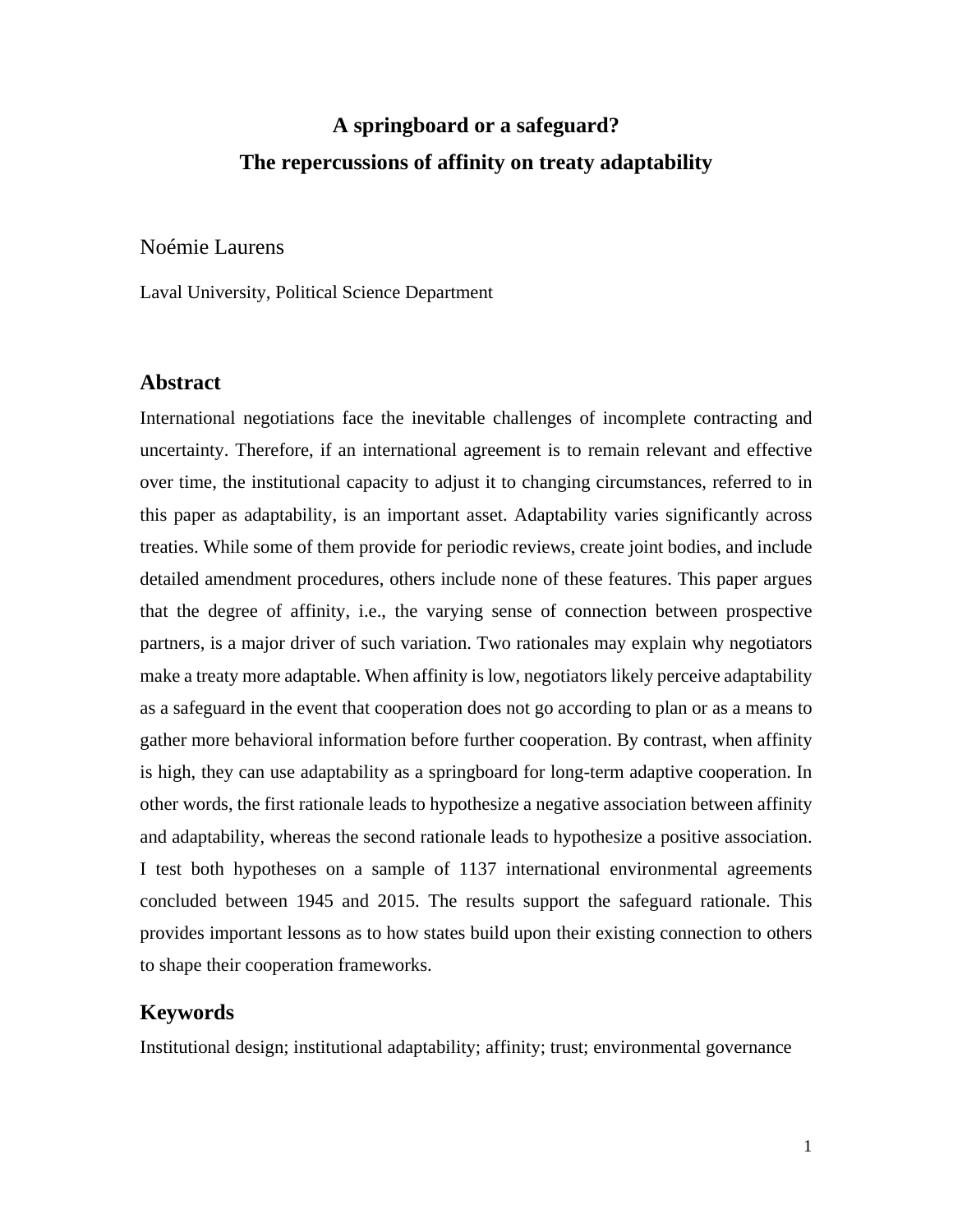# **1. Introduction**

The fate of international agreements is plagued with uncertainty. At the time of signature, international agreements reflect an acceptable compromise among differing state preferences. However, nothing guarantees that these preferences will remain stable over time. In addition, some of the cooperation problems that international agreements try to solve are surrounded by high scientific uncertainty. Environmental issues epitomize this "uncertainty about the state of the world" (Koremenos et al. 2001; Bodansky 2010: 187). Environmental issues and the environmental impact of anthropogenic activities are better understood today than fifty years ago. However, uncertainty about the scientific nature of the problems, their political dimensions, and appropriate policies remains high. Many environmental issues are changing rapidly and are difficult to predict. As a result, it is hard to make environmental treaties stay relevant and effective over time. Nevertheless, the challenge is not insurmountable and can be anticipated, at least to some extent. As Young puts it, "we should think ahead in order to have well-designed options in hand when [regime] state changes open up windows of opportunity for introducing major changes in prevailing institutional arrangements." (2010: 379)

Negotiators can ramp up the ability of their treaties to evolve and adapt to their new circumstances with various provisions. This feature is referred to in this paper as institutional adaptability. It helps drafters overcome the impossibility of specifying "all the relevant contingencies" *ex-ante* in the treaty (Hart and Moore 1988). It is also expected to reduce unwanted adaptation delays (Polizzi 2020: 245). Institutional adaptability varies significantly among international agreements. For instance, the 2013 Minamata Convention on Mercury stands out as an adaptable treaty. It provides for a review of its annexes five years after entry into force (art. 4 para 8; art. 5 para 11) and periodic reviews of compliance through the Implementation and Compliance Committee (art. 15). It also requires the Conference of the Parties to periodically evaluate the effectiveness of the convention (art. 22), which can further help states monitor the potential need for treaty updates. Lastly, the Minamata Convention includes procedures for adopting amendments (art. 26) and additional annexes (art. 27). By contrast, a significant number of treaties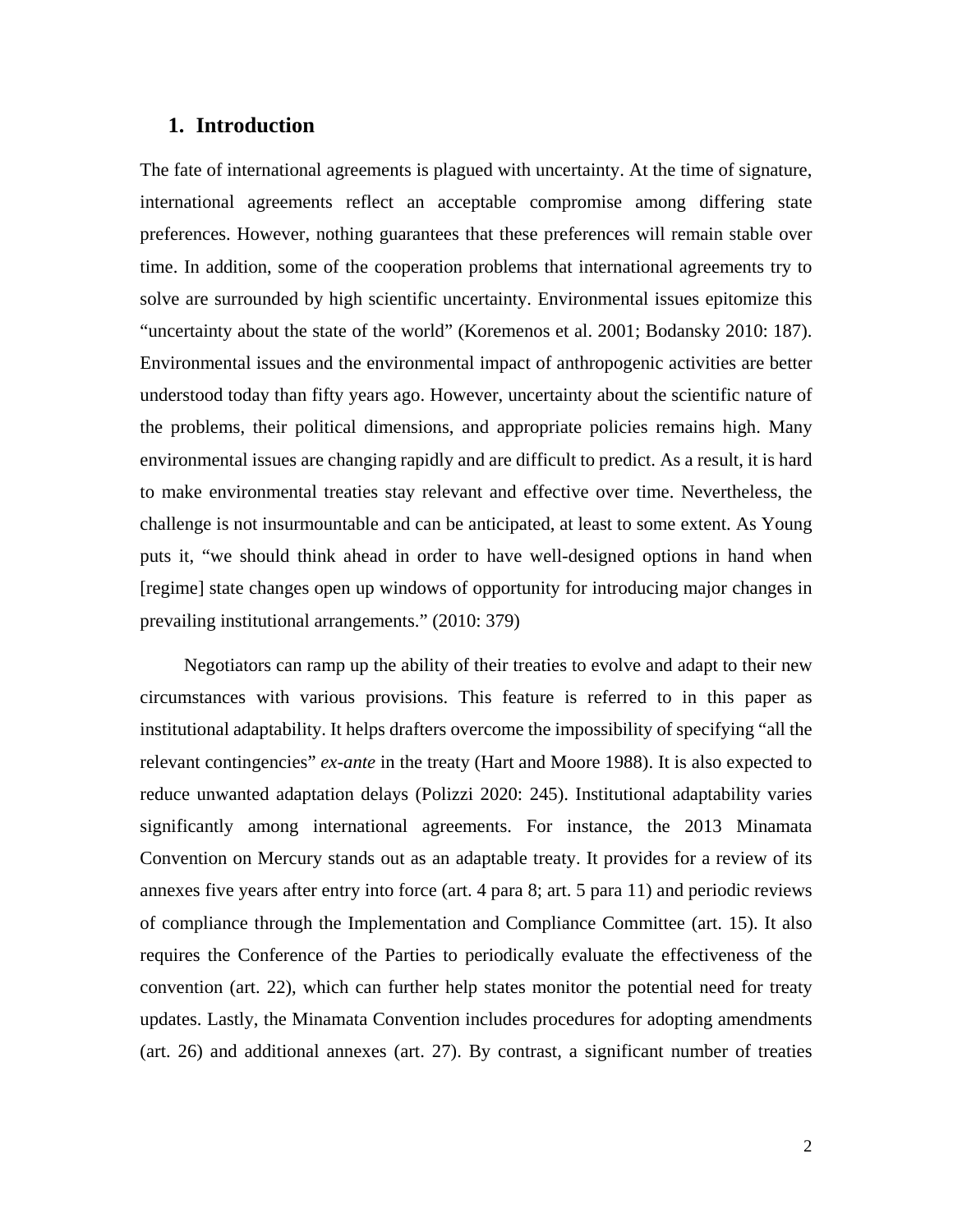contains none of these tools. This paper asks *why some treaties are more adaptable than others.*

Two main rationales may explain why states decide to make a treaty adaptable.<sup>[1](#page-2-0)</sup> On the one hand, adaptability can increase the effectiveness of and pave the way for a longlasting relationship. I refer to this rationale as the *springboard* hypothesis. On the other hand, adaptability allows for postponing tough decisions or gathering more information on the behavior of other partners before further cooperation. I refer to this rationale as the *safeguard* hypothesis. While the two rationales are rivals in the context of a single treaty, they are not mutually exclusive *across* treaties. Drawing on the literature on trust in International Relations (IR) and its various conceptions, this paper argues that the degree of affinity, i.e., the pre-existing sense of (dis-)connection between prospective partners, is a key explanatory factor in the rationale behind treaty adaptability. Under the *springboard hypothesis*, adaptability is expected to be a feature of treaties between like-minded or similar countries who are keen to cooperate over time on a specific issue (i.e., there is a positive association between affinity and adaptability). Under the *safeguard hypothesis*, adaptability is expected to be a feature of treaties that bring together unlike-minded or relatively unrelated partners (i.e., there is a negative association between affinity and adaptability).

I test both hypotheses on a sample of 1137 international environmental agreements (IEAs) concluded between 1945 and 2015. Using the empirical case of environmental governance to test hypotheses on institutional adaptability offers several advantages. First, environmental governance is one of the most prolific areas in terms of number of international agreements. Second, the issues covered by IEAs are more heterogeneous than those addressed in more standardized sets of treaties, such as preferential trade agreements or investment treaties. Third, environmental issues arguably require more institutional agility than more stable governance domains (Schiele 2014: 28). Therefore, the case of

 $\overline{\phantom{a}}$ 

<span id="page-2-0"></span><sup>&</sup>lt;sup>1</sup> Some scholars equate adaptability with institutional change (e.g., Van de Graaf and Lesage 2009). By contrast, institutional adaptability refers here to design tools that *may* facilitate institutional change. This paper does not investigate whether adaptability in design leads to actual adaptation. Rather, it strives to explain why some agreements are designed to be more adaptable (at least on paper) than others. Put simply, the paper focuses on the causes and components of adaptability, not its impacts.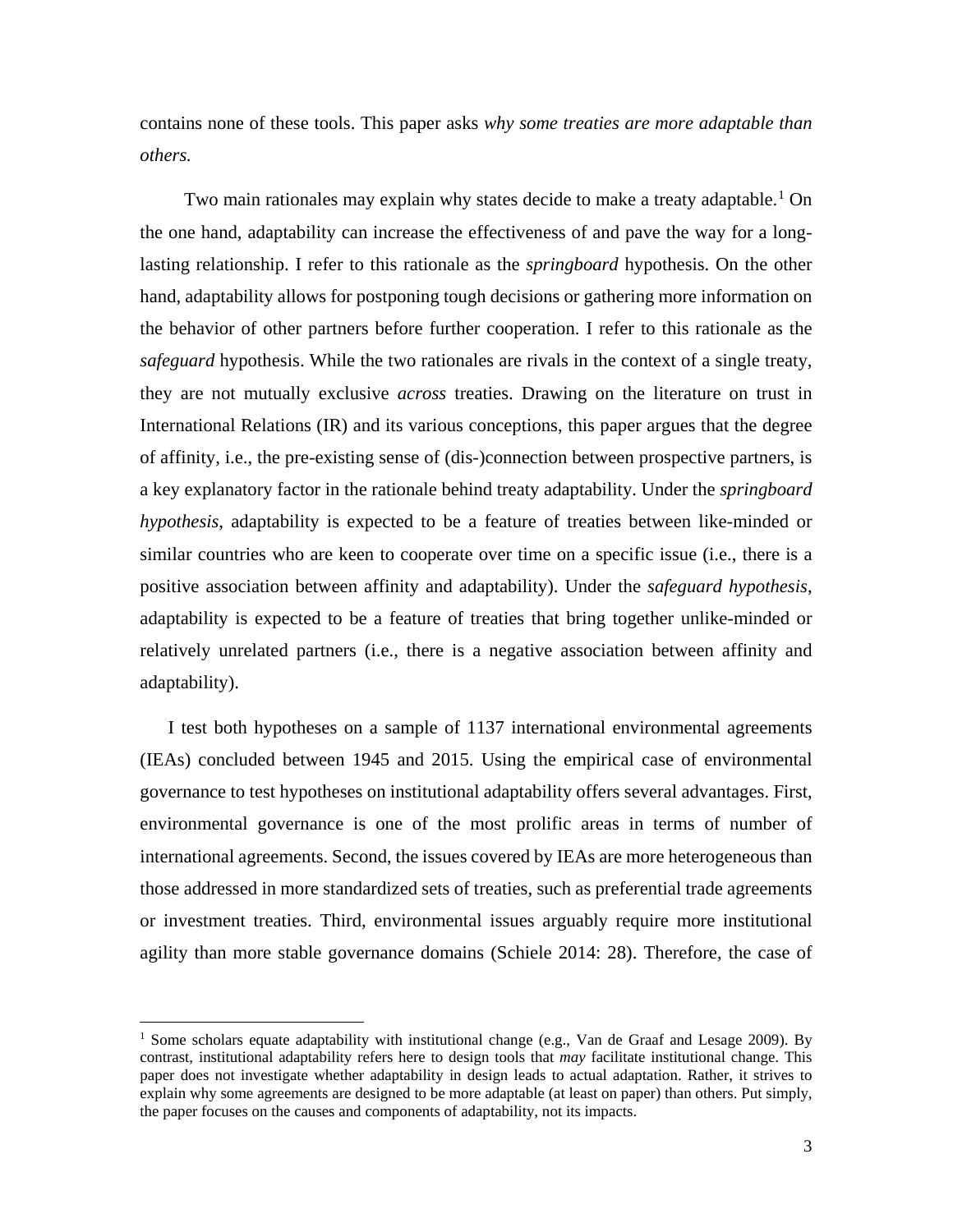environmental governance allows to observe and account for important variations and to draw conclusions that could apply to broader samples of treaties.

 The increasing complexity of interstate and state-environment relationships in the context of globalization and planetary environmental crisis calls for designing adaptive treaties able to respond to the evolving intellectual, political, and environmental contexts. Against this background, the article sheds light on the various institutional strategies that countries can exploit to enhance treaty dynamism. Tackling why some treaties contain all available tools to change more effectively while others do not provides additional insight into the long-standing question of "how and why international institutions are designed as they are" (Koremenos et al. 2001: 769). It also lays the basis for investigating in future research how adaptability in design affects adaptation in practice. Lastly, the argument on the two potential articulations between adaptability and affinity offered in this paper has not been proposed and empirically explored in the IR literature.<sup>[2](#page-3-0)</sup> As such, the paper contributes to our limited understanding of causal mechanisms between interstate relationships and institutional design. The article finds that high affinity between countries tends to be associated with lower levels of treaty adaptability. Conversely, the results suggest that negotiators typically increase institutional adaptability when they are suspicious of the trustworthiness of their partners. This supports the *safeguard hypothesis* and provides important lessons as to how states build upon their existing connection to others to shape their cooperation frameworks.

The rest of this article proceeds as follows. Section 2 delineates the boundaries of institutional adaptability and distinguishes it from other concepts explored in the literature on institutional design. Section 3 presents the *springboard* and the *safeguard* hypotheses to explain the varying degree of adaptability across international agreements. Section 4 describes the data and the methodology used for the empirical analysis. Section 5 presents the findings. Lastly, section 6 concludes with a discussion of avenues for further research.

 $\overline{a}$ 

<span id="page-3-0"></span><sup>&</sup>lt;sup>2</sup> As an exception, Green and Colgan (2013) investigate the association between institutional delegation and preference heterogeneity. However, as demonstrated in the present paper, these two concepts constitute only one aspect of adaptability and affinity, respectively.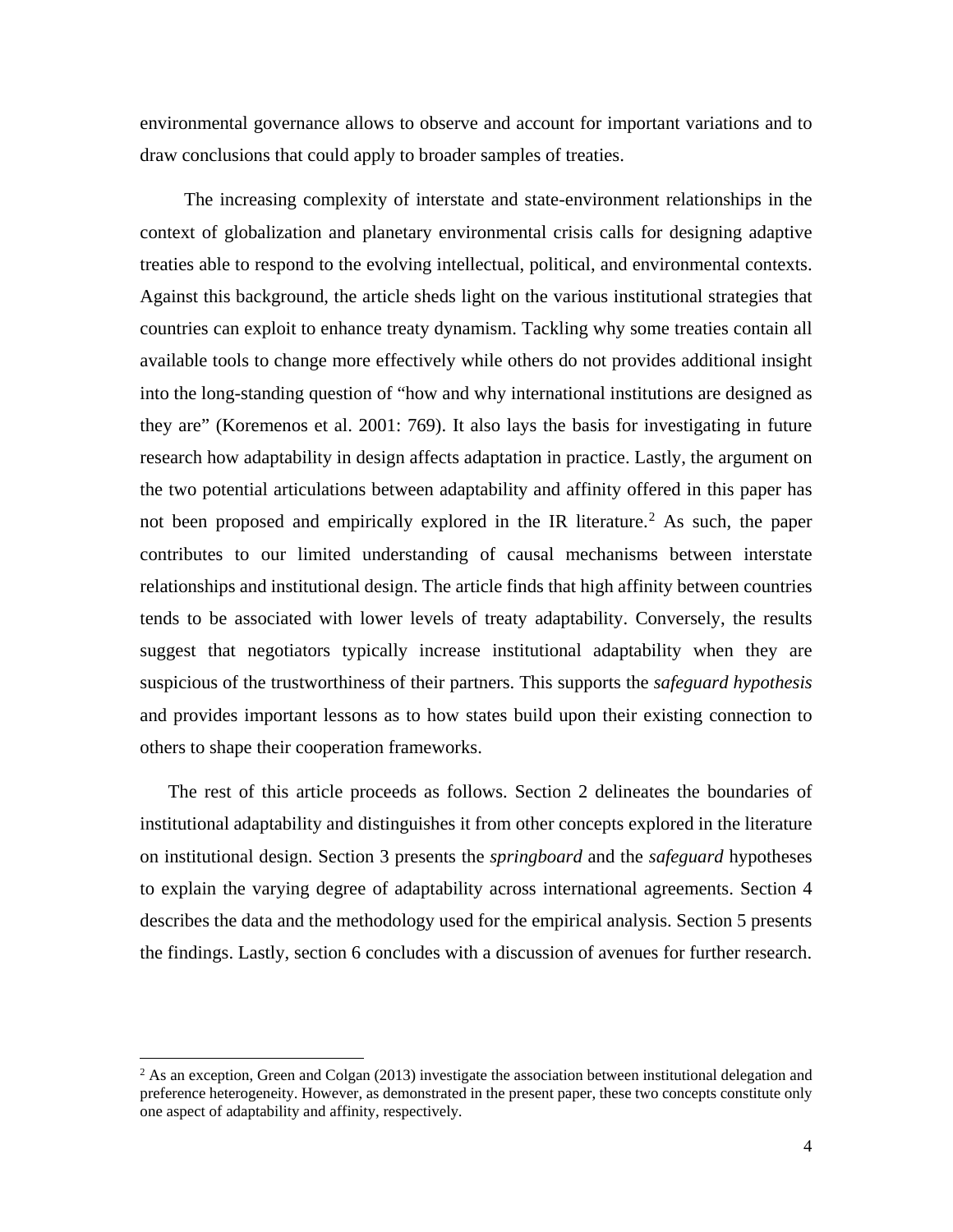# **2. The conceptual boundaries of adaptability**

Adaptability, also called adaptive capacity or dynamic capabilities, has been originally investigated in sociology (Parsons 1964) and management studies (Chakravarthy 1982; Teece et al. 1997). Earlier works describe it as a condition for success "for it maintains a repertoire of potential solutions to unforeseen problems and unpredictable variations, and allows for learning and adjustment" (Engle 2011: 648). More recently, and unsurprisingly, adaptive capacity has become a central concept in the literature on climate change adaptation. Although most of the literature on adaptive capacity focuses on societal adaptability (e.g., Yohe and Tol 2002; Mortreux and Barnett 2017), a few studies investigate the adaptive capacity of institutions (e.g., Gupta et al.  $2010$ ).<sup>[3](#page-4-0)</sup> The concept is also discussed in the policy literature, which draws similar conclusions about the building blocks of adaptability (e.g., Swanson et al. 2009; Bennear and Wiener 2019). For instance, Swanson et al. portray adaptive policies as anticipating "the array of conditions that lie ahead through robust up-front design using (1) *integrated and forward-looking analysis*; (2) *multi-stakeholder deliberation* and (3) by monitoring key performance indicators to trigger *automatic policy adjustments*" (2009: 15, emphasis added in text).

This paper defines institutional adaptability as *a design feature that anticipates or eases the possibility for states to adjust an international agreement collectively during its lifetime*. Adaptable agreements can be considered a work in progress. They are endowed with tools that help states adapt their cooperation framework to a changing environment and new information without dismantling it. Like architects, negotiators can "anticipate what will be needed in the future" with "wiring that allows new rooms to be easily added." (Roberts and St John 2021: 27) This characteristic is sometimes referred to as a "living agreement approach," particularly in free trade agreement negotiations.<sup>[4](#page-4-1)</sup> It is also akin to Chambers' concept of "robustness," defined as the ability of a treaty to evolve and "strengthen itself towards achieving its objectives." (2004: 526)

 $\overline{\phantom{a}}$ 

<span id="page-4-0"></span><sup>&</sup>lt;sup>3</sup> For a more detailed synthesis of the literature on adaptive institutions, see Koontz et al. (2015).  $4$  The "living agreement" designation has been used, in particular, to describe the Trans-Pacific partnership

<span id="page-4-1"></span><sup>(</sup>e.g., Elms 2013; Allee and Lugg 2016) and free trade agreements concluded by New Zealand and Australia (e.g., Government of Australia 2015). See also Brown Weiss (1998) in the context of environmental governance.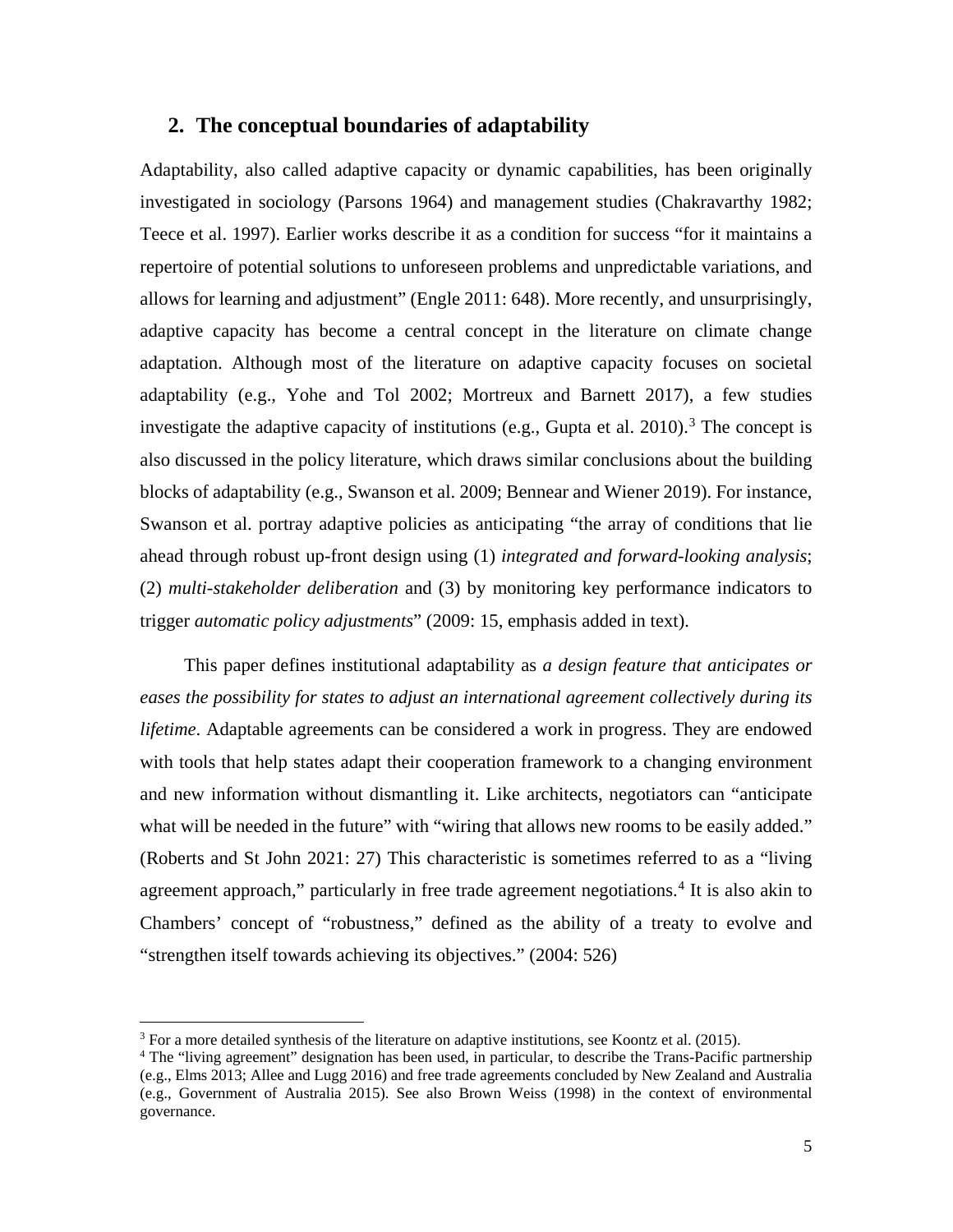Institutional adaptability shares common features with flexibility, an attribute that has been the subject of much scholarly discussion. However, some clarifications are required.<sup>[5](#page-5-0)</sup> In the rational design literature, flexibility has repeatedly been equated with the option that states have to suspend or terminate their individual commitments unilaterally. According to Baccini et al. (2015: 766), flexibility provisions give "legally accepted optouts without leading to a de jure breach of an agreement". Similarly, Kucik and Reinhardt (2008: 477) define flexibility provisions as "any provision of an international agreement that allows a country to suspend the concessions it previously negotiated without violating or abrogating the terms of the agreement".[6](#page-5-1) This conception of flexibility as a low-cost option to "loosen the ties that bind" (Koremenos 2001) contrasts with adaptability's potential to limit the future discretion of states since changes to a treaty may lead to additional and stricter commitments. In this sense, flexibility allows more leeway for individual goals, whereas adapting the treaty involves collective decisions.[7](#page-5-2) Lastly, flexibility shortens the time horizons of contracting parties (Kuyper 2013), whereas adaptability lengthens the shadow of the future.

Admittedly, some scholars distinguish adaptive flexibility from transformative flexibility. The former "allow[s] certain actors to depart from institutional rules while the institution itself remains stable". By contrast, transformative flexibility "allows the institution itself to be changed" (Thompson 2010: 270-271; see also Koremenos et al. 2001: 773; Marcoux 2009: 211-213; De Bruyne et al. 2020: 325; Debre and Dijkstra 2021: 5). Although adaptability is undoubtedly closer to transformative flexibility conceptually, many scholars associate transformative flexibility with amendment procedures operationally.[8](#page-5-3) This narrow operationalization masks important components of

 $\overline{a}$ 

<span id="page-5-0"></span><sup>&</sup>lt;sup>5</sup> For a distinction of both concepts in the context of regime complexes, see Keohane and Victor (2011: 15). In the context of the investment treaty system, see Roberts and St John (2021).

<span id="page-5-1"></span><sup>&</sup>lt;sup>6</sup> This definition corresponds to how Rosendorff and Milner (2001: 830) define an escape clause. However, Rosendorff and Milner acknowledge that escape clauses are only one type of "flexibility-enhancing device" along with sunset and renegotiation provisions, for example. See also Pelc (2016) for a similar appreciation of flexibility.

<span id="page-5-2"></span><sup>&</sup>lt;sup>7</sup> Helfer (2012) introduces a distinction between unilateral and collective flexibility mechanisms. I consider some of the collective mechanisms he describes as adaptability strategies.<br><sup>8</sup> A notable exception is the literature on freshwater treaties, which tends to associate flexibility with a broader

<span id="page-5-3"></span>set of measures. For example, De Bruyne et al. (2020: 325) consider that "[t]he role of transformative flexibility in institutional design is conceptualized with the presence of amendment, periodic review, and conflict resolution mechanisms." (see also McCaffrey 2003; and Fischhendler 2004)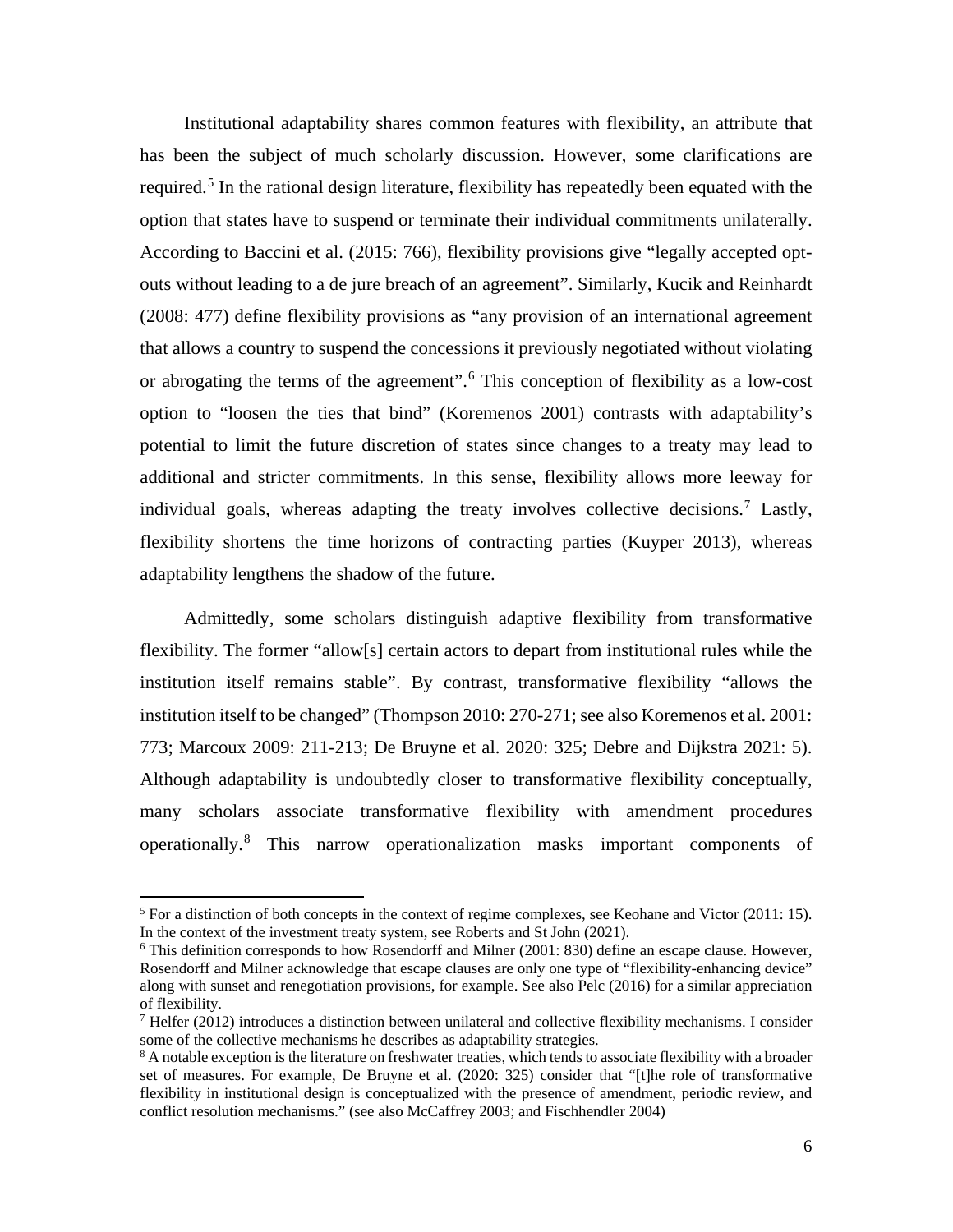institutional adaptability. For example, delegating lawmaking to intergovernmental treaty bodies is a core element of institutional adaptability that remains largely overlooked in discussions on transformative flexibility. The ability of intergovernmental committees to collect, monitor, and respond to new information is an essential source of treaty adaptation though (Gehring 2008: 474; Wiersema 2009: 271-273; Kim and Mackey 2014: 14-15; Schiele 2014: 43-44; van Asselt 2015: 259). As a result, adaptability partially overlaps with the concept of pooling, which encompasses "joint decision making among [member states]" (Hooghe and Marks 2015: 307). However, pooling involves intergovernmental decision-making rules and procedures, whereas adaptability involves tools allowing or facilitating the adjustment of the institution, which include but are not limited to intergovernmental bodies.

In summary, adaptability does not simply reflect how easy it is to modify the rules and procedures of a treaty. As is elaborated below, adaptability also captures design devices able to monitor and processsignals that a treaty needs to be adapted. Therefore, adaptability is multifaceted. In this paper, I investigate four types of adaptability strategies.

First, *monitoring* can provide early warnings to states about the need to adjust a given treaty (Sabel and Zeitlin 2008; Bodansky 2010: 188). Monitoring provisions include impact assessments of the treaty, requirements for the parties to issue regular reports about their implementation, and periodic collective reviews of the treaty's operations. For example, the 1946 International Convention for the Regulation of Whaling requires its parties to "transmit […] scientific information available to that Government with respect to whales and whaling" (art. VIII para 3). *Monitoring* provisions allow states to obtain information about their partners' behavior, the issue at stake, and the effectiveness of their commitments. These provisions can reduce uncertainty gradually and help states make the necessary adjustments to the terms of cooperation in the light of new information or scientific knowledge.

Second, *external feedback* strategies aim to involve a wider range of actors in treaty implementation than only government representatives. External feedback strategies are especially relevant in the context of environmental governance. Environmental issues affect diverse stakeholders whose experience and expertise can inform state decisions and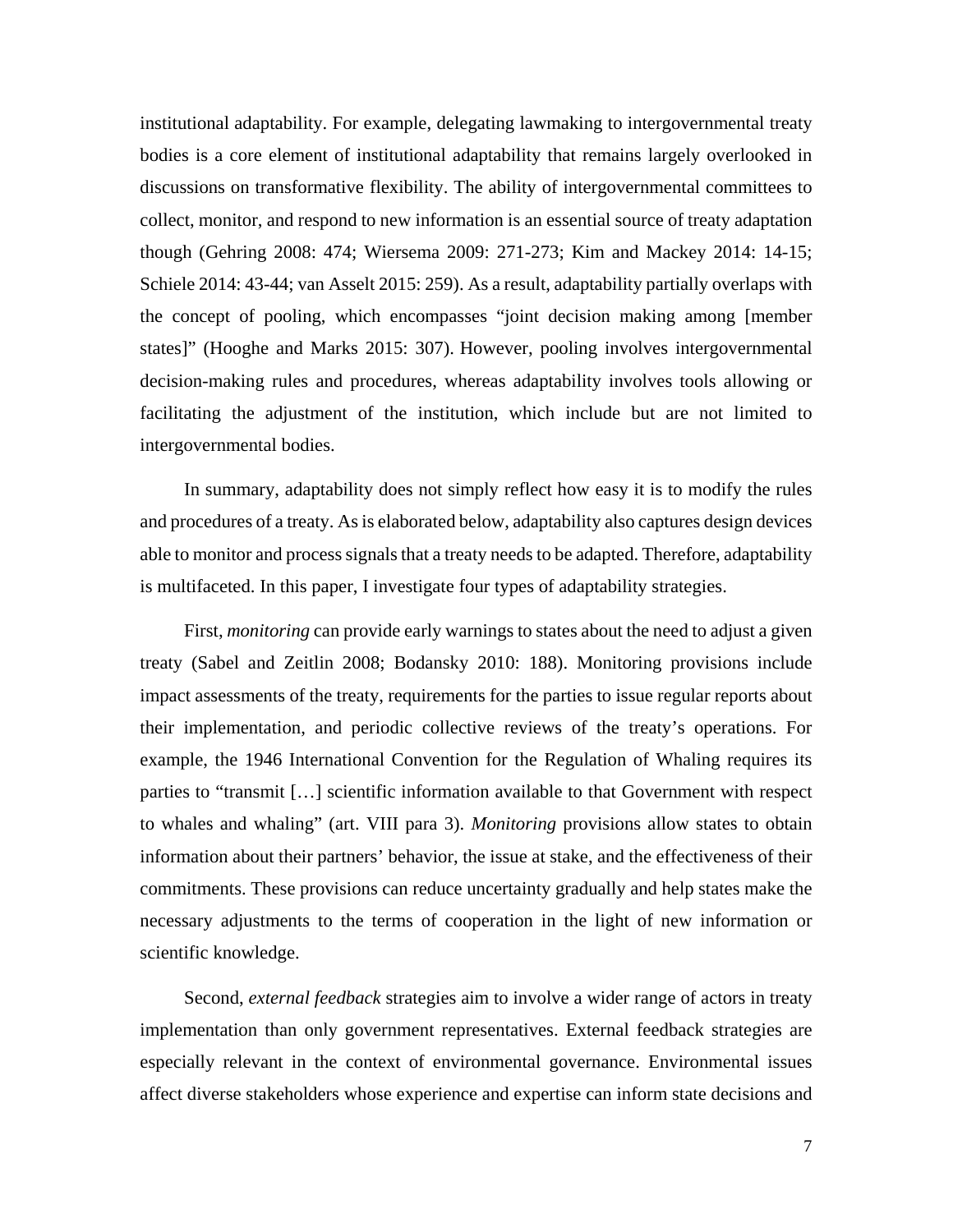increase state awareness that treaty provisions are outdated, ineffective, or incomplete. External feedback provisions typically consist of public participation requirements and the establishment of more formal advisory, scientific, or stakeholder committees. For example, the 1992 Convention on the Transboundary Effects of Industrial Accidents requires its parties to "give the public in the areas capable of being affected an opportunity to participate in relevant procedures with the aim of making known its views and concerns on prevention and preparedness measures" (art. 9 para 2).

Third, *anticipatory strategies* provide a framework for the future adaptation of the agreement. More specifically, international agreements can explicitly acknowledge that amending the treaty or its annexes is possible and set out the procedures to do so. If the treaty does not mention options for amendment, the amendment rules established under article 40 of the Vienna Convention on the Law of Treaties apply. However, numerous treaties deviate from these residual rules (Boockmann and Thurner 2006; Fitzmaurice and Merkouris 2020). Treaties can also anticipate their future adaptation through the adoption of additional instruments, such as supplementary agreements, protocols, or annexes. The 1951 International Plant Protection Convention, for example, provides that "Supplementary agreements applicable to specific regions, to specific pests, to specific plants and plant products, to specific methods of international transportation of plants and plant products, or otherwise supplementing the provisions of this Convention, may be proposed by the [FAO] on the recommendation of a contracting party or on its own initiative" (art. III para 1).

Lastly, *institution-building* strategies allow to centralize decision-making and information-gathering within one or more treaty bodies. In international environmental governance, the most well-known example is the creation of a Conference of the Parties, $9$ which periodically brings together state representatives (see, e.g., Churchill and Ulfstein 2000; Brunnée 2002). Joint bodies are also frequent in other areas of governance, such as international trade. A treaty's institutional apparatus can be further fleshed out by establishing a secretariat and subsidiary bodies to assist the intergovernmental committee. These institutions are a central component of adaptability since they are usually in charge

l

<span id="page-7-0"></span><sup>9</sup> Other common designations include Committees, Commissions, and Meetings of the Parties.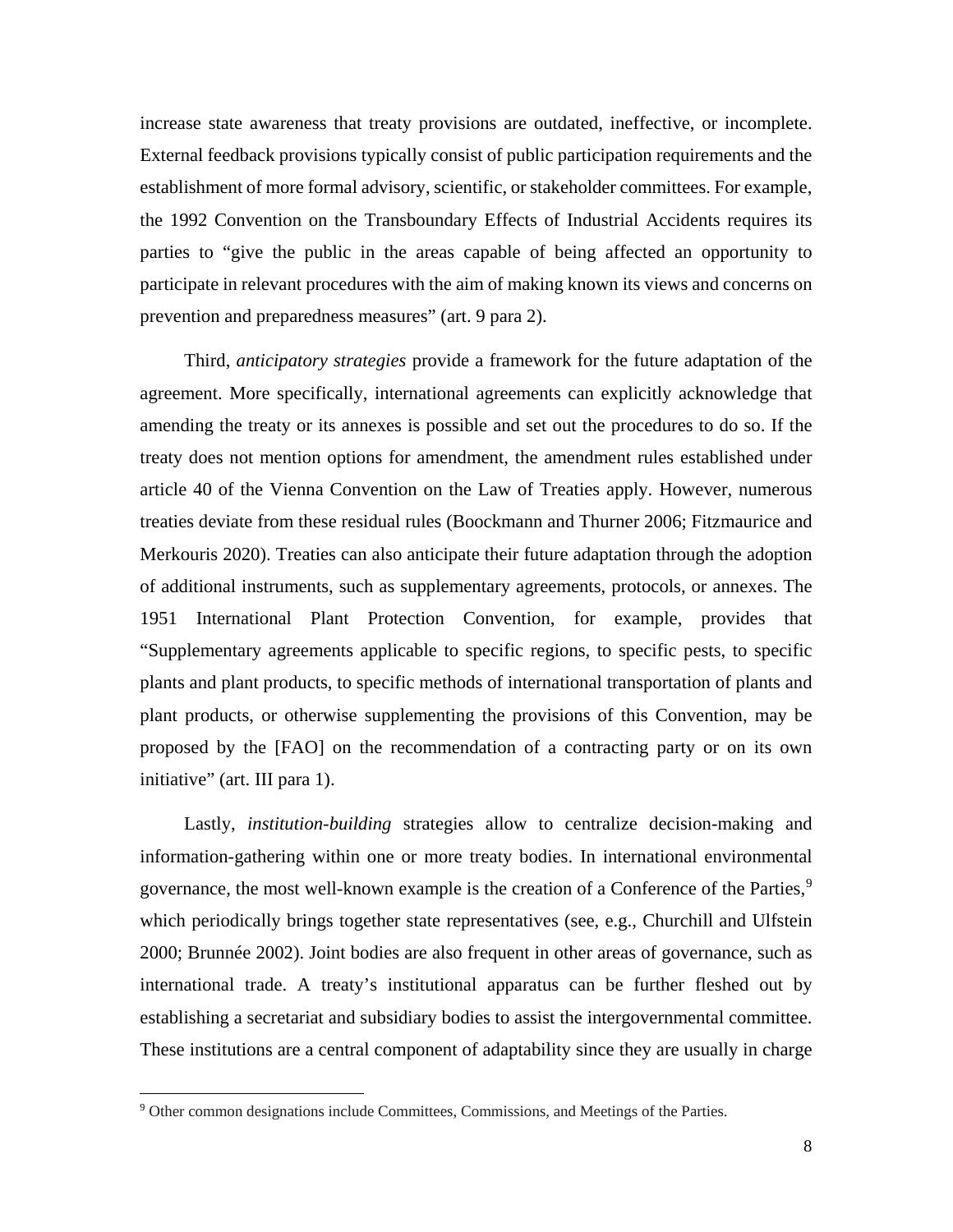of overseeing monitoring, feedback, and amendment processes. They constitute a forum for dialogue and decision-making, which may help uncover cooperation problems and discuss potential solutions. According to Gehring (2008: 474), the increasing number of institutional arrangements established under the framework of IEAs results from the negative experience of early "sleeping treaties," which failed to create their own apparatus. This explains why in the trade literature, the "living agreement approach" is often likened to the existence of treaty bodies (e.g., Chauffour and Maur 2011: 12).

Figure 1 below shows how the inclusion of adaptability provisions in IEAs has evolved since the end of the Second World War. External feedback provisions constitute the least popular strategy, whereas amendment and addendum provisions are included in more than half of the IEAs concluded in the same period (see Table 1). The inclusion of the four types of provisions in IEAs follows a similar pattern. Immediately after the Second World War, the proportion of IEAs that included the provisions was high but unstable due to the low number of treaties concluded. The proportion of IEAs became more stable in the 1960-1970s when the number of treaties concluded each year rose. It then increased slowly but steadily until 2015.

|                               |                   | <b>External</b> | <b>Anticipatory</b> | Institution- | All        | No           |
|-------------------------------|-------------------|-----------------|---------------------|--------------|------------|--------------|
|                               | <b>Monitoring</b> | feedback        | mechanisms          | building     | strategies | adaptability |
| <b>Proportions</b><br>of IEAs | 38.17 %           | 18.91%          | 54.97%              | 43.18%       | 8.18%      | 25.59%       |

**Table 1 Proportion of IEAs with adaptability-enhancing provisions (1945-2015)**

While the four types of provisions have typically been investigated separately, they all form part of a broader underlying dimension of institutional design and result from various negotiation trade-offs. Therefore, I argue that scholars should examine them jointly to shed new light on the goals states seek to fulfill when they shape international institutions. To be sure, *monitoring*, *external feedback*, and *institution-building* provisions can serve other purposes than increasing the ability of states to adapt a treaty. In particular, they can enhance country accountability and treaty visibility. Nevertheless, this does not rule out that these tools help states collect information that can inform treaty adaptation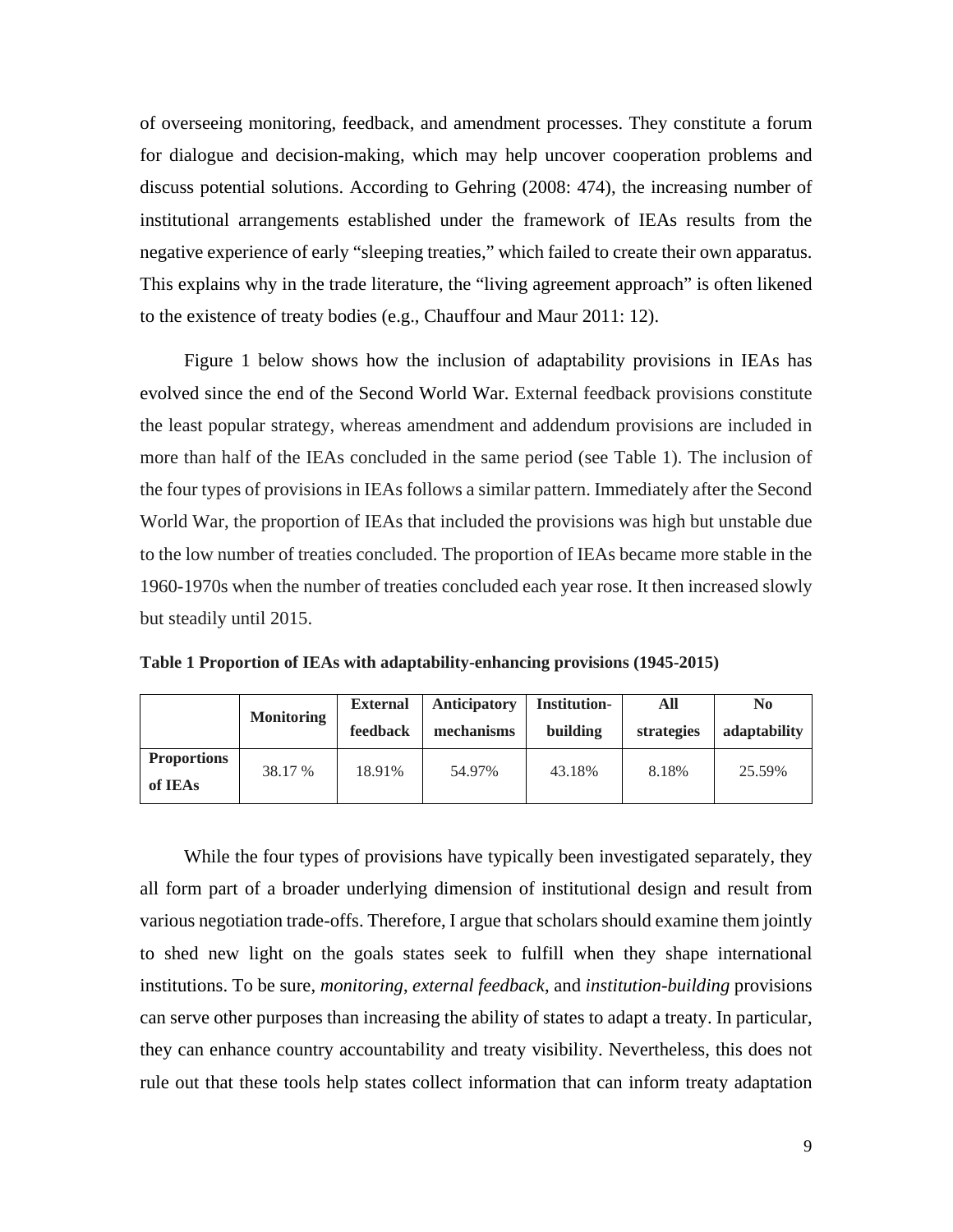and, as such, increase the overall degree of adaptability of a treaty. This article tackles why some treaties include more adaptability provisions than others.



**Fig. 1 Proportion of IEAs with adaptability-enhancing provisions 1945-2015 (2-year moving average)**

# **3. A theory of affinity and institutional adaptability**

This section presents a theory to explain the variation in treaty adaptability. First, it introduces the three-legged concept of affinity, i.e., the strength of the connection between prospective partners, which is expected to prevail in the choice of adaptability strategies. Second, it presents and justifies two rival hypotheses on the association between affinity and adaptability.

#### *The heuristics of affinity*

Incomplete contracting and uncertainty are pervasive and inescapable challenges in international negotiations and, perhaps to a greater extent, in environmental governance. Neither states nor other actors negotiating an agreement can anticipate every contingency that may arise (Hart and Moore 1988). However, uncertainty alone cannot fully explain the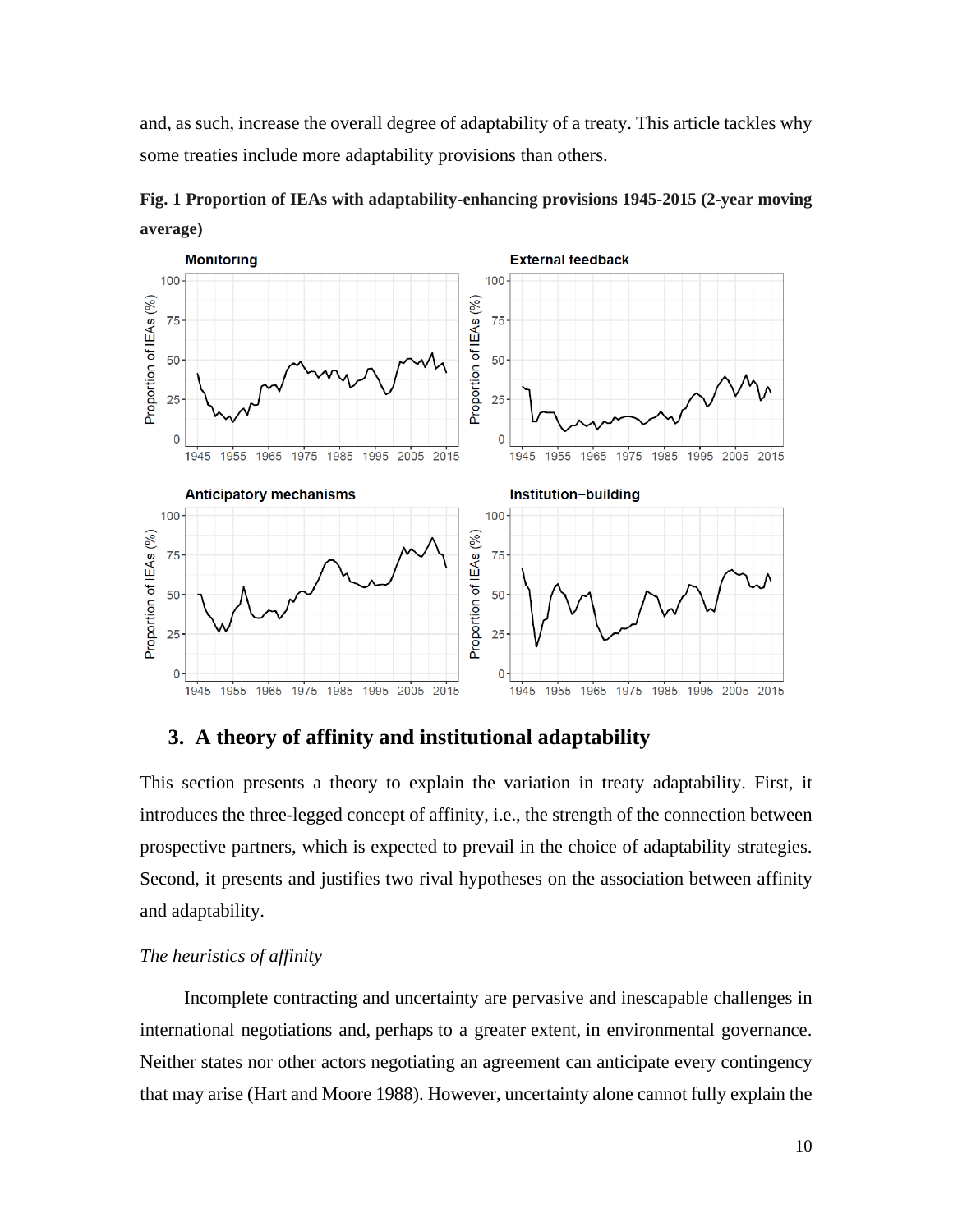varying degree of treaty adaptability. This paper focuses on a factor that differs arguably more significantly from one treaty to another: the pre-existing relationship between negotiating countries and their trust in one another. Although the condition of anarchy "makes the establishment and sustenance of trusting relationships between states much more difficult than between persons or [organizations] acting within the domestic sphere" (Ruzicka and Keating 2015: 9), many scholars have recognized that trust between countries is a social reality worthy of scientific inquiry.

Trust is an elusive phenomenon. However, I argue that it rests on concrete heuristics, which boundedly rational states draw on to form an opinion on the trustworthiness of other states (Simon 1972; Tversky and Kahneman 1974). I group these cognitive shortcuts under the label "affinity,"[10](#page-10-0) which I define as *the sense of connection between countries*. Affinity is threefold and consists of 1) *political affinity*, a connection based on a community of interests and preferences; 2) *experiential affinity*, a connection based on prior shared negotiation experience; and 3) *cultural affinity*, a connection based on shared cultural identity. While the three aspects form part of the overall sense of connection between countries, they constitute distinct dimensions of the relationship and, as elaborated below, contribute to different forms of trust. Therefore, I theorize and empirically investigate them separately. From a rationalist point of view, affinity can mitigate uncertainty about preferences and behavior because it entails a strong informational power. This is especially true for experiential and cultural affinities since political "dis-affinity" arguably provides as much information on state preferences as its positive counterpart. In addition, affinity holds a more social and emotional dimension, a sense of belonging that goes beyond the negotiation situation and remains overlooked in the rational design literature.

Before examining each dimension of affinity in detail, two points deserve emphasis. First, I consider the association between affinity and trust probabilistic, not deterministic. I expect that the presence of one or several affinity dimensions likely influences the perception of trustworthiness and design choices. Second, the three affinity pillars and the resulting forms of trust are not mutually exclusive (Kydd 2005: 22; Ruzicka and Wheeler

 $\overline{a}$ 

<span id="page-10-0"></span> $10$  The term "affinity" is frequently used by scholars measuring the similarity of countries' voting behavior in the United Nations General Assembly (e.g., Gartzke 1998). The concept I develop in this paper is broader and multidimensional.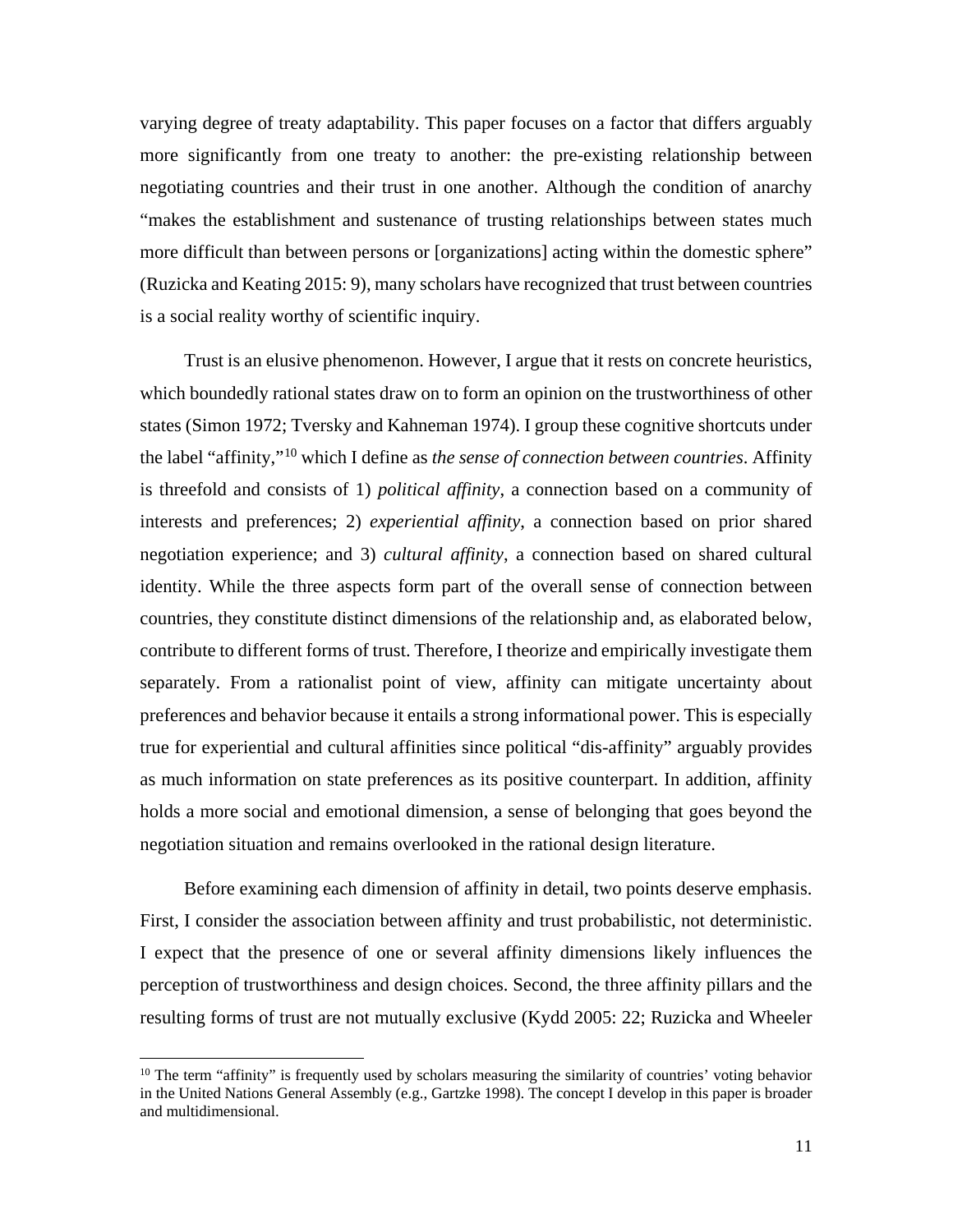2010: 74; Rathbun 2012: 30). On the contrary, they can complement each other, further reinforcing the relationship between countries.

*Political affinity* contributes to strategic trust, a situational type of trust based on costbenefit calculations. This conception of trust is embodied in the work of Andrew H. Kydd, who claims that "trust depends on having confidence that one's interests are not in too much conflict with the other side" (2010: 2680).<sup>[11](#page-11-0)</sup> States pursue outcomes that match their preferences "over the principles [international] institutions should advance" (Voeten 2021: 6). For instance, some countries might favor economic development or gains over environmental protection on a given issue. They may enter IEA negotiations to ensure that the treaty protects their interests (Roberts et al. 2004). States that instead prioritize environmental protection may be wary of the cooperative behavior of such partners. This kind of distrust is at the heart of North-South IEA negotiations (Najam 1994; Najam 2005) and is acknowledged by high-ranking decision-makers (Ki-Moon 2009). Trade in wildlife, such as tigers and whales, might increase the threat of extinction. Yet, some populations may consider it to be part of their cultural heritage or as a means to generate foreign revenue for developing countries that trade in wild animals (Duffy 2013). Naturally, mercantilist interests can drive developed countries too. Some industries in developed countries are interested in accessing fish resources, genetic resources, or luxury animal-based raw materials (ivory, crocodile skin) at least cost. By contrast, resource-providing countries have an interest in protecting their local biodiversity (Schroeder and Pogge 2009). Developed countries may have divergent interests too. The European Union and the United States, for instance, hold different views on climate change (Skjærseth et al. 2013). Such divergent interests render compromise tougher, incentivize less satisfied participants to defect or withdraw from cooperation, and heighten strategic distrust.

*Prior shared negotiation experience* also contributes to strategic trust. It allows countries to observe how their counterparts behave when negotiating and implementing a treaty. It also makes defection more costly by lengthening the shadow of the future (Axelrod 1984; Keohane 1984). Although rational design theories generally fail to account

 $\overline{a}$ 

<span id="page-11-0"></span><sup>&</sup>lt;sup>11</sup> Similarly, Hardin understands trust as an "encapsulated interest": "I trust you because I think it is in your interest to take my interests in the relevant matter seriously" (2002: 3). Other scholars prefer the term "reliance" to describe this rationalist appreciation of trust (e.g., Lahno 2001; Mercer 2005: 95; Michel 2013).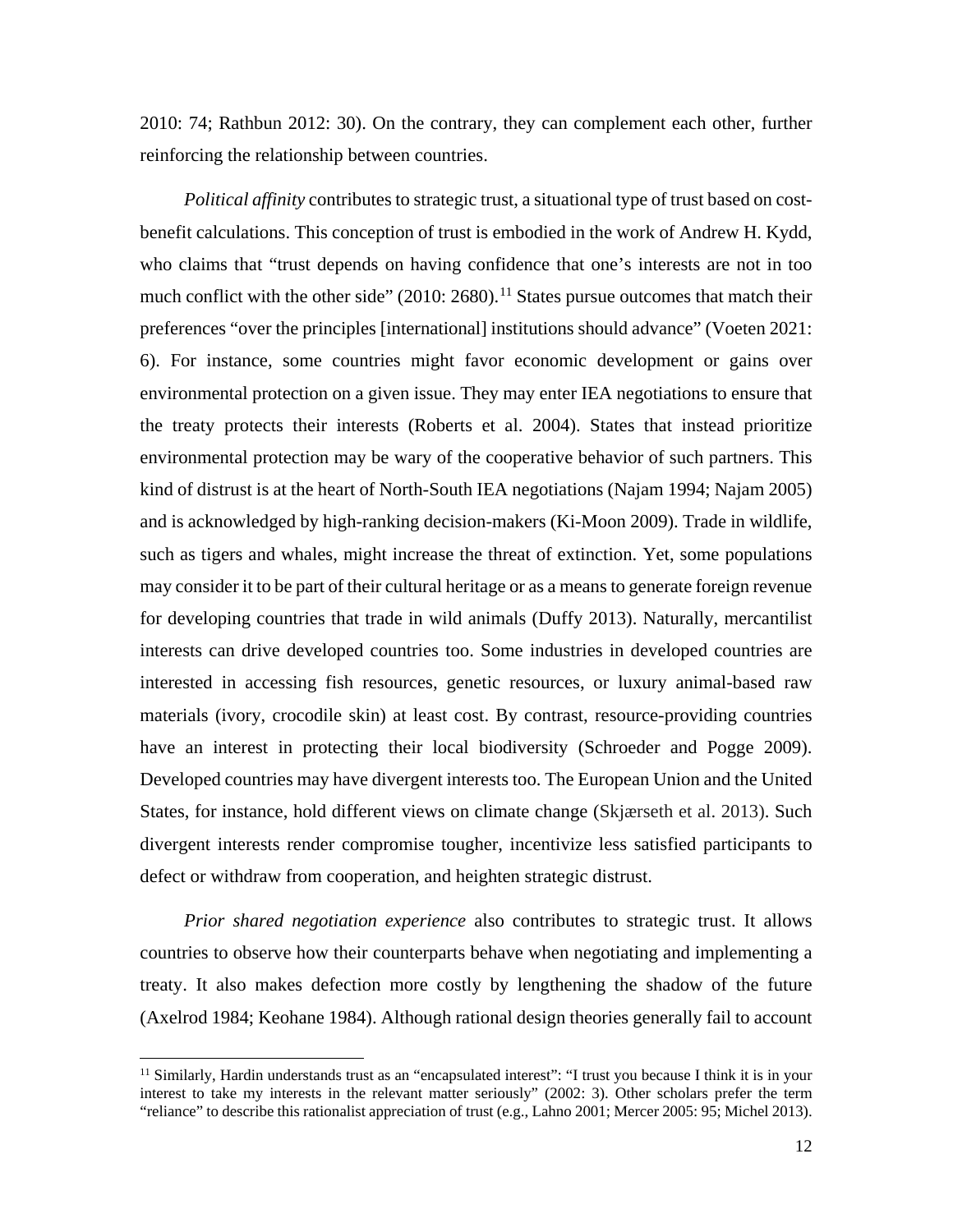for the institutional context, prior successful negotiation experience likely influences later cooperation and design choices (Copelovitch and Putnam 2014: 472). Furthermore, while strategic trust is "all about reducing transaction costs by gaining additional information" (Uslaner 2002: 22), experiential affinity can also contribute to social trust, a type of trust "not grounded in calculations of predictability, but conceptions of the identity relationship between the parties" (Weinhardt 2015: 33). Rathbun, for instance, contends that "[s]uccessful experience with specific reciprocity might build deeper trust and allow more diffuse reciprocity in the future." (2012: 11)

Lastly, *cultural affinity* may enhance what Uslaner (2002) calls "particularized trust," a social and relational type of trust that Rathbun describes in the following terms: "We trust others like us and fear those who are different from us" (2018: 692). Particularized trust is in line with the constructivist argument that "trust evolves as the result of collective identity formation" (Wendt 1999: 359). For instance, countries in the same region usually cooperate on various issues, including education exchanges, transnational labor markets, customs duties, and transboundary environmental issues (Hettne and Söderbaum 2000). They also tend to establish common institutions. To cite but a few telling examples of this type of cultural identification, the motto of the Association of Southeast Asian Nations is "One vision, one identity, one community"; the East African Community's vision is "One people, one destiny"; and the Caribbean Community's four pillars are economic integration, foreign policy coordination, human and social development, and security. These groups of countries frequently negotiate international agreements as a bloc (Cable and Henderson 1994). The influence of cultural affinity (or lack thereof) on treaty negotiation has already been documented. Weinhardt (2015), for example, explains how distrust complicated the negotiations of an economic partnership agreement between West African countries and the European Union. West African officials admitted that they felt more comfortable with their regional partners than their European peers because of their "shared interests, shared values and shared beliefs" with the former (Weinhardt 2015: 38).

#### *The association between affinity and adaptability*

Two rival hypotheses on the association between affinity and adaptability can be formulated. They are represented by the two diagonals in Figure 2. On the one hand, when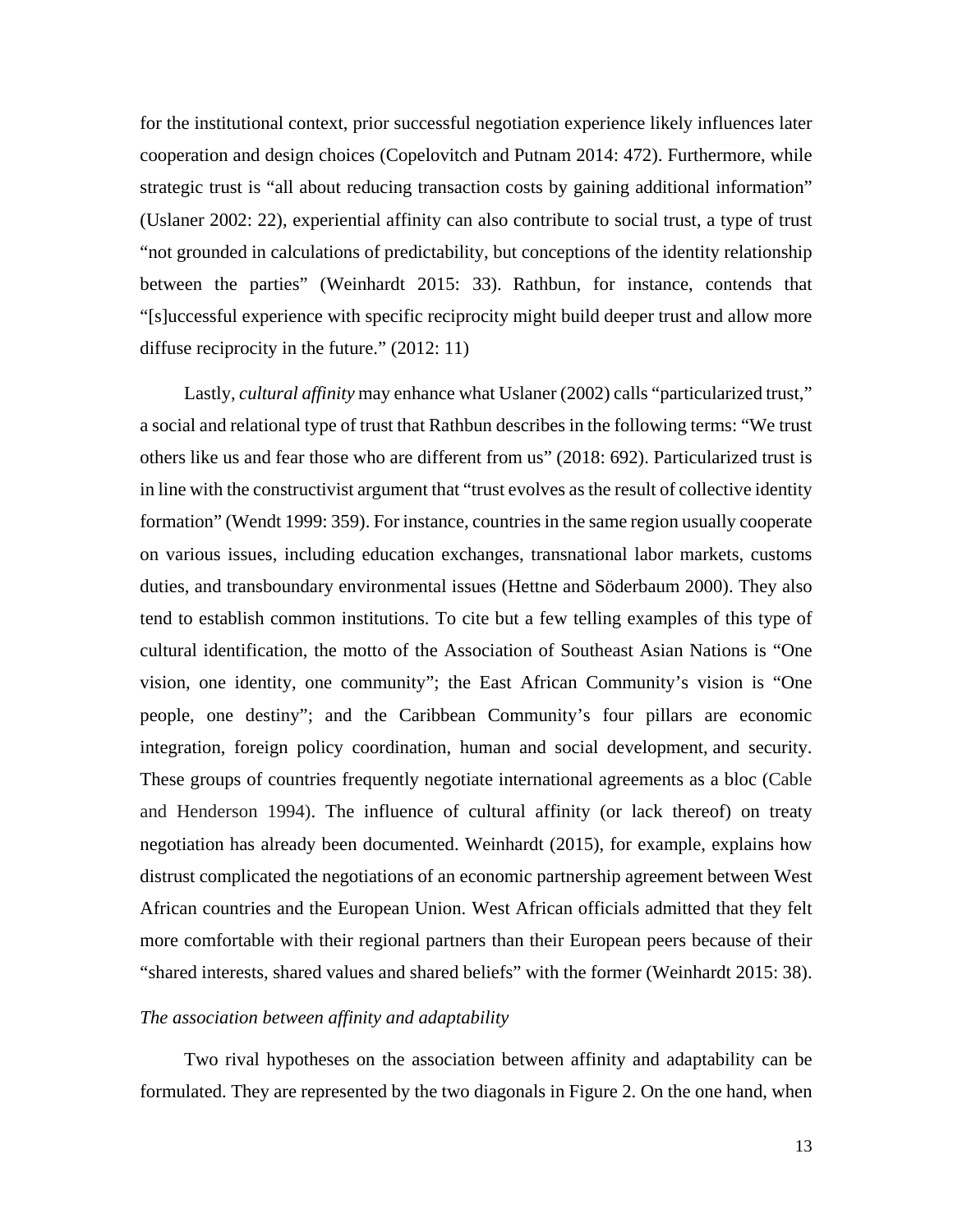affinity is high, adaptability can be used as a *springboard* for continued adaptive cooperation. Adaptability provides the necessary tools to ensure that states can adapt the agreement smoothly to its future circumstances. This hypothesis implies that states take a leap of faith, which is unlikely if strategic or social distrust is high.

On the other hand, if states are risk-averse and affinity is low, cautious negotiators may perceive the institutional ability to modify an agreement as a *safeguard* in the event that cooperation does not go according to plan. It may also be a means to gather more behavioral information about other parties before taking further cooperative action. This protective strategy amounts to using adaptability as a substitute for (or to complement) flexibility.

In both cases, adaptability allows a treaty to be adapted once new information is available. The difference is the relational context in which the treaty is negotiated and, thus, the perceived utility of adaptability. To be sure, states with little affinity can also see adaptability as a springboard to foster adaptive cooperation on an issue they are particularly vulnerable to. Similarly, states with high affinity can use adaptability as a safety net, following the well-known Russian proverb "trust but verify". However, the four possible configurations in Figure 2 represent ideal types, which can explain a general trend in the inclusion of adaptability provisions in international agreements. This paper does not report data on negotiators' motivations. Instead, it investigates the theoretical implications of both hypotheses, which are tested empirically in the next section.

As shown in Figure 2, the *springboard* hypothesis expects that:

#### *High affinity is associated with high treaty adaptability.*

This first hypothesis is plausible for several reasons. First, states with high affinity might be more willing and confident to create a dynamic treaty that can be adapted as the issue at stake evolves. For example, the close geographical, cultural, institutional, and political ties between Canada and the United States make them ideal candidates to use adaptability as a springboard for adaptive cooperation. In the context of environmental cooperation, the US Environmental Protection Agency's website reports that "The U.S.-Canada border includes four of the five Great Lakes, many rivers and lakes, major airsheds, and migratory routes for wildlife species," requiring "close cooperation among many U.S. states,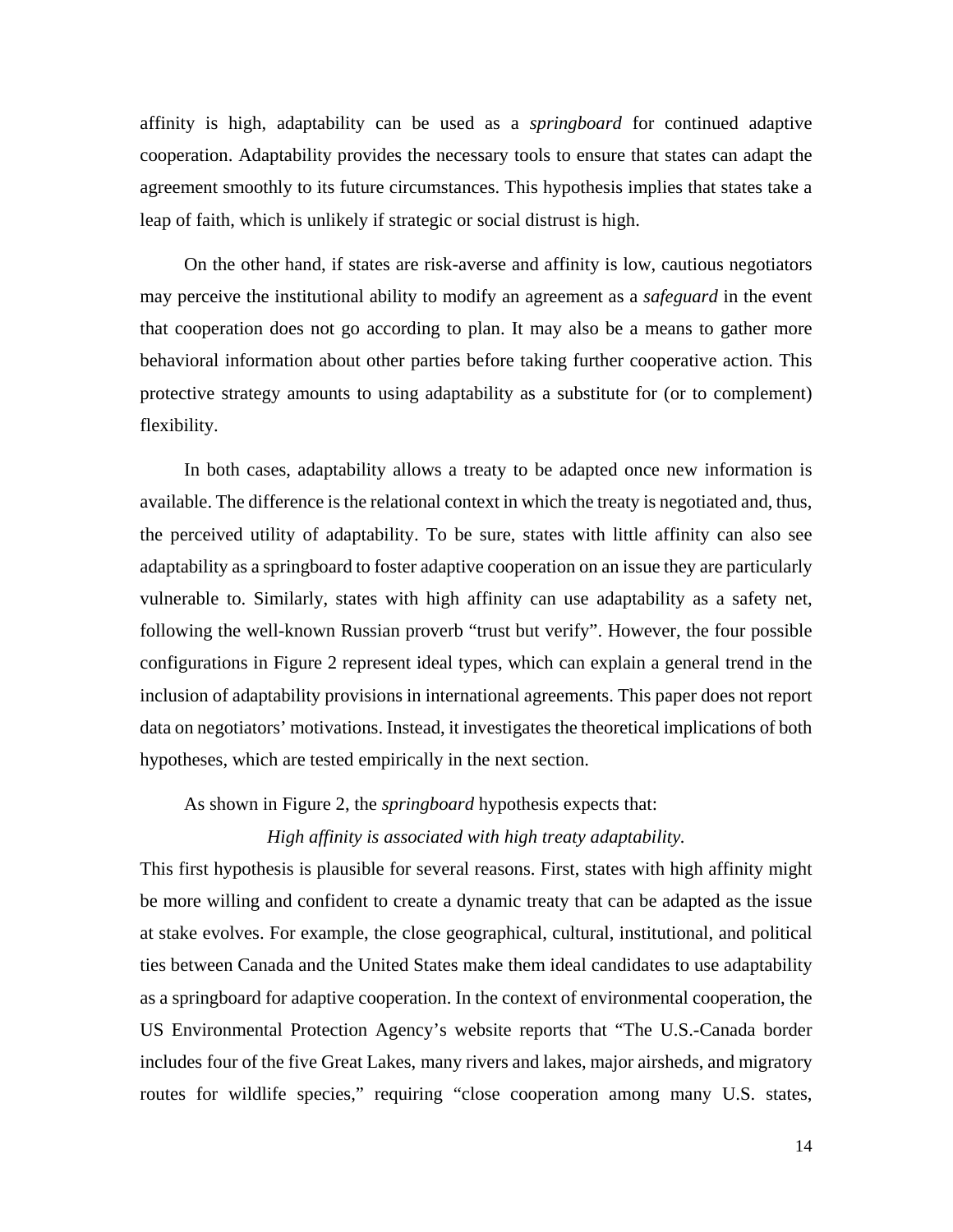Canadian provinces, U.S. Tribes, First Nations, and local and federal governments" (EPA 2021). Therefore, it is not surprising that the Treaty Concerning Pacific Salmon concluded by the parties in 1985 creates a wide variety of treaty bodies, including a Pacific Salmon Commission (art. II para 1), a committee on research and statistics (art. II para 17), specific panels (Annex I), and various joint technical committees (Annex IV). In addition, the treaty requires parties to prepare annual national reports (art. IV para 1) and provides for the possibility of revising and amending the Annexes (art. XIII para 2).

**Fig. 2 Two rival hypotheses on the association between affinity and adaptability** 



Second, countries with experiential affinity may agree more easily on specific obligations by using previous provisions that have proved useful in the past. In other words, adaptability-enhancing provisions from earlier treaties can become templates for future negotiations. Authors have documented this "boilerplate" process in international trade (e.g., Morin et al. 2017; Peacock et al. 2019) and environmental governance (e.g., Ovodenko and Keohane 2012). For instance, some adaptability provisions included in the Convention on Long-Range Transboundary Air Pollution are copy-pasted from one protocol to the next. The review process mentioned in the 1988 Protocol on Nitrogen Oxides (art. 5) is reproduced verbatim in the 1991 Protocol on Volatile Organic Compounds (art. 6). A more sophisticated review process was later established and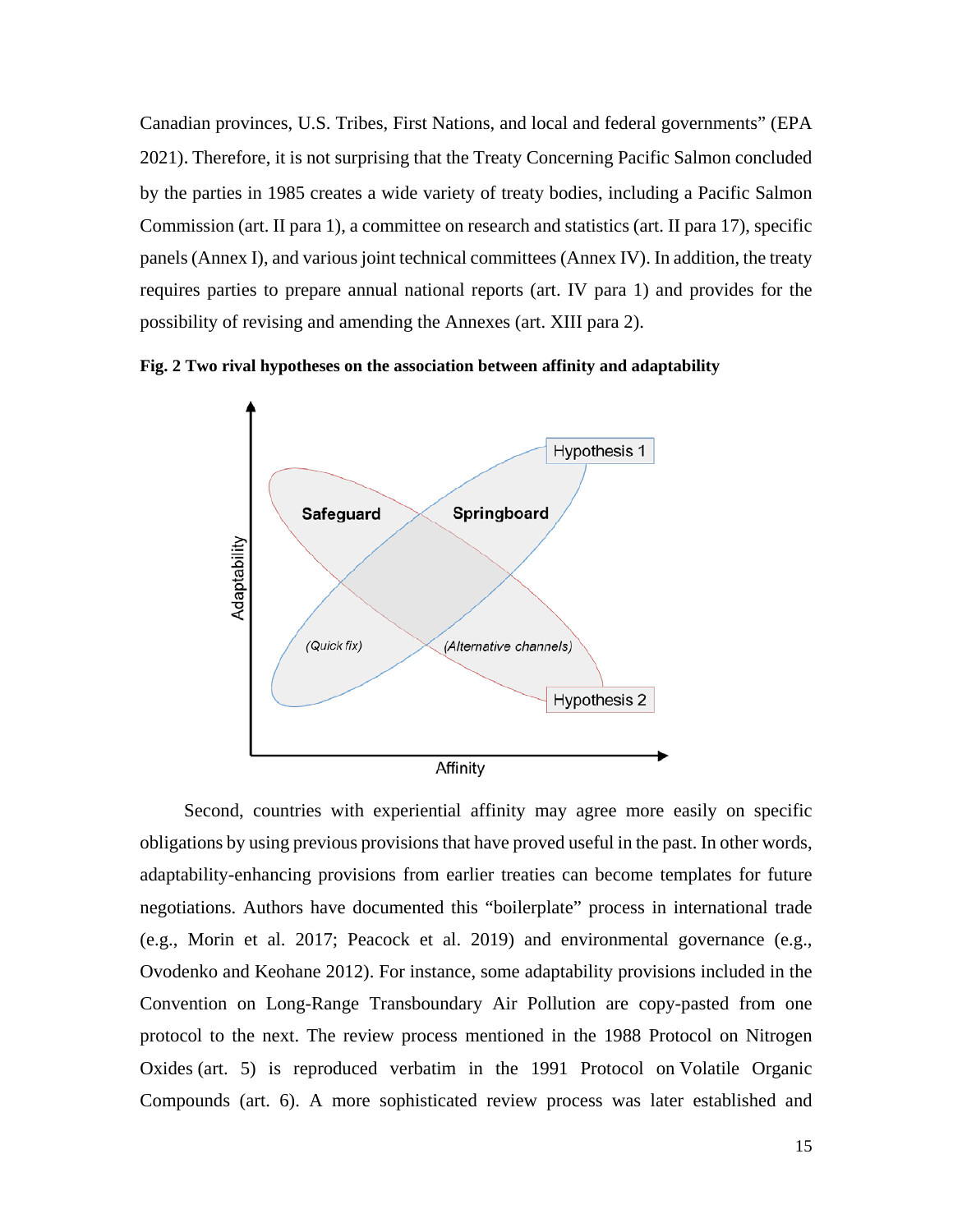reproduced in subsequent protocols on sulphur emissions (art. 8), heavy metals (art. 10), persistent organic pollutants (art. 10), and acidification, eutrophication, and ground-level ozone (art. 10).

Third, and at the other end of the association, the *springboard* hypothesis expects *low affinity to be associated with low treaty adaptability.* Low affinity may raise transaction costs because it involves collecting information on prospective partners and prolongs the negotiations. This means that when affinity is low, the cost of including adaptability provisions in the treaty is likely higher. When negotiating subsequent protocols, amendments, or annexes, states must meet again and agree on additional provisions. Put differently, when trust is lacking, every negotiation round and revision is expected to be equally challenging. Under such circumstances, states may be reluctant to leave open opportunities to ratchet up obligations in the future. They may decide to agree on a "*quick fix*" to tackle the problem without any intention to go further and, hence, no need for adaptability (see bottom left quadrant of Figure 2).

#### By contrast, the *safeguard* hypothesis expects that:

#### *Low affinity is associated with high treaty adaptability*.

Here, adaptability is likely perceived as a safeguard against other parties' uncertain or undesirable behavior. This hypothesis is just as credible as the former. First, when there is low political affinity, states are more likely to be dissatisfied with the negotiated outcome. Setting the path for future treaty adaptations may be a way to attract more ratifications by reassuring less satisfied states that the treaty is not written in stone and that further intergovernmental discussions will take place in the future. Second, low affinity may also make it difficult to reach and maintain decisions. It often requires an incremental negotiation approach (Zartman 1985: 130-133). States may anticipate the need to reconvene to amend or revise a treaty, either after failing to agree on shared goals during the initial negotiations or because the consensus reached is fragile. If this is the case, it is in their interests to multiply tools to ease and inform the adaptation process.

An example illustrating the *safeguard* hypothesis is the 1996 Inter-American Convention for the Protection and Conservation of Sea Turtles. The treaty is highly adaptable and was concluded in a climate of divergent interests among "States in the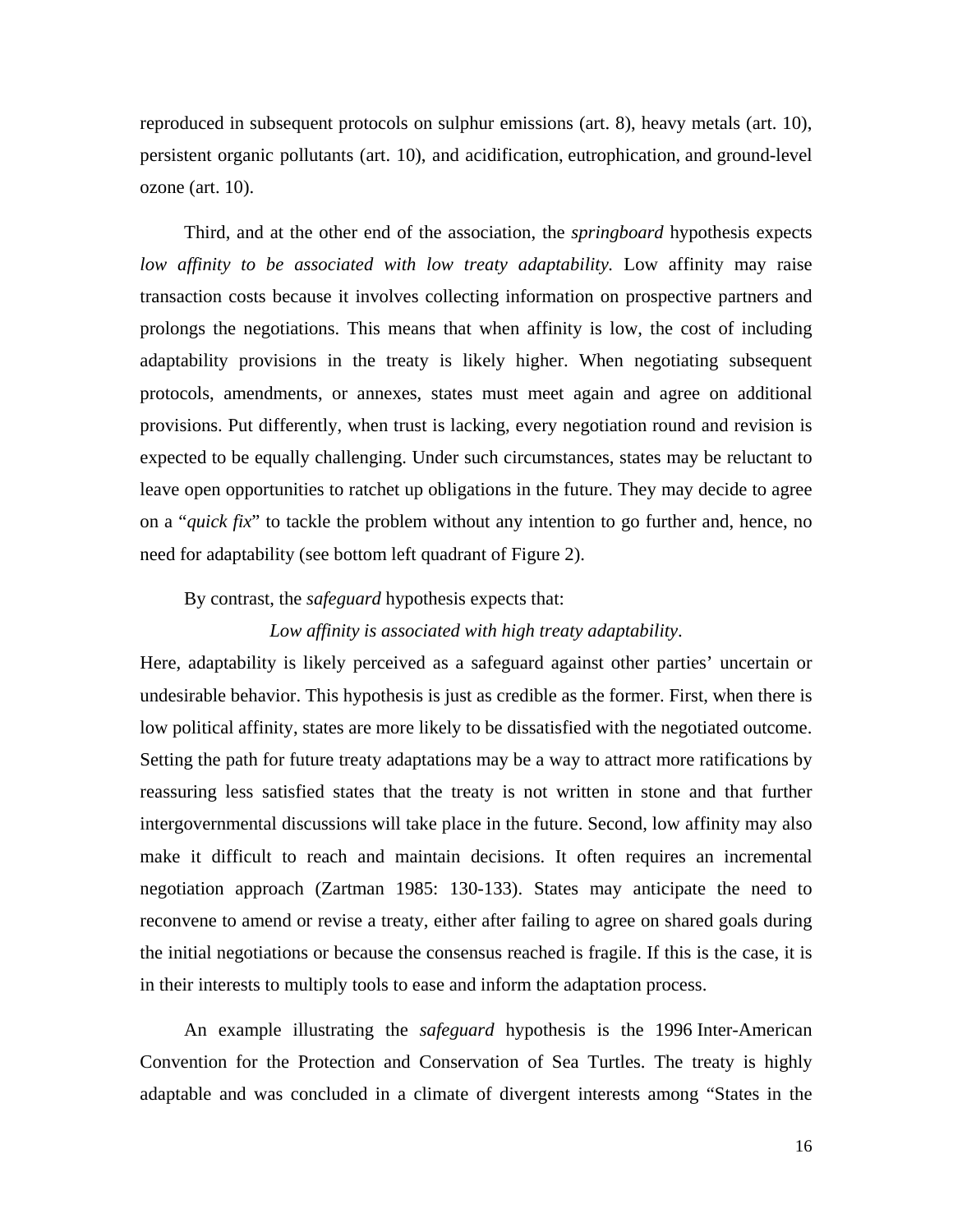Americas". The treaty was drafted in response to US Public Law 101-162, enacted in 1989 to "level the playing field for U.S. shrimpers competing with foreign caught shrimp" (Donnelly 1996). Section 609 of this law requires 14 countries in the Caribbean and Atlantic to use Turtle Excluder Devices (TEDs) in their shrimp trawls to avoid US import prohibition. Although drafters considered turtle conservation measures, the first two rounds of negotiation of the convention mostly centered on US trade sanctions related to the use of TEDs (Naro‐Maciel 1998: 172). The convention is equipped with an elaborate institutional apparatus comprising a yearly meeting of the parties (art. V), a secretariat (art. IV), a consultative committee of experts (art. VII), and a scientific committee (art. VIII). In addition, the possibility of amending the agreement is mentioned several times (art. 5 para 3, d; art. XXIV; art. XXVI para 2). Lastly, the treaty requires the creation of national monitoring programs (art. IX) and reports on implementation (art. XI). According to Donnelly, preference divergence was a significant factor behind the treaty's adaptability: "the participants agreed to resolve their differences by addressing TED requirements in the Annexes, thus allowing modification by consensus during subsequent meetings" (1996: 19).

At the other end of the relationship, the *safeguard* hypothesis expects *high affinity to be associated with low treaty adaptability.* If adaptability is considered a safeguard and affinity is high, the need for protection might not appear as pressing. Furthermore, preexisting institutions, neighboring cooperation, and political affinities may have created "*alternative channels*" of treaty adaptation, which can constitute a substitute for adaptability provisions (see bottom right quadrant of Figure 2). For instance, the 1970 Benelux Convention on the Hunting and Protection of Birds does not include any adaptability provisions. Nevertheless, it was amended several times by decision of the Committee of Ministers of the Benelux Economic Union. Therefore, the Committee of Ministers acts as a cooperation channel that can fulfill the role of a Conference of the Parties without creating additional treaty bodies. A further example is the five Nordic countries of Denmark, Finland, Iceland, Norway, and Sweden. They have established a Nordic Council to allow member states to cooperate on various issues, including legislation harmonization, innovation, culture, research, and environmental protection. This may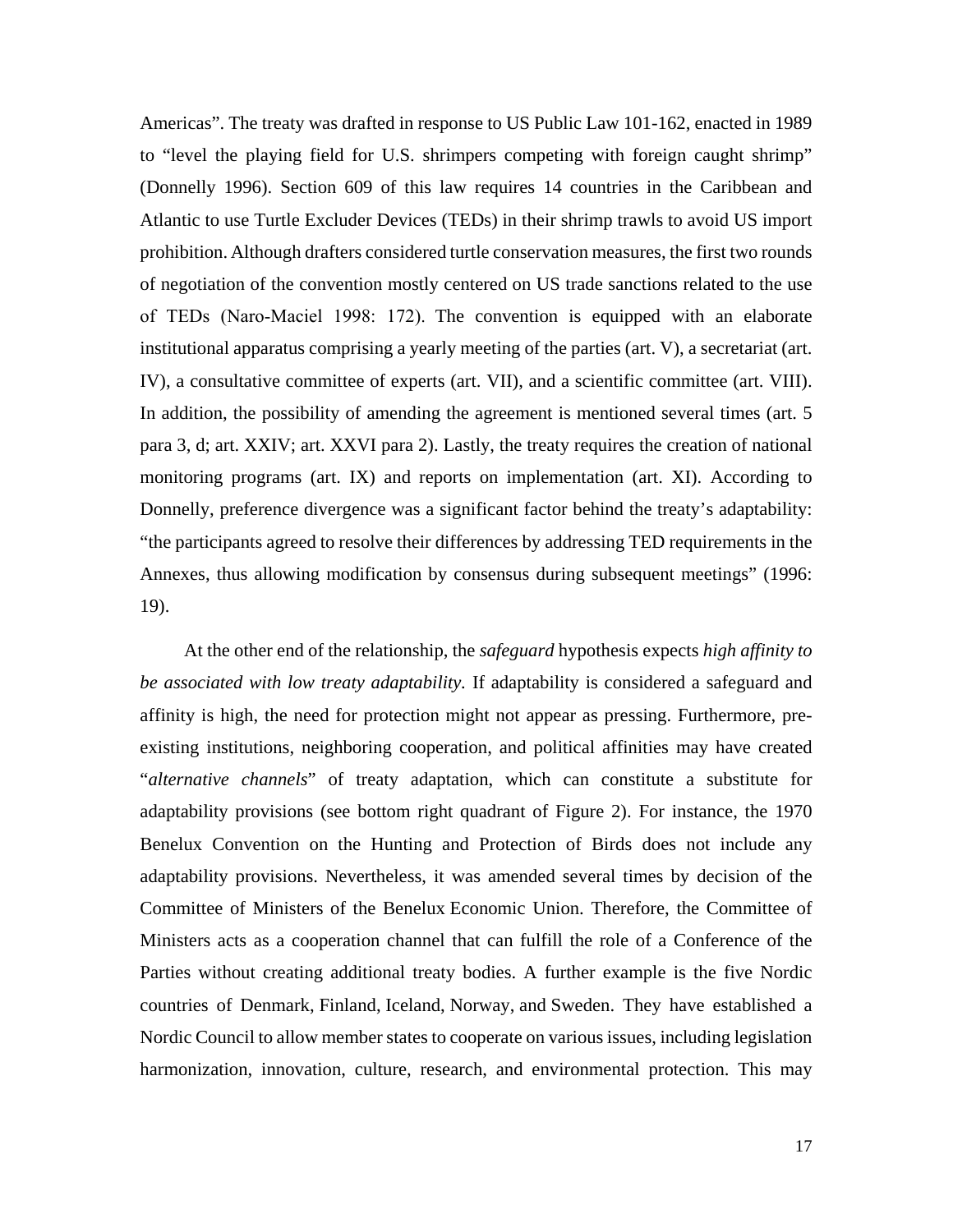explain why the regional IEAs between the Nordic countries<sup>[12](#page-17-0)</sup> contain few adaptability provisions.

Lastly, although the subsequent evolution of a treaty does not necessarily reveal drafters' initial motivations, adaptation practice also points to both hypotheses. In some cases, treaty adaptations make it possible to take further cooperative steps, e.g., the gradual addition of hazardous wastes to the list of the 1989 Basel Convention. In other instances, adaptations are used as a safeguard to protect domestic interests. For example, the 2010 Nagoya Protocol to the Convention on Biological Diversity and the 1990 amendment to the Montreal Protocol on Substances that Deplete the Ozone Layer were adopted to better reflect the needs and circumstances of developing countries (Pfluger 2010; Daßler et al. 2019). Therefore, compelling theoretical reasons and anecdotal evidence suggest that both approaches to adaptability could be at work. This paper seeks to assess whether one dominates the other.

To sum up, both adaptability and affinity are multidimensional and continuous constructs. I consider a treaty that mobilizes the four adaptability strategies (monitoring, feedback, anticipation, and institution-building) more adaptable than a treaty that only includes one or two. Similarly, groups of countries with convergent political interests, past successful negotiation experience, and cultural similarities have more affinity than groups of countries that share only one of these dimensions. If the *springboard* hypothesis holds, we should observe a *positive* association between adaptability and affinity, i.e., *higher* degrees of adaptability associated with higher degrees of affinity. Conversely, if the *safeguard* hypothesis holds, we should observe a *negative* association between adaptability and affinity, i.e., *lower* degrees of adaptability associated with higher degrees of affinity. The next section assesses how each of the two ideal-type hypotheses performs when subject to a statistical test.

 $\overline{a}$ 

<span id="page-17-0"></span> $12$  e.g., the 1974 Convention on the Protection of the Environment; the 1993 Agreement on Cooperation in Combatting Pollution of the Sea Caused by Oil or Other Harmful Substances; the 1998 Agreement on the Nordic Environment Finance Corporation.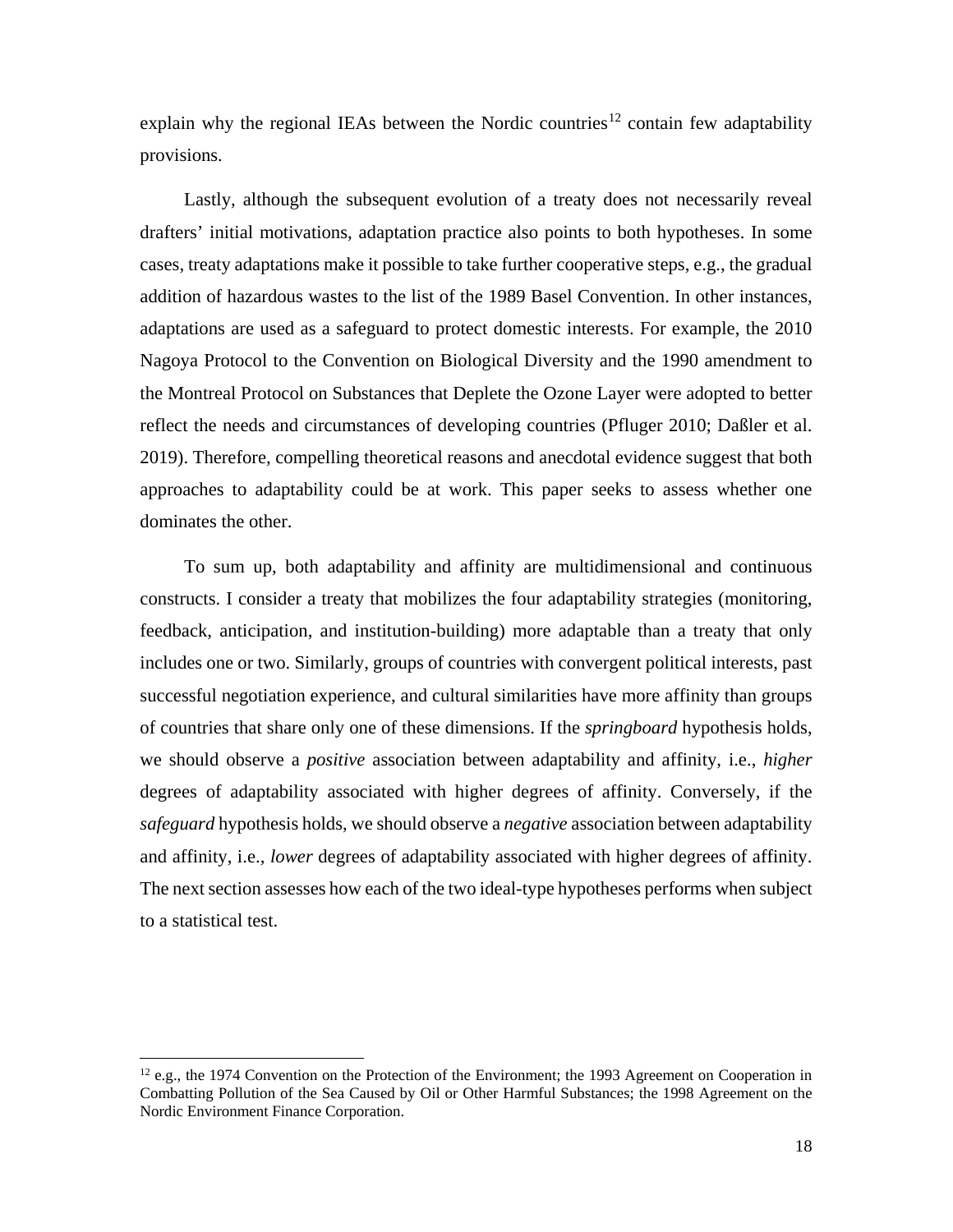# **4. Data and method**

The exploratory empirical analysis relies on an original dataset of the adaptabilityenhancing provisions included in 1137 IEAs concluded between 1945 and 2015. The text of these IEAs is primarily drawn from the International Environmental Agreements Database Project (IEADB, Mitchell 2002-2020; Mitchell et al. 2020). All IEAs in the sample are legally binding agreements under international law concluded by at least two sovereign states. I exclude amendments and protocols because they constitute "adaptations" of existing IEAs. As such, their design is likely influenced by affinity relationships established under the framework of the initiating agreement. Further, amendments and protocols often use the adaptability provisions of the initiating agreement.

Following the IEADB criteria, the primary purpose of the treaties examined in this paper is environmental protection. I choose the IEA as the unit of analysis rather than the dyad-year or the IEA-country-year because design-related variables in the dataset are time and country invariant. Therefore, the IEA unit allows to avoid artificially inflating the number of observations (Baccini et al. 2015: 771 use a similar approach with preferential trade agreements). In the Appendix, Table 7 lists the various sources of data aggregated for all variables considered in this paper.

### *Dependent variable*

l

The dependent variable combines 11 binary items to measure the degree of ADAPTABILITY of a given treaty (see Table 2 below). I construct three ADAPTABILITY measures. The first one ranges *between 0 and 4* and captures how many adaptability strategies – among monitoring, external feedback, anticipation, and institution-building – drafters employed in the treaty. Given the ordinal nature of this measure, I fit an ordinal logistic regression model.<sup>[13](#page-18-0)</sup>

Second, I measure ADAPTABILITY with a simple *additive index* of the 11 binary items. While this variable can theoretically range between 0 and 11, the observed values range

<span id="page-18-0"></span><sup>&</sup>lt;sup>13</sup> Results from an ordered probit model are similar (available upon request).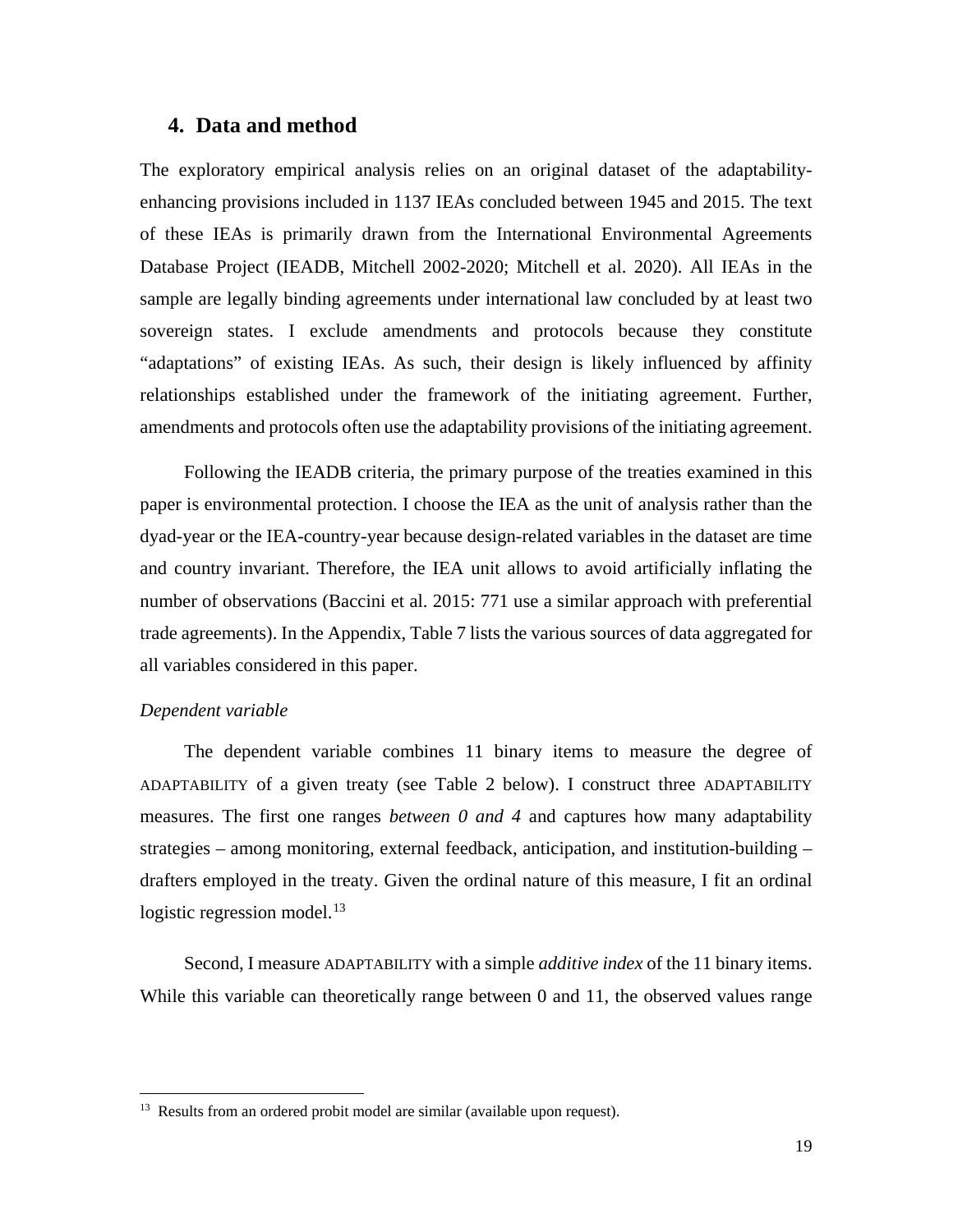between 0 and 10. I also fit an ordinal logistic regression model with this second measure as the dependent variable.

The third measure relies on *item response theory* (IRT). IRT models assume that the items of a measure are related to an underlying dimension (the latent trait). They aim to position the subjects under study on the latent trait continuum. With IRT models, weights can be assigned to the different items based on their difficulty getting selected, which is not permitted by other scaling methods. I fit a two-parameter logistic model (2PL, Birnbaum 1968) to the data using the marginal maximum likelihood method of estimation of the item parameters.<sup>[14](#page-19-0)</sup> Then, I use the expected a posteriori method to obtain the score of each treaty on the ADAPTABILITY index (Bock and Aitkin 1981: 452-454). Lastly, I rescale the index by removing negative values to facilitate interpretation. Final scores range between 0 and 3.55 and are highly correlated with scores from the *0-4 adaptability index*  $(r = 0.95)$  and the simple *additive index*  $(r = 0.98)$ . Given the continuous nature of the third measure, I use ordinary least squares (OLS) regression. Figure 3 shows the distribution of the three ADAPTABILITY measures.

| <b>Strategies</b>    | <b>Binary items included</b>                                                      |
|----------------------|-----------------------------------------------------------------------------------|
| <i>Monitoring</i>    | National report; impact assessment; review process; joint research<br>institution |
| External feedback    | Public participation; stakeholder, scientific, or advisory<br>committee           |
| Anticipation         | Amendment; addendum                                                               |
| Institution building | Intergovernmental committee; secretariat; subsidiary body                         |

**Table 2 Adaptability-enhancing provisions coded in IEAs**

 $\overline{a}$ 

<span id="page-19-0"></span><sup>&</sup>lt;sup>14</sup> The fit of the 2PL model was compared to other IRT models suited for dichotomously scored items. The Akaike information criterion (AIC), Bayesian information criterion (BIC), and log-likelihood confirm that a 2PL model is more appropriate than a Rasch and a three-parameter logistic model.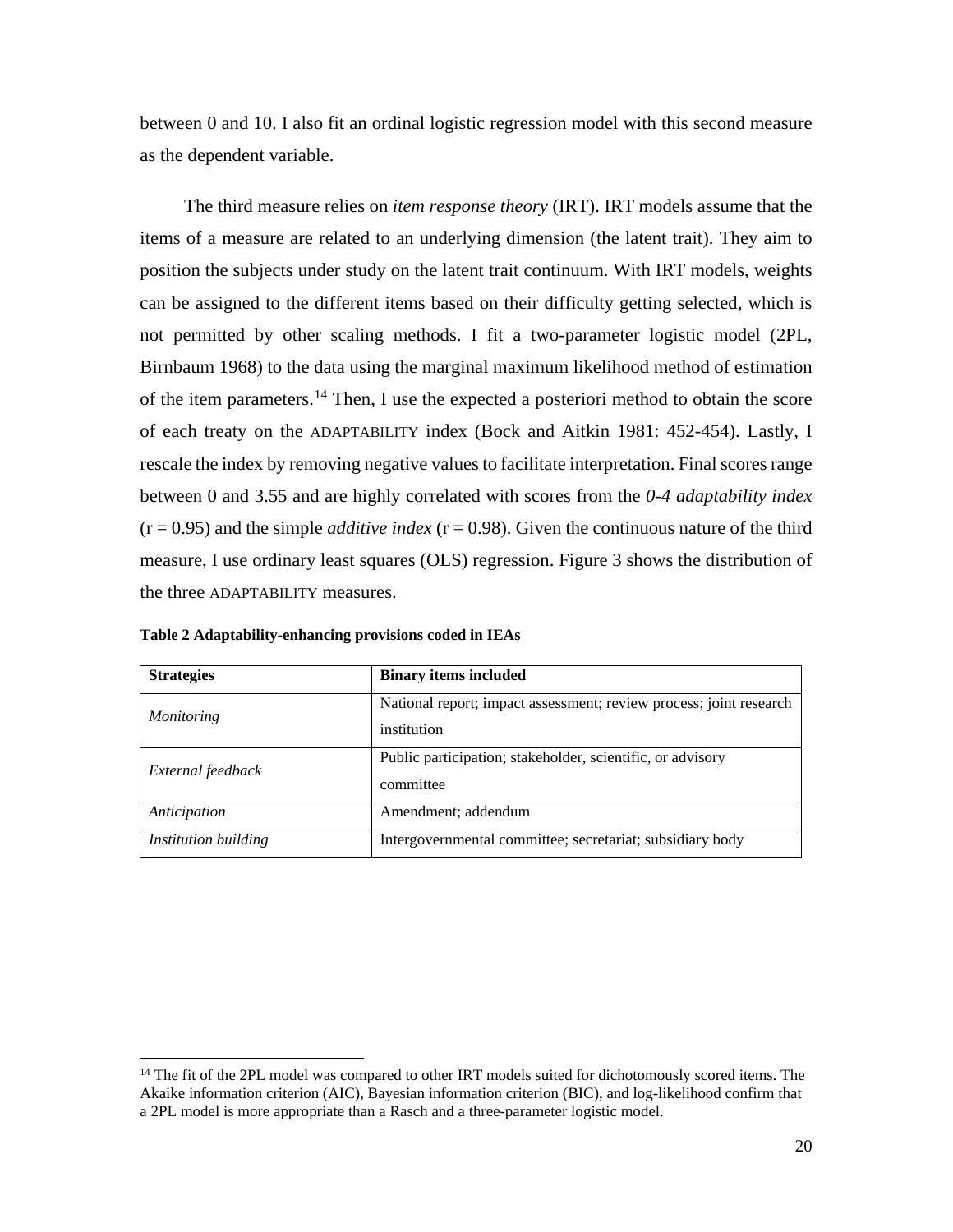#### **Fig. 3: Distribution of the three ADAPTABILITY measures**



### *Independent variables*

 $\overline{\phantom{a}}$ 

The regression models include three main independent variables, which each capture a dimension of affinity. First, I measure preference divergence by computing the standard deviation of the signatories' United Nations General Assembly (UNGA) ideal point estimates (Bailey et al. 2017). I consider ideal point estimates to be good proxies for country preferences for two reasons. First, UNGA votes cover, among a broad array of issues, environmental protection (e.g.,  $RES/40/200;^{15}$  $RES/40/200;^{15}$  $RES/40/200;^{15}$   $RES/55/8;^{16}$  $RES/55/8;^{16}$  $RES/55/8;^{16}$   $RES/61/201;^{17}$  $RES/61/201;^{17}$  $RES/61/201;^{17}$ RES/72/224[18](#page-20-3)). Second, UNGA sessions also address strategic non-environmental issues on which state preferences may influence IEA design, such as trade (e.g.,  $RES/61/186^{19}$  $RES/61/186^{19}$  $RES/61/186^{19}$ ), migration (e.g.,  $RES/67/219^{20}$  $RES/67/219^{20}$  $RES/67/219^{20}$ ), development (e.g.,  $RES/43/182^{21}$ ), and human rights (e.g.,  $RES/61/166^{22}$  $RES/61/166^{22}$  $RES/61/166^{22}$ ). Therefore, the measure captures general foreign policy alignments. To obtain a measure of POLITICAL AFFINITY, I subtract the standard deviation of ideal point

<span id="page-20-0"></span><sup>&</sup>lt;sup>15</sup> UNGA, Resolution 40/200 of 17 December 1985. <u>Retrieved online</u>.<br><sup>16</sup> UNGA, Resolution 55/8 of 30 October 2000. [Retrieved online.](https://undocs.org/en/A/RES/55/8)

<span id="page-20-1"></span>

<span id="page-20-2"></span><sup>&</sup>lt;sup>17</sup> UNGA, Resolution 61/201 of 20 December 2006. [Retrieved online.](https://undocs.org/en/A/RES/61/201)

<span id="page-20-3"></span><sup>18</sup> UNGA, Resolution 72/224 of 20 December 2017. [Retrieved online.](https://undocs.org/en/A/RES/72/224)

<span id="page-20-4"></span><sup>19</sup> UNGA, Resolution 61/186 of 20 December 2006. [Retrieved online.](https://undocs.org/en/A/RES/61/186)

<span id="page-20-5"></span><sup>20</sup> UNGA, Resolution 67/219 of 21 December 2012. [Retrieved online.](https://undocs.org/en/A/RES/67/219)

<span id="page-20-6"></span><sup>21</sup> UNGA, Resolution 43/182 of 20 December 1988. [Retrieved online.](https://undocs.org/en/A/RES/43/182)

<span id="page-20-7"></span><sup>22</sup> UNGA, Resolution 61/166 of 19 December 2006. [Retrieved online.](https://undocs.org/en/A/RES/61/166)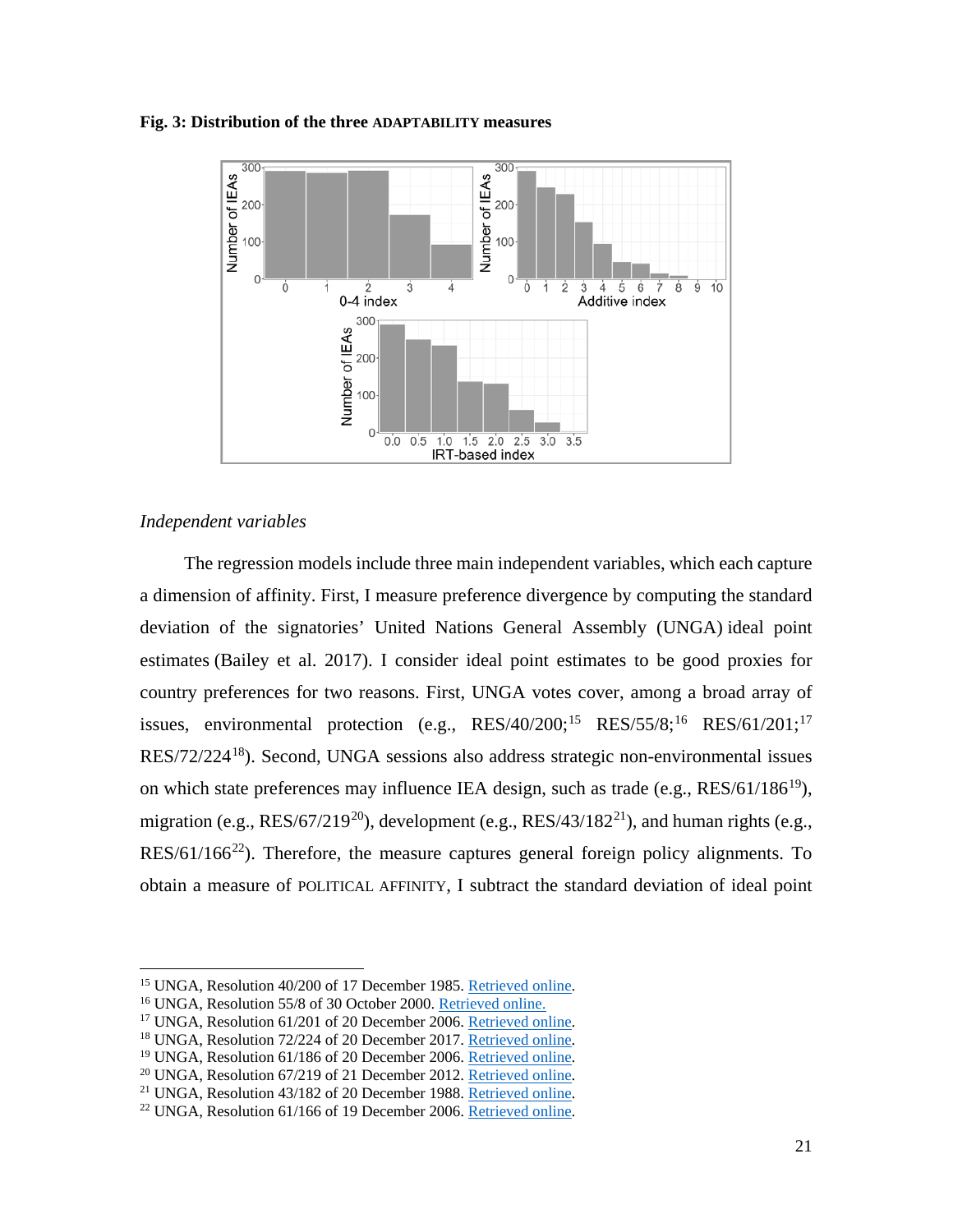estimates from 1 so that the highest values of preference divergence become the lowest values of POLITICAL AFFINITY. Then, I rescale the variable to take positive values.<sup>[23](#page-21-0)</sup>

Second, I measure EXPERIENTIAL AFFINITY as the logged average number of IEAs previously concluded between the signatories. For bilateral agreements, I take the number of agreements that the dyad concluded before the signature of the observed IEA. For multilateral agreements, I first compute the number of IEAs concluded between each pair of signatories and then take the average. To be sure, the mere existence of past cooperation is not sufficient to generate affinity and trust. Past cooperation that led to defection, for instance, may have the opposite effect. However, the successful nature of past experience is challenging to measure. Moreover, it seems reasonable to expect that higher numbers of jointly negotiated IEAs correlate, on average, with higher experiential affinity.

Lastly, I measure CULTURAL AFFINITY by subtracting the number of geographic subregions<sup>[24](#page-21-1)</sup> involved in the negotiations from 1. In this way, the higher the number of subregions represented in the negotiations, the lower the measure of CULTURAL AFFINITY. Then, I rescale the variable to take positive values. This variable also captures the size of the membership since the higher the number of regions involved, the higher the number of parties to the table of negotiations.

In the Appendix, I use alternative measures of the three affinity variables as robustness checks. More specifically, I measure POLITICAL AFFINITY based on civil society participation indices; EXPERIENTIAL AFFINITY based on the weakest link assumption, i.e., the lowest number of IEAs concluded by a pair of signatories; and CULTURAL AFFINITY based on the average geographical distance between signatories.

### *Controls*

 $\overline{\phantom{a}}$ 

I also add several control variables in the regression models. First, although uncertainty is unavoidable in international negotiations, some factors may make the negotiation setting more challenging. The political instability of some partners, even in

<span id="page-21-0"></span> $^{23}$  It should be noted that subtracting the standard deviation from 1 and rescaling the measure to take positive values only changes the sign of the estimate concerned, not its magnitude. This allows to observe the effect of affinity rather than the effect of divergence, which greatly eases result interpretation.

<span id="page-21-1"></span> $24$  The 22 subregions are defined in the United Nations publication "Standard Country or Area Codes for Statistical Use" (M49).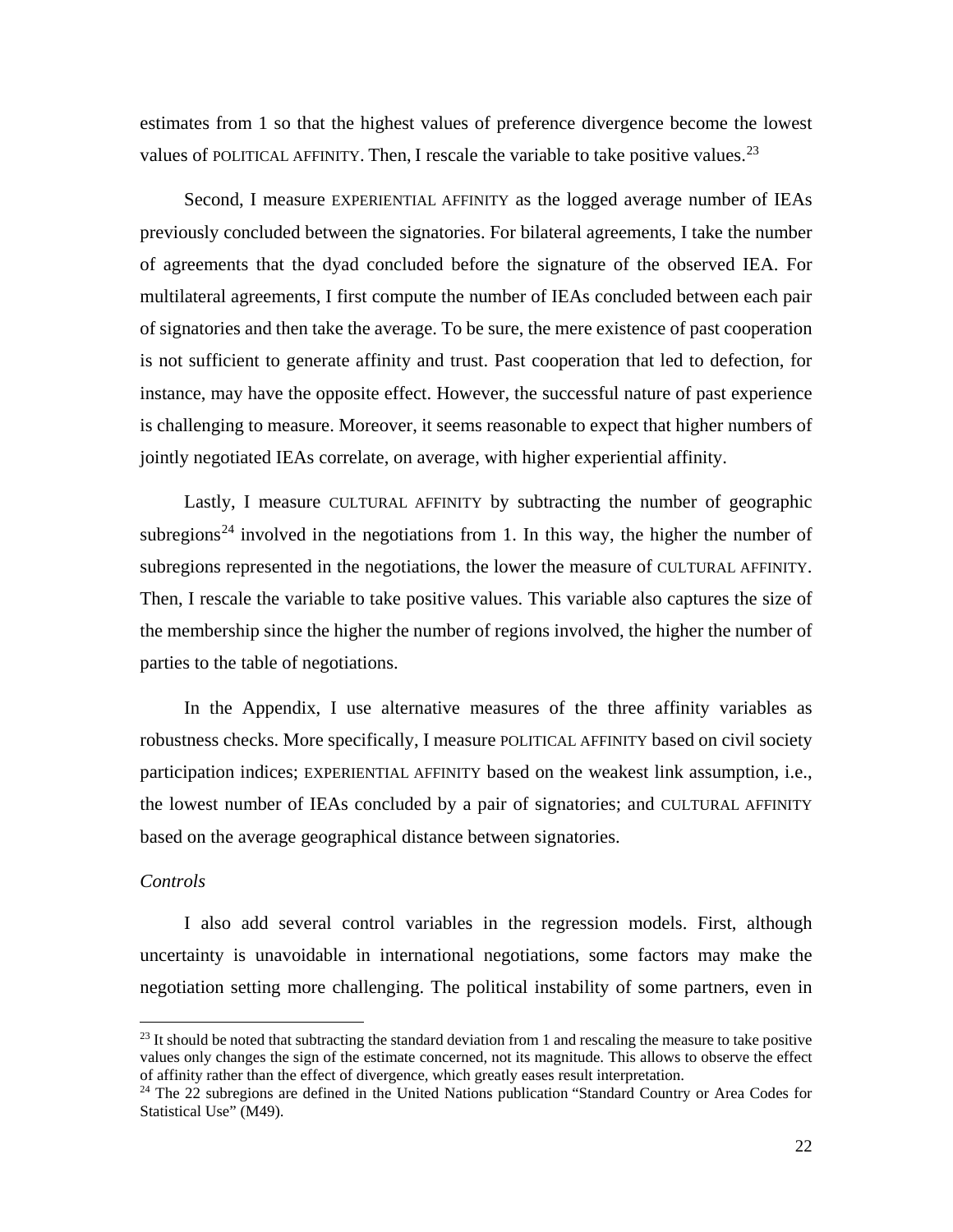conditions of high affinity, creates "uncertainty about behavior" (Koremenos et al. 2001). Another factor is the lack of hindsight on the environmental issue addressed by the IEA – or "uncertainty about the state of the world" (Koremenos et al. 2001) – especially when there are few or no institutional models to build on. Both factors may call for closer behavioral and environmental monitoring and increase the probability that the agreement will need an update once more information is available. I measure POLITICAL INSTABILITY as the proportion of signatories that underwent political unrest in the ten years preceding the conclusion of the IEA. Episodes of political unrest include revolutionary wars, ethnic wars, adverse regime changes, and genocides and politicides (Marshall et al. 2019). PRIOR HINDSIGHT corresponds to the number of IEAs dealing with the same issue concluded before the signature of the observed IEA.

Second, POWER ASYMMETRY is expected to rub off on the relationship regardless of the degree of affinity between partners and, hence, influence treaty design (Krasner 1991; Moe 2005). The creation of treaty bodies, for instance, may allow powerful states to maintain some control over the future shape of the treaty. Although powerful states do not necessarily plan to overly influence joint body decisions when they negotiate a treaty, in reality, their capacities for research, funding, and the size of their delegation can give their interests disproportionate weight in decision-making (Miller and Dolšak 2007; Morin et al. 2022). In addition, monitoring provisions make it possible to survey the behavior of weaker states, which often lack the institutional capacity to comply with the treaty. Therefore, I expect POWER ASYMMETRY to increase ADAPTABILITY. It is measured as the Gini coefficient of the parties' GDPs (Bolt and van Zanden 2020).

Third, DEPTH, "the extent to which [a treaty] requires states to depart from what they would have done in its absence" (Downs et al. 1996: 383), may also influence the degree of IEA ADAPTABILITY. On the one hand, one might expect deeper agreements to be adaptable because the more commitments there are and the stricter they are, the more likely they will need adjustments in the future. On the other hand, following the "conventionprotocol" approach, states may deliberately conclude shallow agreements with a view to setting more specific obligations in subsequent instruments (e.g., Sebenius 1991) and consequently increase adaptability to ease the adaptation process. I measure DEPTH with an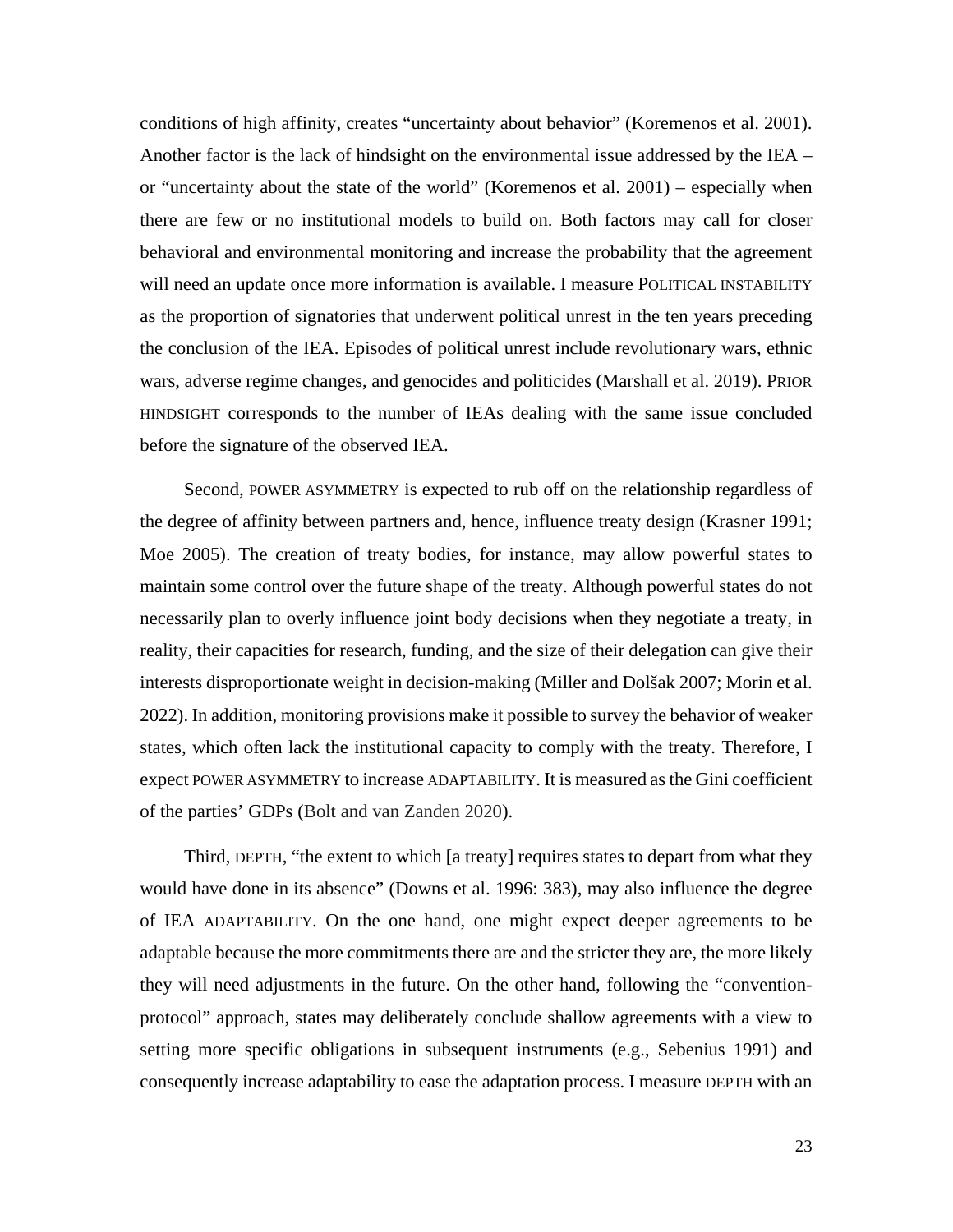additive index of 8 binary items. The items indicate whether the IEA contains restrictions on one of the following activities: trade, production, extraction, selling, consumption, transport, construction, and pollutant emissions (Author et al., forthcoming). The more restrictive an IEA is, the higher the extent to which it requires changes in behavior from parties.

Fourth, I control for the environmental issue under negotiation with a categorical variable, SUBJECT, which takes on the following values: Agriculture (the reference category), Energy, Biodiversity, Fisheries, Freshwater and ocean, Pollution, and Other issues (Mitchell et al. 2020).

Fifth, I control for the YEAR of conclusion of the treaty, as trends in IEA ADAPTABILITY may change over time. Lastly, I further control for the agreement's membership by distinguishing BILATERAL agreements from multilateral ones. As Morin et al. (2022: 29) explain, "adding a third party creates political dynamics and calls for formalized procedures that would not be necessary in a bilateral setting". Therefore, I expect multilateral treaties to include more adaptability provisions than bilateral ones. Table 8 in the Appendix presents descriptive statistics for the variables included in the models.

## **5. Results**

Table 3 presents simplified models, which include only the main independent variables and basic controls for the year of signature and the bilateral nature of IEAs. Table 4 shows the results with all controls. Both result tables include three models, each based on a different measure of adaptability. Model 1 uses the 0-4 adaptability index as the dependent variable; Model 2 uses the 0-10 additive index; and Model 3 uses the IRT-based index. In the simplified models, the three AFFINITY variables have a significant negative effect on ADAPTABILITY at the 0.01 level or higher.

In the models with all controls, both POLITICAL and CULTURAL AFFINITY have a negative and significant effect on ADAPTABILITY at the 0.01 level or higher. Evidence on EXPERIENTIAL AFFINITY is less straightforward. The effect of the variable is negative in all three models, but only significant at the 0.1 level in the first ordered logit model (Model 1)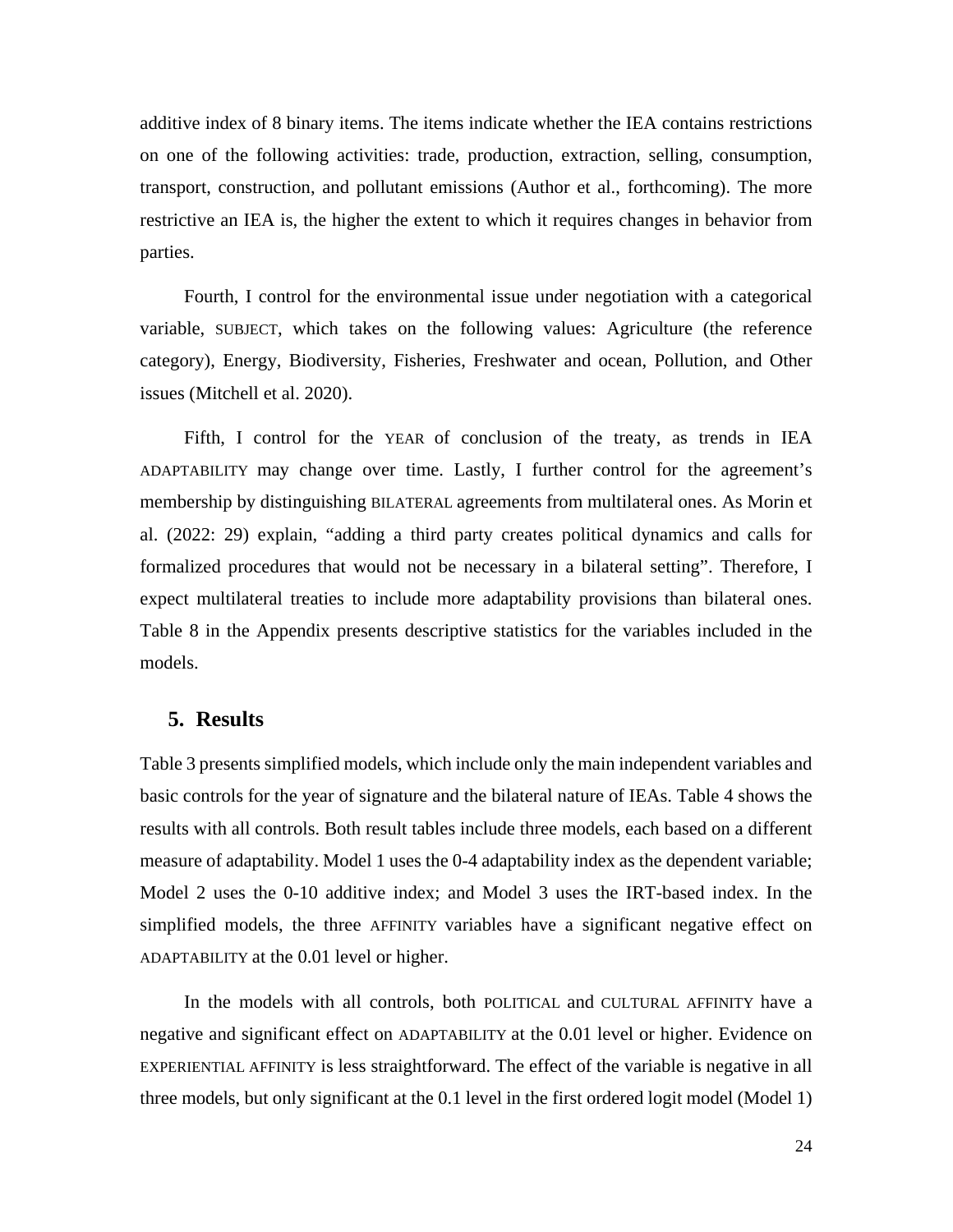and the OLS model (Model 3). It is statistically significant at the 0.05 level in the second ordered logit model (Model 2).

|                              | $0-4$ Index<br>(1)  | <b>Additive Index</b><br>(2) | <b>IRT-based Index</b><br>(3) |
|------------------------------|---------------------|------------------------------|-------------------------------|
| <b>Political affinity</b>    | $-0.401(0.074)$ *** | $-0.363(0.073)$ ***          | $-0.132(0.026)$ ***           |
| <b>Experiential affinity</b> | $-0.286(0.061)$ *** | $-0.305(0.060)$ ***          | $-0.102(0.025)$ ***           |
| <b>Cultural affinity</b>     | $-0.061(0.021)$ **  | $-0.067(0.021)$ **           | $-0.026(0.007)$ ***           |
| <b>Bilateral</b>             | $-1.351(0.142)$ *** | $-1.637(0.144)$ ***          | $-0.650(0.049)$ ***           |
| Year                         | $0.041(0.000)$ ***  | $0.045(0.000)$ ***           | $0.016(0.001)$ ***            |
| (Intercept)                  |                     |                              | $-29.604(2.917)$ ***          |
| Num.Obs.                     | 1067                | 1067                         | 1067                          |
| R <sub>2</sub>               |                     |                              | 0.333                         |
| R <sub>2</sub> Adj.          |                     |                              | 0.330                         |
| <b>AIC</b>                   | 2999.0              | 3608.5                       | 2086.5                        |
| <b>BIC</b>                   | 3043.7              | 3683.1                       | 2121.3                        |
| Log.Lik.                     | $-1490.485$         | $-1789.236$                  | $-1036.266$                   |

**Table 3 Regression results on IEA adaptability (simplified models)**

 $+p < 0.1$ , \*  $p < 0.05$ , \*\*  $p < 0.01$ , \*\*\*  $p < 0.001$ 

The table presents results from ordered logistic regressions (Models 1 and 2) and ordinary least square regression (Model 3) with robust standard errors in parenthesis.

To clarify the magnitude of the impact of AFFINITY variables on ADAPTABILITY, Tables 5 and 6 show predicted probabilities for each ordered logit model (Models 1 and 2), holding all control variables at the mean. In Model 1, when POLITICAL AFFINITY is set at its minimum value, the probability that a treaty includes the four adaptability strategies (monitoring, external feedback, anticipation, and institution-building) is 9%. This probability decreases to 2% when POLITICAL AFFINITY is set at its maximum value. This means that as POLITICAL AFFINITY increases, the probability that the treaty is highly adaptable becomes closer to 0.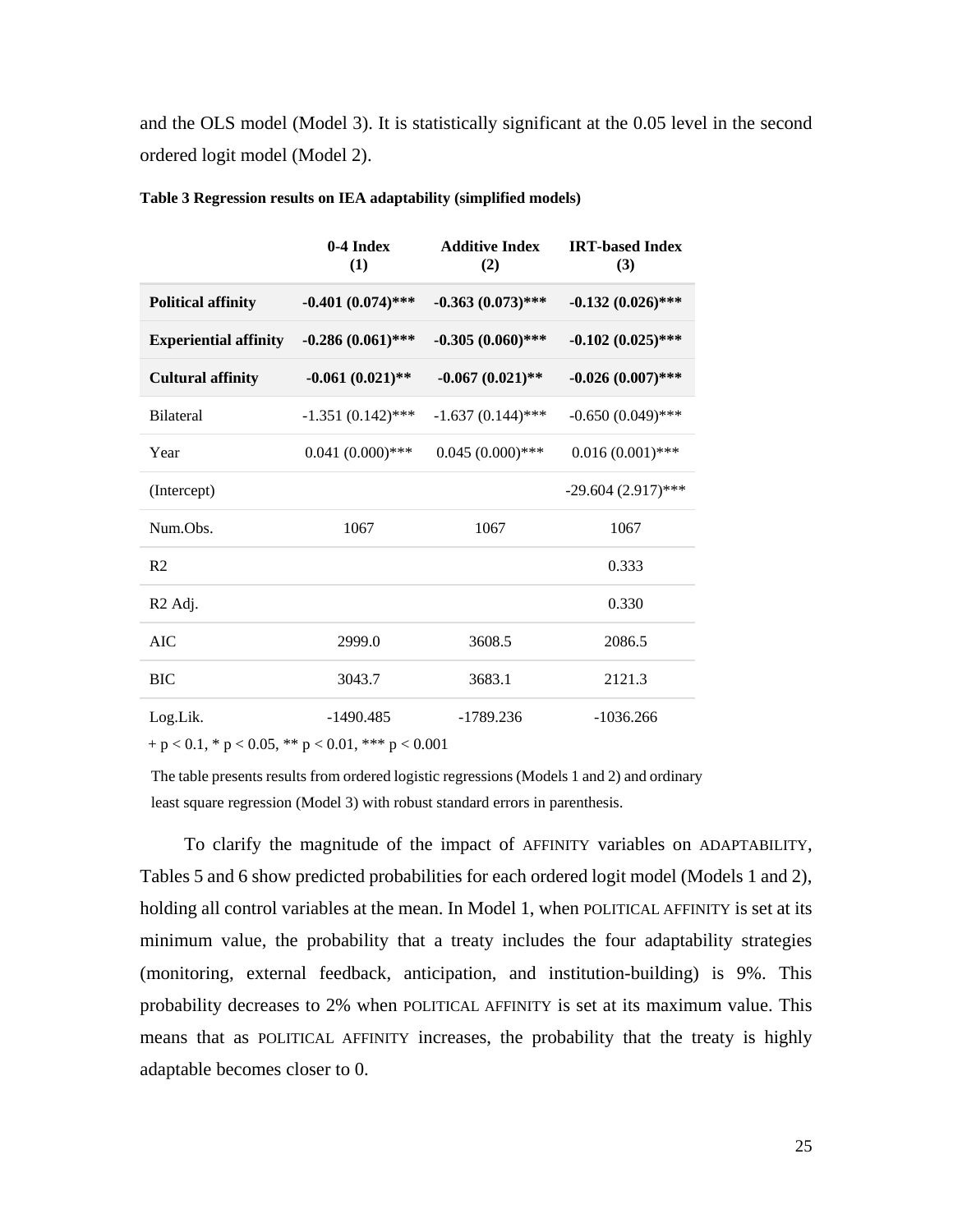Similarly, the probability of a treaty employing the four ADAPTABILITY strategies is 5% when EXPERIENTIAL AFFINITY is set at its minimum value, and 3% when EXPERIENTIAL AFFINITY is set at its maximum value. Here again, this result shows a decreasing effect of EXPERIENTIAL AFFINITY on ADAPTABILITY, but the effect is small and not highly significant. Lastly, the probability of using the four ADAPTABILITY strategies is 14% when CULTURAL AFFINITY is set at its minimum value, and drops to 3% when CULTURAL AFFINITY is set at its maximum value.

Table 6 shows similar patterns in the predicted probabilities of Model 2, which uses the 0-10 additive adaptability index as the dependent variable. However, the decreasing effect of the AFFINITY variables is more visible when observing middle-range values of the additive ADAPTABILITY index (between 3 and 6). This can be explained by the fact that the probability of a treaty including more than six adaptability provisions is very low, regardless of the level of affinity between partners.

In light of the foregoing, the results provide strong support to the *safeguard* hypothesis. They suggest that when signatories share convergent political interests or cultural similarities, they may be more confident about the future behavior of their partners or do not feel the need to protect themselves against their partners' behavior. Thus, they use fewer adaptability provisions. The results are more conclusive for political and cultural affinities than experiential affinity. A plausible explanation may lie in the fact that political and cultural affinities create a general sense of trust between *countries*, whereas experiential affinity rather generates trust between *individuals*. Therefore, experiential affinity may be more sensitive to frequent changes in interlocutors.

Turning to control variables, the *safeguard* approach is further supported by the positive effect of POLITICAL INSTABILITY in the three models. The political instability of some partners likely increases the utility of safeguards, and states appear to consider that adaptability provisions can provide at least part of such protection.

Unlike expected, the effect of PRIOR HINDSIGHT is positive in the three models. This means that the existence of numerous IEAs covering the same issue is associated with increased ADAPTABILITY in subsequent agreements. This result may point to a certain diffusion effect of adaptability provisions across IEAs dealing with the same problem.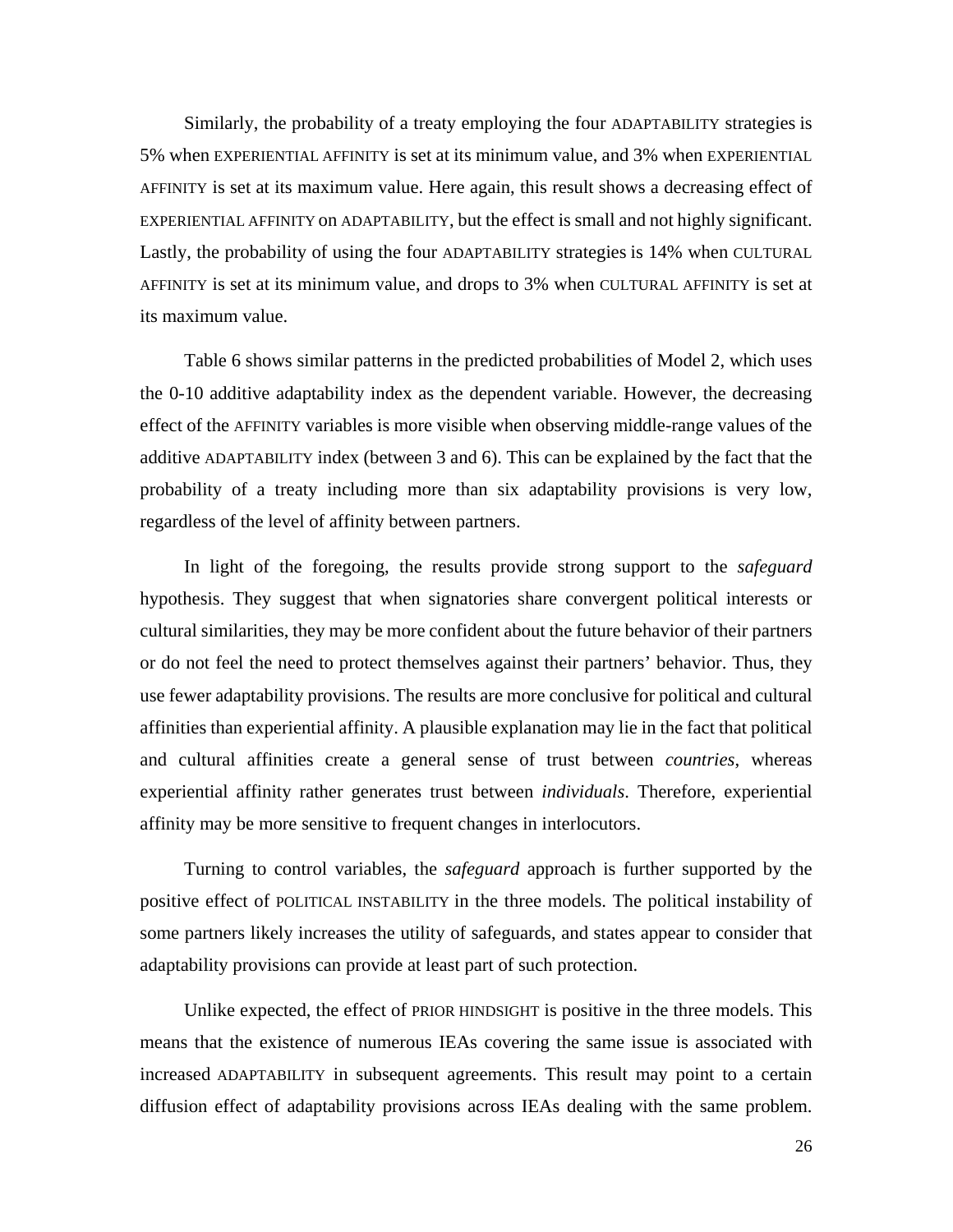However, this interpretation should be nuanced as the effect of PRIOR HINDSIGHT is not significant in the OLS model (Model 3).

The results also indicate that deep agreements tend to be more adaptable than shallow ones. There is a potential simultaneity bias between DEPTH and ADAPTABILITY. However, it seems likely that provisions related to monitoring, amendments, and institution-building are negotiated once the substantive content of the treaty has been agreed upon. Therefore, the findings suggest that adaptability is perceived as a tool to adjust deeper treaties rather than to complement shallow ones. Nonetheless, this result is inconclusive with regard to the *springboard* and *safeguard* rationales. It may both indicate that countries include *safeguards* in a treaty when their hands are more tightly tied; or that countries that are able to negotiate a deep agreement in the first place are more inclined to include *springboards* for further additions.

Lastly, regarding the negotiation context, most environmental SUBJECTS are associated with a decrease in ADAPTABILITY compared to the reference category of Agriculture. This could indicate that delegates tend to be more protective when negotiating agricultural issues. One possible explanation is that issues such as plant protection and crop management are more volatile and thus may call for more frequent treaty updates than other issues. BILATERAL agreements, for their part, tend to be less adaptable than multilateral agreements. This, again, provides support to the *safeguard* hypothesis and is hardly surprising. Bilateral settings allow to collect more information about the political interests and preferences of the partner than negotiations between higher numbers of participants do. Likewise, in most cases, adapting a bilateral treaty to altered circumstances is less challenging than engaging in multilateral negotiations of subsequent instruments. This, in turn, likely reduces the perceived need for safeguards in the bilateral context.

#### **Table 4 Regression results on IEA adaptability (full models)**

|                              | 0-4 Index<br>(1)    | <b>Additive Index</b><br>(2) | <b>IRT-based Index</b><br>(3) |
|------------------------------|---------------------|------------------------------|-------------------------------|
| <b>Political affinity</b>    | $-0.406(0.077)$ *** | $-0.383(0.076)$ ***          | $-0.135(0.026)$ ***           |
| <b>Experiential affinity</b> | $-0.132(0.068) +$   | $-0.152(0.068)$ *            | $-0.049(0.027) +$             |
| <b>Cultural affinity</b>     | $-0.075(0.023)$ **  | $-0.075(0.022)$ ***          | $-0.029(0.007)$ ***           |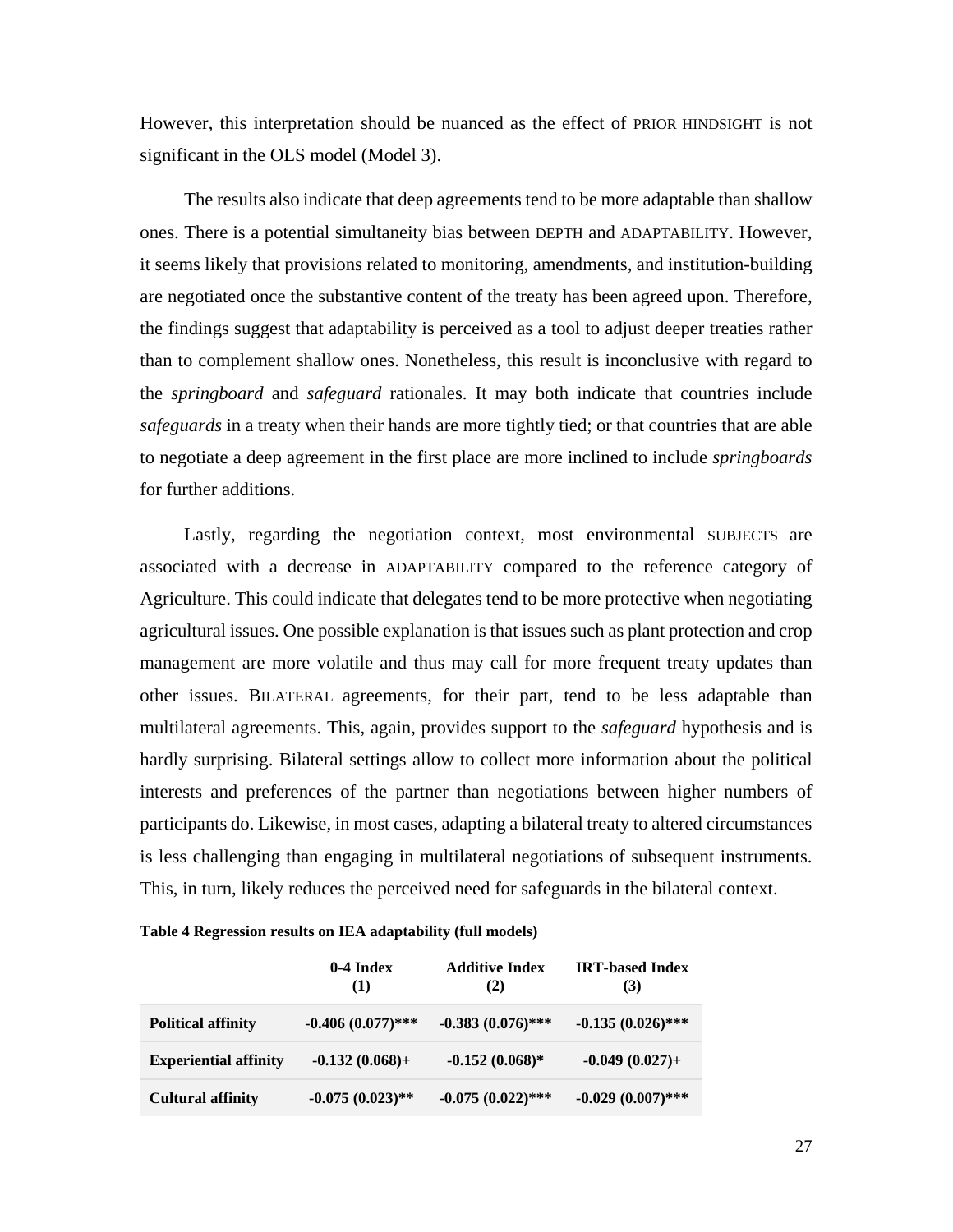|                       | 0-4 Index<br>(1)    | <b>Additive Index</b><br>(2) | <b>IRT-based Index</b><br>(3) |
|-----------------------|---------------------|------------------------------|-------------------------------|
| Political Instability | $0.527(0.057)$ ***  | $0.602(0.051)$ ***           | $0.243(0.107)*$               |
| Prior hindsight       | $0.219(0.073)$ **   | $0.173(0.071)*$              | 0.065(0.043)                  |
| Power asymmetry       | 0.293(0.223)        | 0.229(0.219)                 | 0.101(0.074)                  |
| Depth                 | $0.469(0.081)$ ***  | $0.517(0.076)$ ***           | $0.166(0.026)$ ***            |
| Energy                | $-0.652(0.164)$ *** | $-0.578(0.163)$ ***          | $-0.189(0.091)$ *             |
| Biodiversity          | $-0.514(0.182)$ **  | $-0.730(0.178)$ ***          | $-0.216(0.097)$ *             |
| Fisheries             | $-1.019(0.138)$ *** | $-1.041(0.134)$ ***          | $-0.329(0.088)$ ***           |
| Freshwater and ocean  | $-0.256(0.130)*$    | $-0.284(0.130)*$             | $-0.064(0.079)$               |
| Pollution             | $-0.643(0.177)$ *** | $-0.638(0.177)$ ***          | $-0.195(0.103) +$             |
| Others issues         | 0.196(0.166)        | 0.033(0.161)                 | 0.053(0.106)                  |
| Bilateral             | $-1.436(0.153)$ *** | $-1.759(0.155)$ ***          | $-0.668(0.052)$ ***           |
| Year                  | $0.023(0.000)$ ***  | $0.030(0.000)$ ***           | $0.010(0.003)$ ***            |
| 0 1                   | 41.691 (0.027)***   | 54.264 (0.024)***            |                               |
| 1 2                   | 43.109 (0.083)***   | 55.529 (0.079)***            |                               |
| 2 3                   | 44.559 (0.113)***   | 56.659 (0.102)***            |                               |
| 3 4                   | 46.045 (0.159)***   | 57.605 (0.124)***            |                               |
| 4 5                   |                     | 58.486 (0.150)***            |                               |
| 5 6                   |                     | 59.187 (0.178)***            |                               |
| 6 7                   |                     | 60.347 (0.248)***            |                               |
| 7 8                   |                     | $61.434(0.253)$ ***          |                               |
| 8 9                   |                     | $63.224(0.255)$ ***          |                               |
| 9 10                  |                     | 63.923 (0.255)***            |                               |
| (Intercept)           |                     |                              | $-17.709(5.290)$ ***          |
| Num.Obs.              | 1042                | 1042                         | 1042                          |
| R <sub>2</sub>        |                     |                              | 0.372                         |

28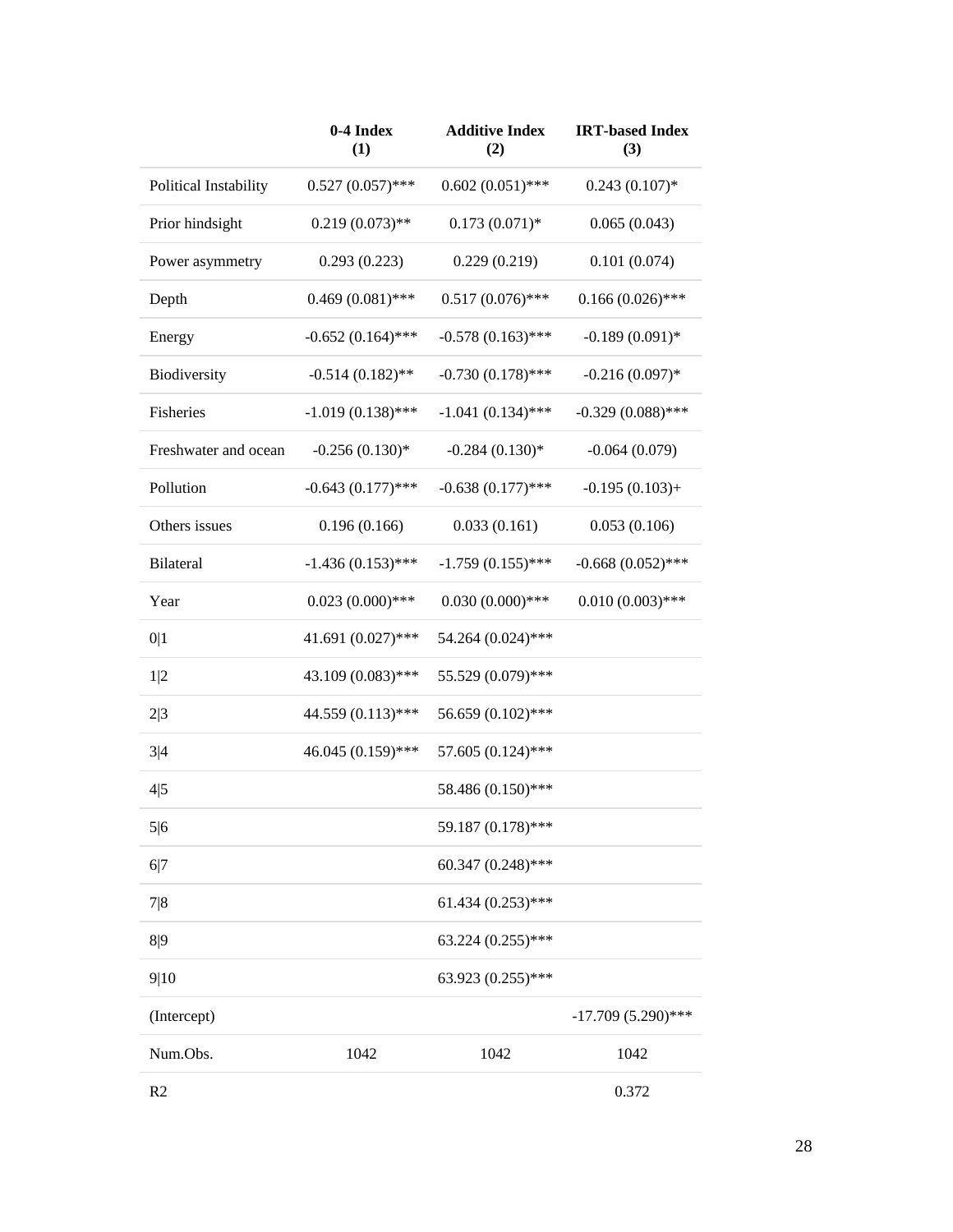|                                                              | $0-4$ Index<br>(1) | <b>Additive Index</b><br>(2) | <b>IRT-based Index</b><br>(3) |
|--------------------------------------------------------------|--------------------|------------------------------|-------------------------------|
| R <sub>2</sub> Adj.                                          |                    |                              | 0.362                         |
| AIC-                                                         | 2889.5             | 3474.2                       | 2004.9                        |
| <b>BIC</b>                                                   | 2983.5             | 3597.9                       | 2089.0                        |
| Log.Lik.                                                     | $-1425.748$        | $-1712.088$                  | -985.432                      |
| + $p < 0.1$ , * $p < 0.05$ , ** $p < 0.01$ , *** $p < 0.001$ |                    |                              |                               |

The table presents results from ordered logistic regressions (Models 1 and 2) and ordinary least square regression (Model 3) with robust standard errors in parenthesis.

| <b>Values of the</b><br>$0 - 4$<br>adaptability<br>index | <b>Minimum</b><br>political<br>affinity | <b>Maximum</b><br>political<br>affinity | <b>Minimum</b><br>experiential<br>affinity | <b>Maximum</b><br>experiential<br>affinity | <b>Minimum</b><br>cultural<br>affinity | <b>Maximum</b><br>cultural<br>affinity |
|----------------------------------------------------------|-----------------------------------------|-----------------------------------------|--------------------------------------------|--------------------------------------------|----------------------------------------|----------------------------------------|
| $\Omega$                                                 | 0.11                                    | 0.33                                    | 0.20                                       | 0.32                                       | 0.07                                   | 0.28                                   |
|                                                          | $[0.07 - 0.17]$                         | $[0.28 - 0.39]$                         | $[0.13 - 0.28]$                            | $[0.26 - 0.40]$                            | $[0.03 - 0.18]$                        | $[0.24 - 0.32]$                        |
| 1                                                        | 0.23                                    | 0.34                                    | 0.31                                       | 0.34                                       | 0.17                                   | 0.34                                   |
|                                                          | $[0.16 - 0.32]$                         | $[0.29 - 0.40]$                         | $[0.21 - 0.42]$                            | $[0.27 - 0.42]$                            | $[0.07 - 0.36]$                        | $[0.29 - 0.38]$                        |
| 2                                                        | 0.35                                    | 0.22                                    | 0.31                                       | 0.23                                       | 0.34                                   | 0.26                                   |
|                                                          | $[0.25 - 0.46]$                         | $[0.18 - 0.27]$                         | $[0.22 - 0.42]$                            | $[0.18 - 0.29]$                            | $[0.16 - 0.58]$                        | $[0.22 - 0.30]$                        |
| 3                                                        | 0.22                                    | 0.08                                    | 0.14                                       | 0.08                                       | 0.28                                   | 0.10                                   |
|                                                          | $[0.15 - 0.30]$                         | $[0.06 - 0.10]$                         | $[0.09 - 0.21]$                            | $[0.06 - 0.11]$                            | $[0.13 - 0.51]$                        | $[0.08 - 0.12]$                        |
| $\overline{4}$                                           | 0.09                                    | 0.02                                    | 0.05                                       | 0.03                                       | 0.14                                   | 0.03                                   |
|                                                          | $[0.06 - 0.14]$                         | $[0.02 - 0.03]$                         | $[0.03 - 0.08]$                            | $[0.02 - 0.04]$                            | $[0.06 - 0.31]$                        | $[0.03 - 0.04]$                        |

**Table 5 Predicted probabilities based on the 0-4 adaptability index** 

The table presents predicted probabilities for each affinity variable's minimum and maximum values, with confidence intervals in brackets.

| Values of the<br>additive<br>adaptability<br>index | <b>Minimum</b><br>political<br>affinity | <b>Maximum</b><br>political<br>affinity | <b>Minimum</b><br>experiential<br>affinity | <b>Maximum</b><br>experiential<br>affinity | <b>Minimum</b><br>cultural<br>affinity | <b>Maximum</b><br>cultural<br>affinity |
|----------------------------------------------------|-----------------------------------------|-----------------------------------------|--------------------------------------------|--------------------------------------------|----------------------------------------|----------------------------------------|
| $\Omega$                                           | 0.12                                    | 0.34                                    | 0.19                                       | 0.34                                       | 0.07                                   | 0.28                                   |
|                                                    | $[0.08 - 0.18]$                         | $[0.28 - 0.40]$                         | $[0.13 - 0.28]$                            | $[0.27 - 0.42]$                            | $[0.03 - 0.18]$                        | $[0.24 - 0.33]$                        |
| 2                                                  | 0.27                                    | 0.20                                    | 0.27                                       | 0.20                                       | 0.25                                   | 0.23                                   |
|                                                    | $[0.19 - 0.37]$                         | $[0.17 - 0.25]$                         | $[0.18 - 0.37]$                            | $[0.16 - 0.26]$                            | $[0.11 - 0.46]$                        | $[0.19 - 0.27]$                        |
|                                                    | 0.11                                    | 0.04                                    | 0.07                                       | 0.04                                       | 0.15                                   | 0.05                                   |
| $\overline{4}$                                     | $[0.07 - 0.16]$                         | $[0.03 - 0.05]$                         | $[0.05 - 0.11]$                            | $[0.03 - 0.05]$                            | $[0.06 - 0.32]$                        | $[0.04 - 0.06]$                        |
|                                                    | 0.03                                    | 0.01                                    | 0.02                                       | 0.01                                       | 0.06                                   | 0.01                                   |
| 6                                                  | $[0.02 - 0.05]$                         | $[0.01 - 0.01]$                         | $[0.01 - 0.03]$                            | $[0.01 - 0.01]$                            | $[0.02 - 0.13]$                        | $[0.01 - 0.02]$                        |
|                                                    | 0.00                                    | $0.00^{\circ}$                          | 0.00                                       | 0.00                                       | 0.01                                   | 0.00                                   |
| 8                                                  | $[0.00 - 0.01]$                         | $[0.00 - 0.00]$                         | $[0.00 - 0.00]$                            | $[0.00 - 0.00]$                            | $[0.00 - 0.02]$                        | $[0.00 - 0.00]$                        |

**Table 6 Predicted probabilities based on the 0-10 additive adaptability index**

The table presents predicted probabilities for each affinity variable's minimum and maximum values, with confidence intervals in brackets.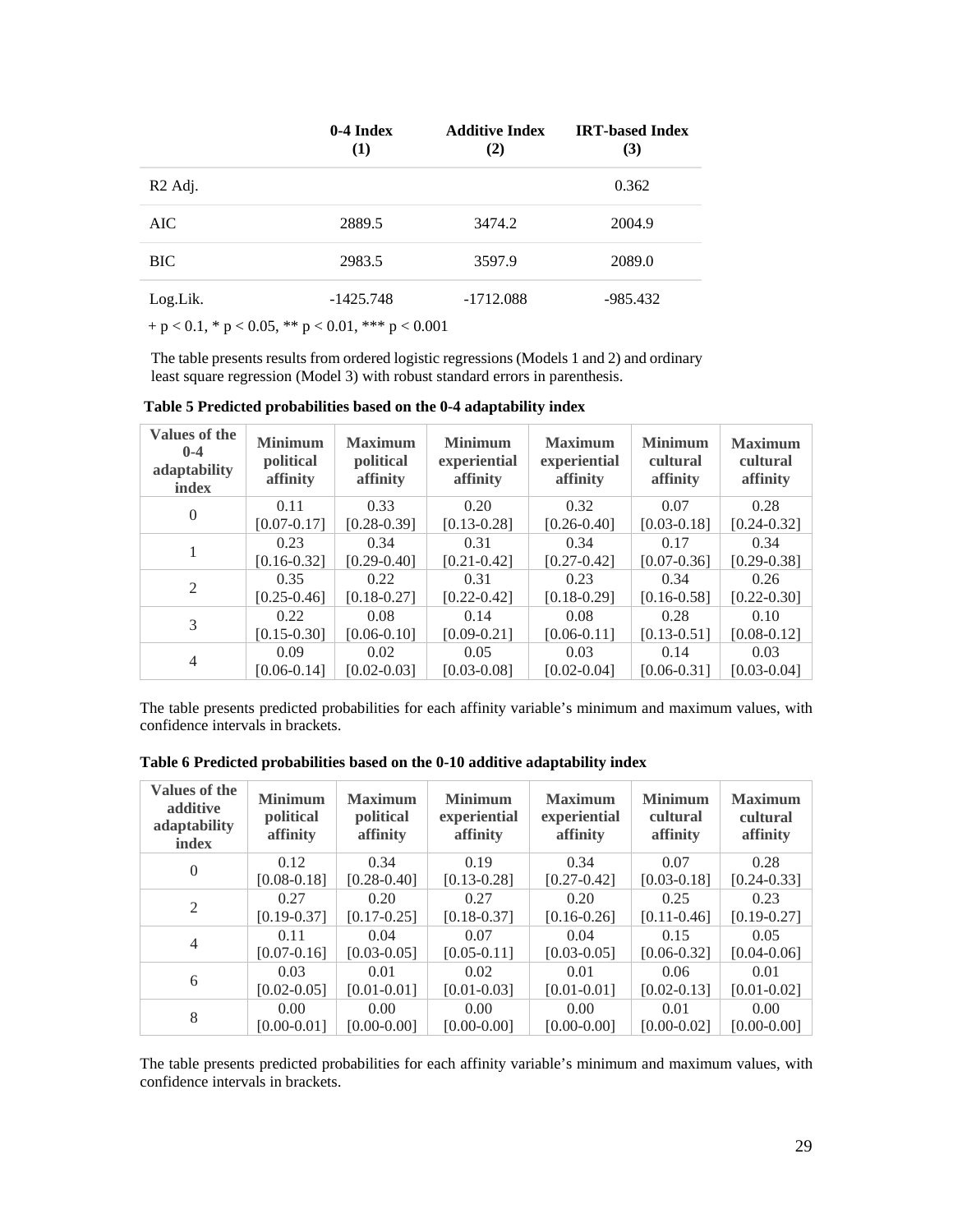In sum, the results confirm the initial intuition that affinity matters when it comes to adaptability-related decisions. A trend that emerges from the analysis is that when affinity affects adaptability choices, it primarily does so negatively, even when controlling for the negotiation context and period. In other words, the evidence points towards a general tendency among negotiators to increase institutional adaptability when they have reason to be concerned about the trustworthiness of other countries. Consequently, adaptability is more likely conceived as a safety net, just like flexibility.

In addition, political and cultural affinities are found to be more strongly associated with treaty adaptability than shared prior negotiation experience. This suggests that past environmental cooperation may not be the best predictor of a treaty's ability to be adjusted over time. Conversely, this indicates that, on average, like-minded and similar partners are less prone to equip their IEAs with tools for adaptation, which casts doubt on the hypothesis that negotiators perceive adaptability provisions as a springboard for long-term adaptive cooperation.

# **6. Conclusion**

This paper presents a first attempt to explain why some treaties include more provisions facilitating the possibility for future adjustments than others. It contends that institutional adaptability overlaps with but differs conceptually and operationally from other design features discussed in the rational design literature. As a result, it deserves further and separate investigation. The paper also develops the concept of affinity, i.e., the strength of the relationship between prospective partners, which is expected to help build trust between them. This aspect is rarely discussed in accounts of institutional design. Yet, international agreements are negotiated by social human beings who likely make decisions based on some combination of cost-benefit assessments and emotions. Thus, the fine-grained empirical analysis breaks down three distinct dimensions of affinity: preference and interest convergence, prior shared negotiation experience, and shared cultural identity. The study also considers various negotiation characteristics, which remain poorly addressed in statistical modeling on institutional design despite early calls to better capture the problem structure (Mitchell 2006).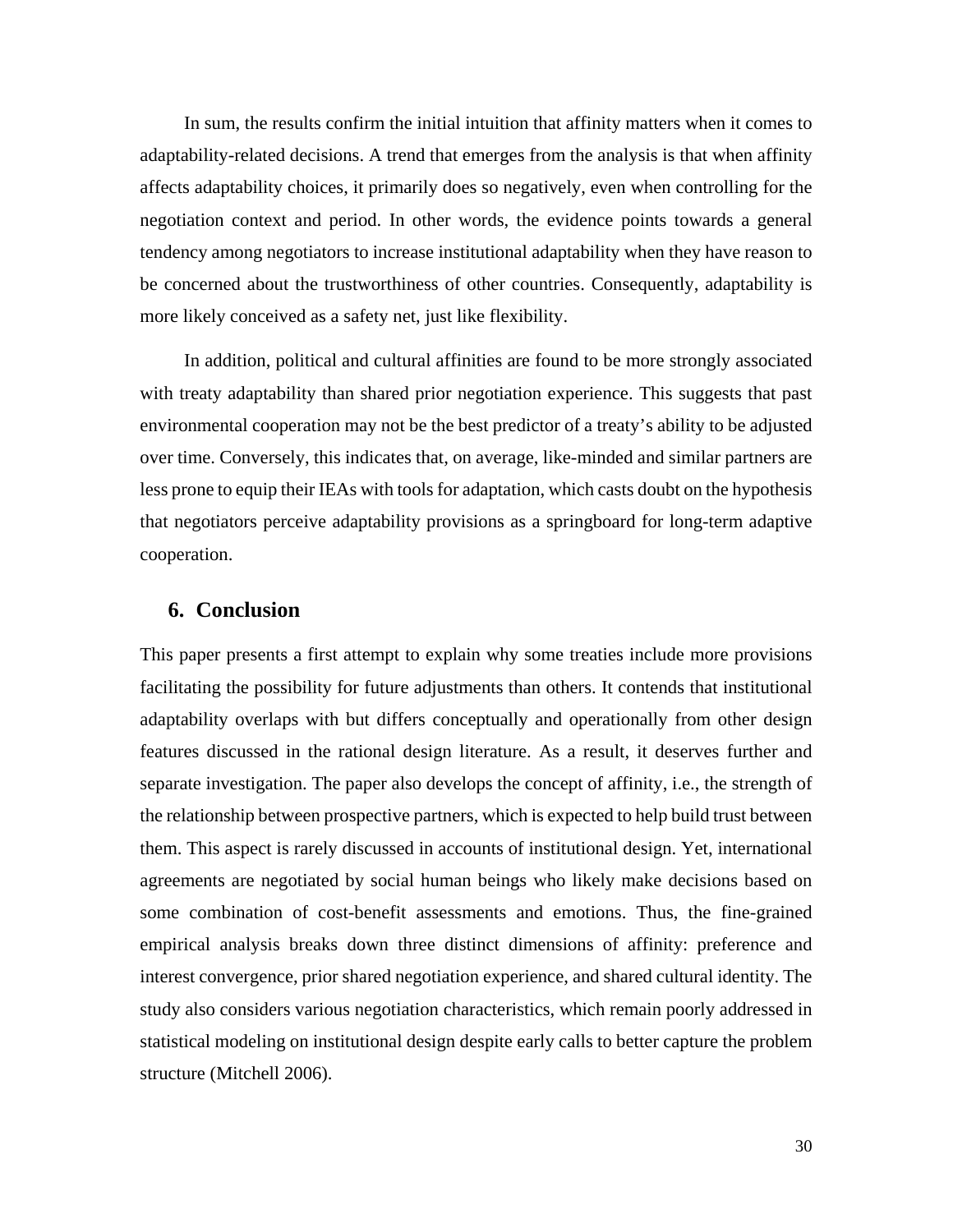The results lend support to the *safeguard* hypothesis, which expects higher levels of institutional adaptability when there is low affinity and little trust between prospective partners. This provides reasons to believe that the rationale for including adaptability provisions in IEAs is protective. This strategy is likely to matter in the subsequent stages of treaty-based cooperation. Although the question deserves more empirical investigation, it seems plausible that using design as a shield could be less conducive to substantive treaty change based on new knowledge about the state of the world than having a springboard perspective. Therefore, the safeguard perspective could limit the capacity of IEAs to tackle rapidly changing issues effectively and may explain why environmental institutions "often remain in place long after mismatches between regimes and the biophysical and socioeconomic settings with which they interact become severe and widely understood." (Young 2010: 379)

This paper presents a preliminary treatment of the complex relationship between affinity and institutional design. The question calls for more research though. In particular, future research could use process tracing to disentangle the causal mechanisms that link adaptability and each facet of affinity. This would allow to examine if specific factors make one dimension of affinity prevail over the other two and why. Such research endeavor would also greatly benefit from interview data on negotiators' motivations to include adaptability-enhancing provisions in their treaties and the perceived trustworthiness of their partners. In addition, IEAs are numerous, heterogeneous, and cover a wide variety of issues. Therefore, the results of this paper could apply to other fields of governance. Trust may be even more decisive in adaptability choices made in more sensitive negotiation contexts, such as the negotiations of a nuclear weapon treaty (Ruzicka and Wheeler 2010). Therefore, the empirical analysis could usefully be extended to other sets of treaties, including trade, human rights, and investment treaties, or, as Koremenos (2016) does, a random sample of agreements in multiple issue areas. Finally, this paper examines design tools that *can* facilitate the subsequent adaptation of a treaty. The relationship between treaty design and adaptation remains to be more thoroughly and systematically explored.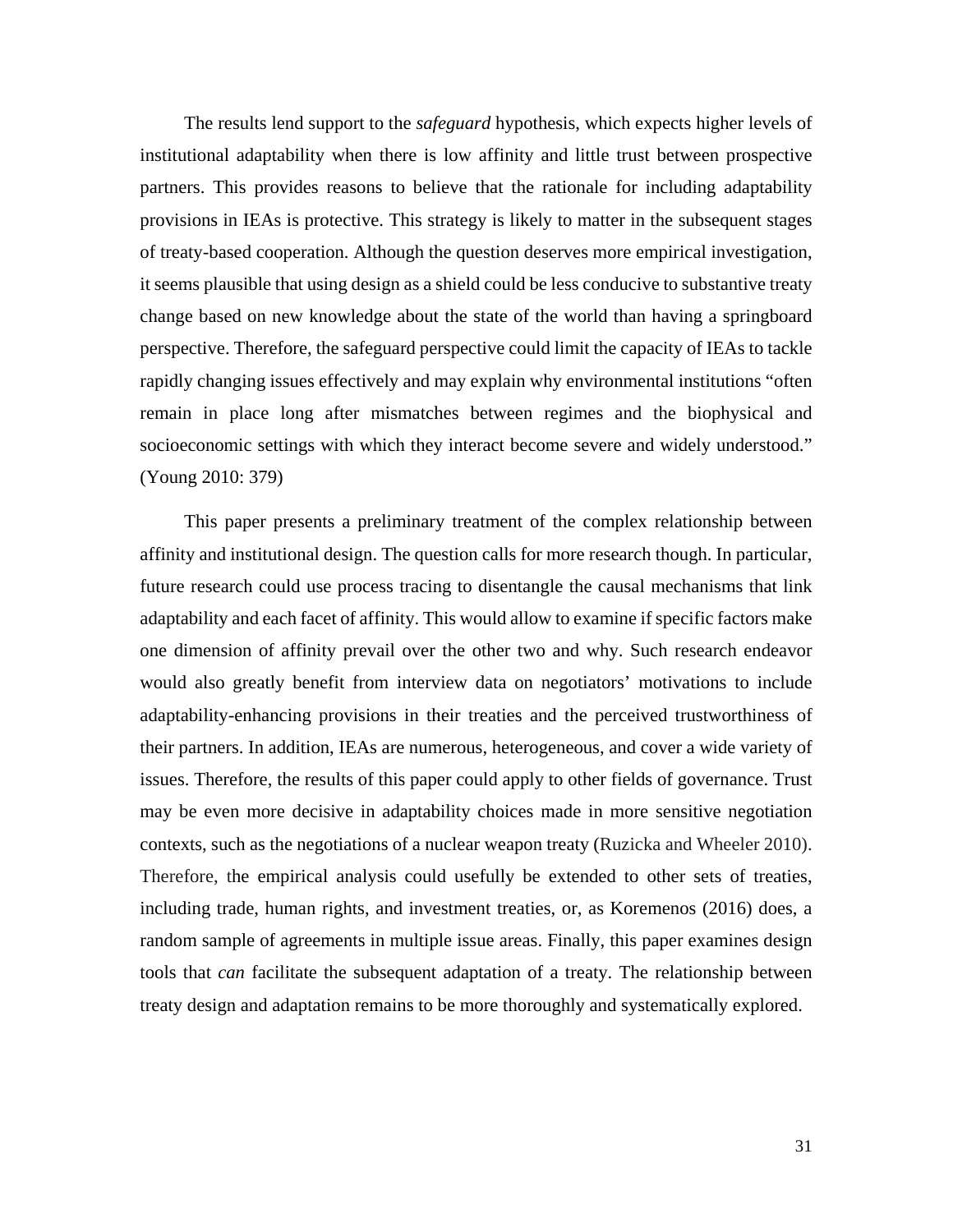# **References**

- Allee, T., & Lugg, A. (2016). Who wrote the rules for the Trans-Pacific Partnership? *Research & Politics*, 3(3): 1-9.
- Axelrod, R. (1984). *The Evolution of Cooperation.* New York: Basic Books.
- Baccini, L., Dür, A., & Elsig, M. (2015). The politics of trade agreement design: Revisiting the depth–flexibility nexus. *International Studies Quarterly*, 59(4), 765-775.
- Bailey, M. A., Strezhnev, A., & Voeten, E. (2017). Estimating dynamic state preferences from United Nations voting data. *Journal of Conflict Resolution*, 61(2), 430-456.
- Bennear, L. S., & Wiener, J. B. (2019). Built to Learn: From static to adaptive environmental policy. In Esty, D. (Eds.). *A better planet: Forty big ideas for a sustainable future* (pp. 353-360). New Haven: Yale University Press.
- Birnbaum, A. (1968). Some latent trait models and their use in inferring an examinee's ability. In Lord, F. M., & Novick, M. R. (Eds.). *Statistical theories of mental test scores* (pp. 397-479). Reading: Addison-Wesley.
- Bock, R. D., & Aitkin, M. (1981). Marginal maximum likelihood estimation of item parameters: Application of an EM algorithm. *Psychometrika*, 46(4), 443-459.
- Bodansky, D. (2010). *The art and craft of international environmental law*. Cambridge: Harvard University Press.
- Bolt, J., & van Zanden, J. L. (2020). Maddison style estimates of the evolution of the world economy. A new 2020 update. *Maddison Project Database, version 2020.*
- Boockmann, B., & Thurner, P. W. (2006). Flexibility provisions in multilateral environmental treaties. *International Environmental Agreements: Politics, Law and Economics*, 6(2), 113-135.
- Brown Weiss, E. (1998). The five international treaties: A living history. In Brown Weiss, E., & Jacobson, H. K. (Eds.). *Engaging countries: Strengthening compliance with international environmental accords* (pp. 89-172). Cambridge: MIT press.
- Brunnée, J. (2002). COPing with consent: Lawmaking under multilateral environmental agreements. *Leiden Journal of International Law*, 15(1), 1-52.
- Cable, V., & Henderson, D. (Eds.). (1994). *Trade blocs? The future of regional integration*. Washington: Brookings Institute.
- Chakravarthy, B. S. (1982). Adaptation: A promising metaphor for strategic management. *Academy of Management Review*, 7(1), 35-44.
- Chambers, W. (2004). Towards an improved understanding of legal effectiveness of international environmental treaties. *Georgetown International Environmental Law Review*, 16(3), 501-532.
- Chauffour, J. P., & Maur, J. C. (Eds.). (2011). *Preferential trade agreement policies for development: A handbook*. The World Bank.
- Churchill, R. R., & Ulfstein, G. (2000). Autonomous institutional arrangements in multilateral environmental agreements: A little-noticed phenomenon in international law. *American Journal of International Law*, 94(4), 623-659.
- Copelovitch, M. S., & Putnam, T. L. (2014). Design in context: Existing international agreements and new cooperation. *International Organization*, 68(2), 471-493.
- Daßler, B., Kruck, A., & Zangl, B. (2019). Interactions between hard and soft power: The institutional adaptation of international intellectual property protection to global power shifts. *European Journal of International Relations*, 25(2), 588-612.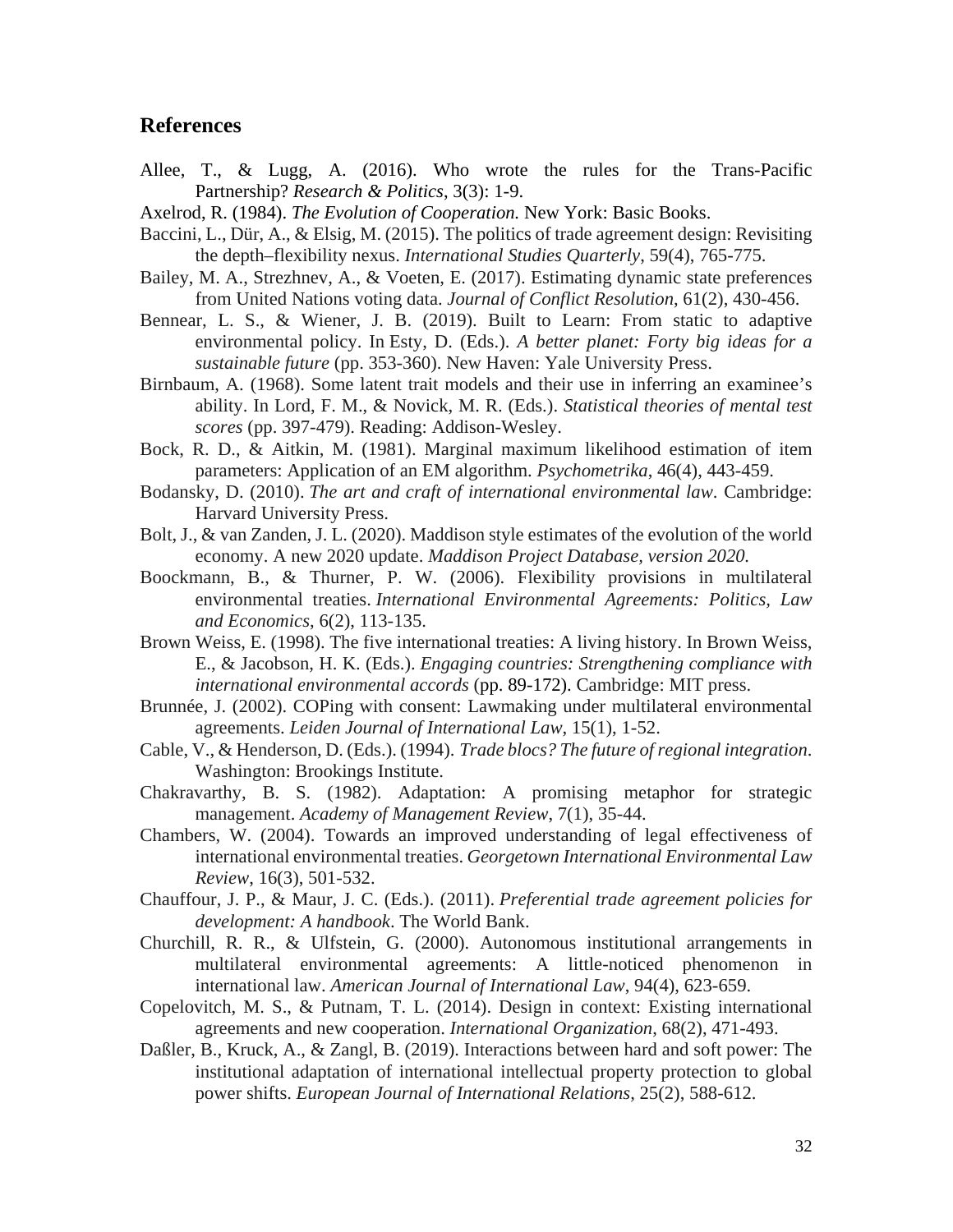- De Bruyne, C., Fischhendler, I., & Haftel, Y. Z. (2020). Design and change in transboundary freshwater agreements. *Climatic Change*, 162(2), 321-341.
- Debre, M. J., & Dijkstra, H. (2021). Institutional design for a post-liberal order: Why some international organizations live longer than others. *European Journal of International Relations*, 27(1), 311-339.
- Donnelly, M. (1996). Evolution of the western hemisphere sea turtle treaty*. Marine Turtle Newsletter,* 73, 18-20.
- Downs, G. W., Rocke, D. M., & Barsoom, P. N. (1996). Is the good news about compliance good news about cooperation? *International Organization*, 50(3), 379-406.
- Duffy, R. (2013). Global environmental governance and North-South dynamics: The case of the CITES. *Environment and Planning C: Government and Policy*, 31(2), 222- 239.
- Elms, D. K. (2013). The Trans-Pacific partnership trade negotiations: Some outstanding issues for the final stretch. *Asian journal of WTO & International Health Law and Policy*, 8, 379-599.
- Engle, N. L. (2011). Adaptive capacity and its assessment*. Global environmental change*, 21(2), 647-656.
- EPA. (2021). EPA Collaboration with Canada. [Retrieved online.](https://www.epa.gov/international-cooperation/epa-collaboration-canada)
- Fischhendler, I. (2004). Legal and institutional adaptation to climate uncertainty: A study of international rivers. *Water Policy*, 6(4), 281-302.
- Fitzmaurice, M., & Merkouris, P. (2020). *Treatiesin motion: The evolution of treaties from formation to termination*. Cambridge: Cambridge University Press.
- Gartzke, E. (1998). Kant we all just get along? Opportunity, willingness, and the origins of the democratic peace. *American Journal of Political Science*, 42(1), 1-27.
- Gehring, T. (2008). Treaty-making and treaty evolution. In Bodansky, D., Brunnée, J., & Hey, E. (Eds). *The Oxford handbook of international environmental law* (pp. 467- 497). Oxford: Oxford University Press.
- Government of Australia. (2015). Background document: Free trade agreements as living agreements. [Retrieved online.](https://www.dfat.gov.au/sites/default/files/background-papers-ftas-living-agreements.pdf)
- Green, J. F., & Colgan, J. (2013). Protecting sovereignty, protecting the planet: State delegation to international organizations and private actors in environmental politics. *Governance*, 26(3), 473-497.
- Gupta, J., Termeer, C., Klostermann, J., Meijerink, S., van den Brink, M., Jong, P., Nooteboom, S, & Bergsma, E. (2010). The adaptive capacity wheel: A method to assess the inherent characteristics of institutions to enable the adaptive capacity of society. *Environmental Science & Policy*, 13(6), 459-471.
- Hardin, R. (2002). *Trust and trustworthiness*. New York: Russell Sage Foundation.
- Hart, O., & Moore, J. (1988). Incomplete contracts and renegotiation. *Econometrica: Journal of the Econometric Society*, 56(4), 755-785.
- Helfer, L. R. (2012). Flexibility in international agreements. In Dunoff, J. L., & Pollack, M. A. (Eds.). *Interdisciplinary perspectives on international law and international relations: The state of the art* (pp. 175-196). Cambridge: Cambridge University Press.
- Hettne, B., & Söderbaum, F. (2000). Theorising the rise of regionness. *New Political Economy*, 5(3), 457-472.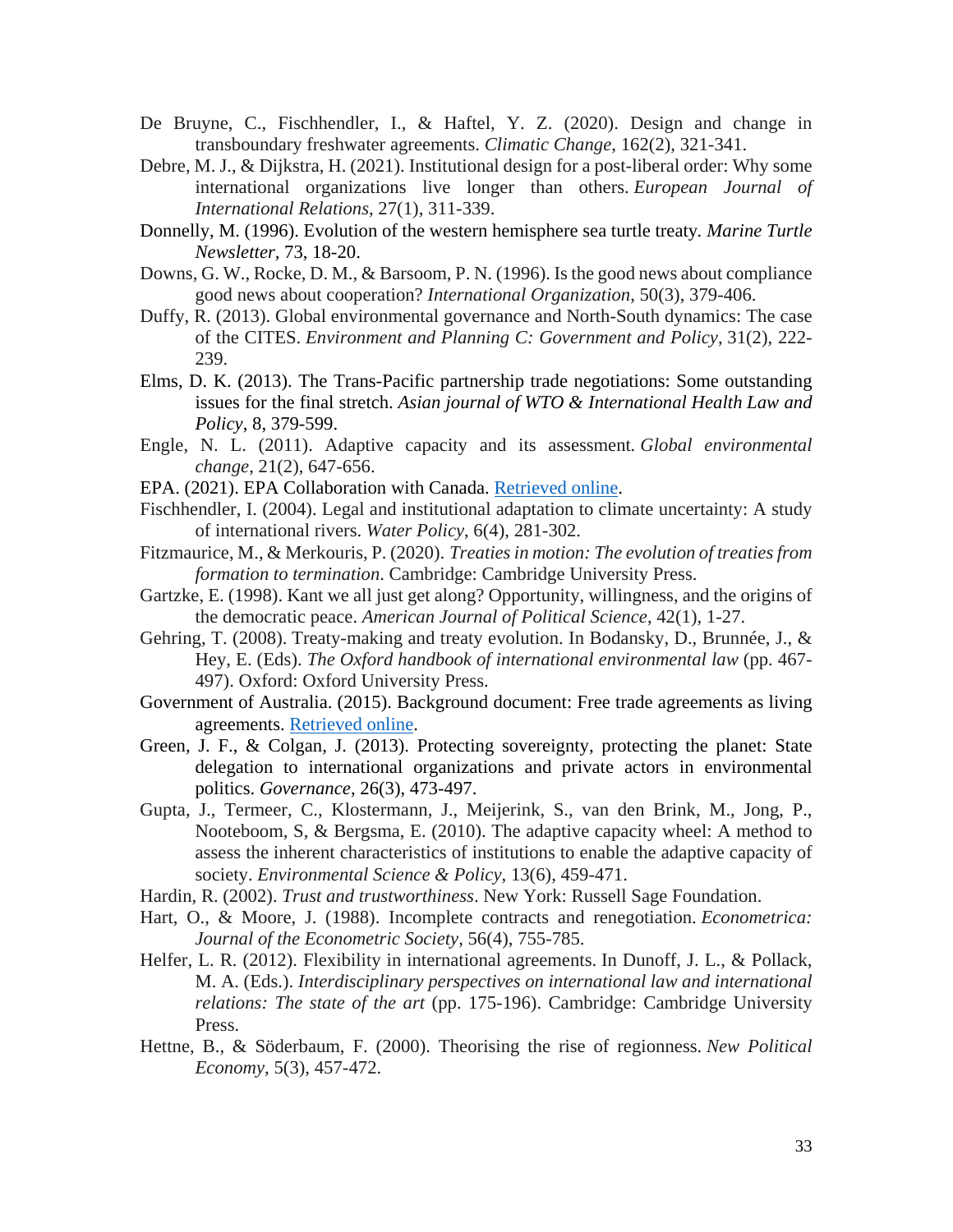- Hooghe, L., & Marks, G. (2015). Delegation and pooling in international organizations. *The Review of International Organizations*, 10(3), 305-328.
- Keohane, Robert O. (1984). *After hegemony: Cooperation and discord in the world political economy.* Princeton: Princeton University Press.
- Keohane, R. O., & Victor, D. G. (2011). The regime complex for climate change. *Perspectives on Politics*, 9(1), 7-23.
- Kim, R. E., & Mackey, B. (2014). International environmental law as a complex adaptive system. *International Environmental Agreements: Politics, Law and Economics*, 14(1), 5-24.
- Ki-Moon, B. (2009). Adapting to climate change. [Retrieved online.](https://www.un.org/sg/en/content/sg/speeches/2009-07-27/adapting-climate-change)
- Koontz, T. M., Gupta, D., Mudliar, P., & Ranjan, P. (2015). Adaptive institutions in socialecological systems governance: A synthesis framework. *Environmental Science & Policy*, 53(B), 139-151.
- Koremenos, B. (2001). Loosening the ties that bind: A learning model of agreement flexibility. *International Organization*, 55(2), 289-325.
- Koremenos, B. (2016). *The continent of international law: Explaining agreement design*. Cambridge: Cambridge University Press.
- Koremenos, B., Lipson, C., & Snidal, D. (2001). The rational design of international institutions. *International Organization*, 55(4), 761-799.
- Krasner, S. D. (1991). Global communications and national power: Life on the Pareto frontier. *World Politics*, 43(3), 336-366.
- Kucik, J., & Reinhardt, E. (2008). Does flexibility promote cooperation? An application to the global trade regime. *International Organization*, 62(3), 477-505.
- Kuyper, J. W. (2013). Designing institutions for global democracy: Flexibility through escape clauses and sunset provisions. *Ethics & Global Politics*, 6(4), 195-215.
- Kydd, A. H. (2005). *Trust and mistrust in international relations*. Princeton: Princeton University Press.
- Kydd, A. H. (2010). Learning together, growing apart: Global warming, energy policy and international trust. *Energy Policy*, 38(6), 2675-2680.
- Lahno, B. (2001). On the emotional character of trust. *Ethical Theory and Moral Practice*, 4(2), 171-189.
- Marcoux, C. (2009). Institutional flexibility in the design of multilateral environmental agreements. *Conflict Management and Peace Science*, 26(2), 209-228.
- Marshall, M. G., Gurr, T. R., & Harff, B. (2019). PITF State failure problem set: Internal wars and failures of governance, 1955-2018. [Retrieved online.](http://www.systemicpeace.org/inscrdata.html)
- McCaffrey, S. C. (2003). The need for flexibility in freshwater treaty regimes. *Natural Resources Forum,* 27(2), 156-162.
- Mercer, J. (2005). Rationality and psychology in international politics. *International Organization*, 59(1), 77-106.
- Michel, T. (2013). Time to get emotional: Phronetic reflections on the concept of trust in International Relations. *European Journal of International Relations*, 19(4), 869- 890.
- Miller, A. R., & Dolšak, N. (2007). Issue linkages in international environmental policy: The International Whaling Commission and Japanese development aid. *Global Environmental Politics*, 7(1), 69-96.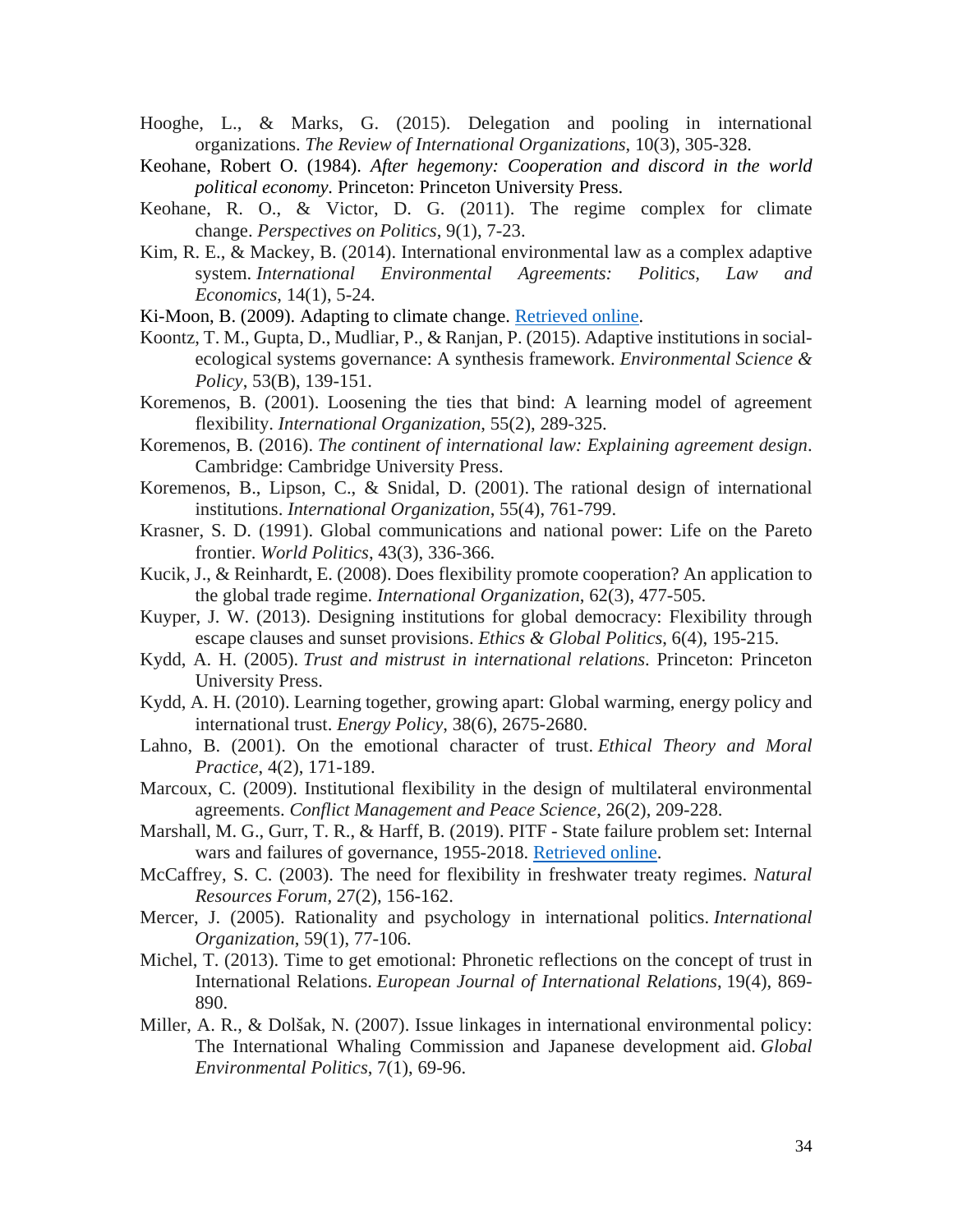- Mitchell, R. B. (2002-2020). International Environmental Agreements Database Project (Version 2020.1). [Retrieved online.](http://iea.uoregon.edu/)
- Mitchell, R. B. (2006). Problem structure, institutional design, and the relative effectiveness of international environmental agreements. *Global Environmental Politics*, 6(3), 72-89.
- Mitchell, R. B., Andonova, L. B., Axelrod, M., Balsiger, J., Bernauer, T., Green, J. F., Hollway, J., Kim, R. E., & Morin, J. F. (2020). What we know (and could know) about international environmental agreements. *Global Environmental Politics*, 20(1), 103-121.
- Moe, T. M. (2005). Power and political institutions. *Perspectives on Politics*, 3(2), 215- 233.
- Morin, J. F., Pauwelyn, J., & Hollway, J. (2017). The trade regime as a complex adaptive system: Exploration and exploitation of environmental norms in trade agreements. *Journal of International Economic Law*, 20(2), 365-390
- Morin, J. F., Tremblay-Auger, B., & Peacock, C. (2022). Design trade-offs under power asymmetry: COPs and flexibility clauses. *Global Environmental Politics*, 22(1), 19-43.
- Mortreux, C., & Barnett, J. (2017). Adaptive capacity: Exploring the research frontier. *Wiley Interdisciplinary Reviews: Climate Change*, 8(4), e467.
- Najam, A. (1994). The South in international environmental negotiations. *International Studies*, 31(4), 427-464.
- Najam, A. (2005). Developing countries and global environmental governance: From contestation to participation to engagement. *International Environmental Agreements: Politics, Law and Economics*, 5(3), 303-321.
- Naro-Maciel, E. (1998). The Inter-American convention for the protection and conservation of sea turtles: An historical overview. *Journal of International Wildlife Law and Policy*, 1(1), 169-178.
- Ovodenko, A., & Keohane, R. O. (2012). Institutional diffusion in international environmental affairs. *International Affairs*, 88(3), 523-541.
- Parsons, T. (1964). Evolutionary universals in society. *American Sociological Review*, 29(3), 339-357.
- Peacock, C., Milewicz, K., & Snidal, D. (2019). Boilerplate in international trade agreements. *International Studies Quarterly*, 63(4), 923-937.
- Pelc, K. J. (2016). *Making and bending international rules: The design of exceptions and escape clauses in trade law.* Cambridge: Cambridge University Press.
- Pfluger, A. (2010). Why the Montreal protocol is not a template for multilateral environmental agreements: An examination of why China and India ratified. *Middle States Geographer*, 43, 96-103.
- Polizzi, N. A. (2020). Can international law adapt to climate change? *Environmental Claims Journal*, 32(3), 233-247.
- Rathbun, B. C. (2012). *Trust in international cooperation: International security institutions, domestic politics and American multilateralism*. Cambridge: Cambridge University Press.
- Rathbun, B. C. (2018). Trust in international relations. In Uslaner, E. M. (Ed.). *The Oxford handbook of social and political trust* (pp. 687-707). Oxford: Oxford University Press.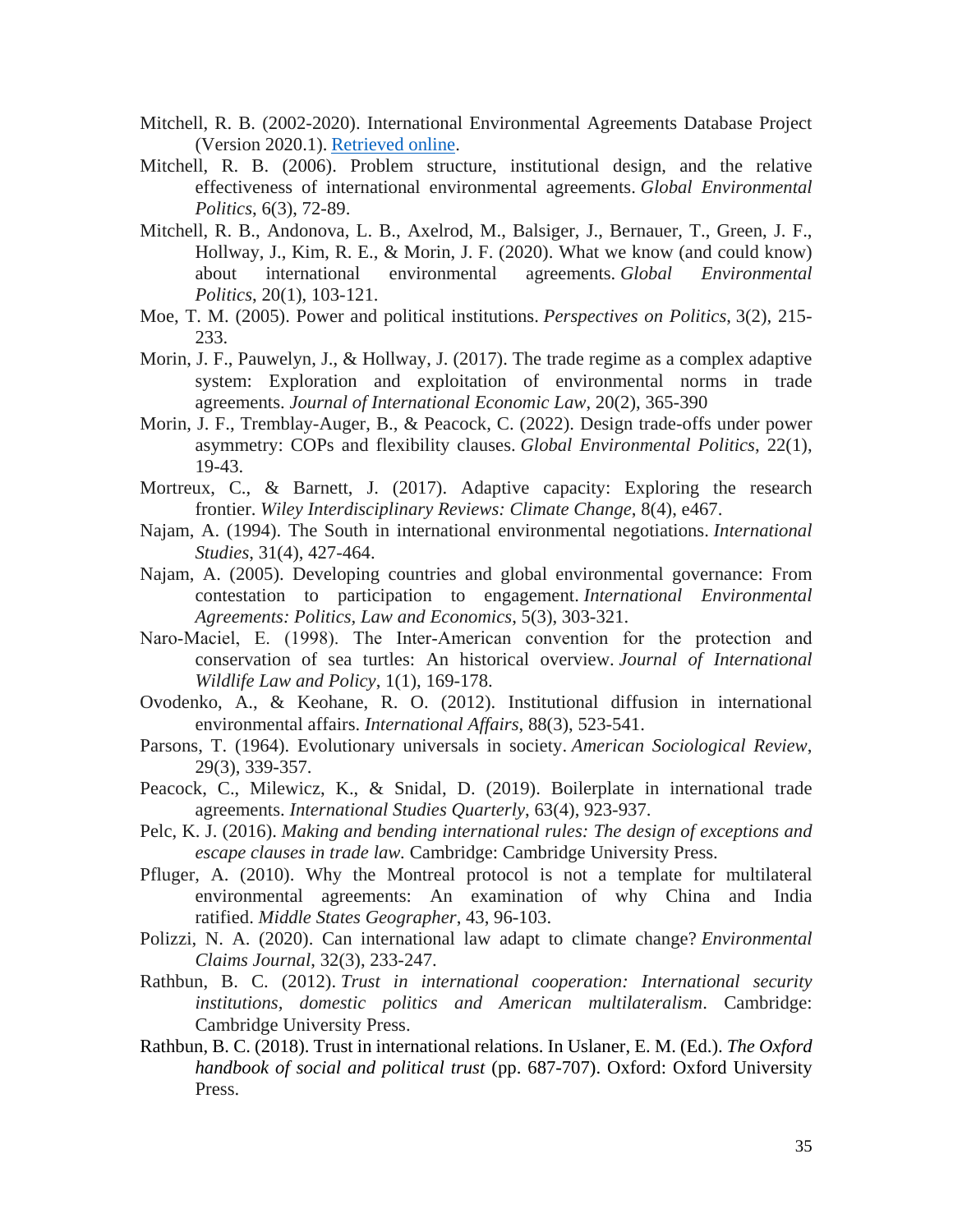- Roberts, A., & St John, T. (2021). Complex designers and emergent design: Reforming the investment treaty system. *American Journal of International Law*, 116(1), 1-57.
- Roberts, J. T., Parks, B. C., & Vásquez, A. A. (2004). Who ratifies environmental treaties and why? Institutionalism, structuralism and participation by 192 nations in 22 treaties. *Global Environmental Politics*, 4(3), 22-64.
- Rosendorff, B. P., & Milner, H. V. (2001). The optimal design of international trade institutions: Uncertainty and escape. *International Organization*, 55(4), 829-857.
- Ruzicka, J., & Keating, V. C. (2015). Going global: Trust research and international relations. *Journal of Trust Research*, 5(1), 8-26.
- Ruzicka, J., & Wheeler, N. J. (2010). The puzzle of trusting relationships in the Nuclear Non-Proliferation Treaty. *International Affairs*, 86(1), 69-85.
- Sabel, C. F., & Zeitlin, J. (2008). Learning from difference: The new architecture of experimentalist governance in the EU. *European Law Journal*, 14(3), 271-327.
- Schiele, S. (2014). *Evolution of international environmental regimes: The case of climate change*. Cambridge: Cambridge University Press.
- Schroeder, D., & Pogge, T. (2009). Justice and the Convention on Biological Diversity. *Ethics & International Affairs*, 23(3), 267-280.
- Sebenius, J. K. (1991). Designing negotiations toward a new regime: The case of global warming. *International Security*, 15(4), 110-148.
- Simon, H. A. (1972). Theories of bounded rationality. In McGuire, C. B., & Radner, R. (Eds.). *Decision and organization: A volume in honor of Jacob Marschak* (pp. 161- 176). Amsterdam: North-Holland Publishing Company.
- Skjærseth, J. B., Bang, G., & Schreurs, M. A. (2013). Explaining growing climate policy differences between the European Union and the United States. *Global Environmental Politics*, 13(4), 61-80.
- Swanson, D., Barg, S., Tyler, S., Venema, D., Tomar, S., Bhadwal, S., Bhadwal, S., Nair, S., Roy, D. & Drexhage, J. (2009). Seven guidelines for policy-making in an uncertain world. In Swanson, D., & Bhadwal, S. (Eds.). *Creating adaptive policies: A guide for policymaking in an uncertain world* (pp. 12-24). London: SAGE Publications.
- Teece, D. J., Pisano, G., & Shuen, A. (1997). Dynamic capabilities and strategic management. *Strategic Management Journal*, 18(7), 509-533.
- Thompson, A. (2010). Rational design in motion: Uncertainty and flexibility in the global climate regime. *European Journal of International Relations*, 16(2), 269-296.
- Tversky, A., & Kahneman, D. (1974). Judgment under uncertainty: Heuristics and biases. *Science*, 185(4157), 1124-1131.
- Uslaner, E. M. (2002). *The moral foundations of trust*. Cambridge: Cambridge University Press.
- van Asselt, H. (2015). Between the devil and the deep blue sea: Enhancing flexibility in international climate change law. In Ambrus, M. & Wessel, R.A. (Eds.) *Netherlands yearbook of international law 2014* (pp. 255-286). The Hague: T.M.C. Asser Press.
- Van de Graaf, T., & Lesage, D. (2009). The International Energy Agency after 35 years: Reform needs and institutional adaptability. *The Review of International Organizations*, 4(3), 293-317.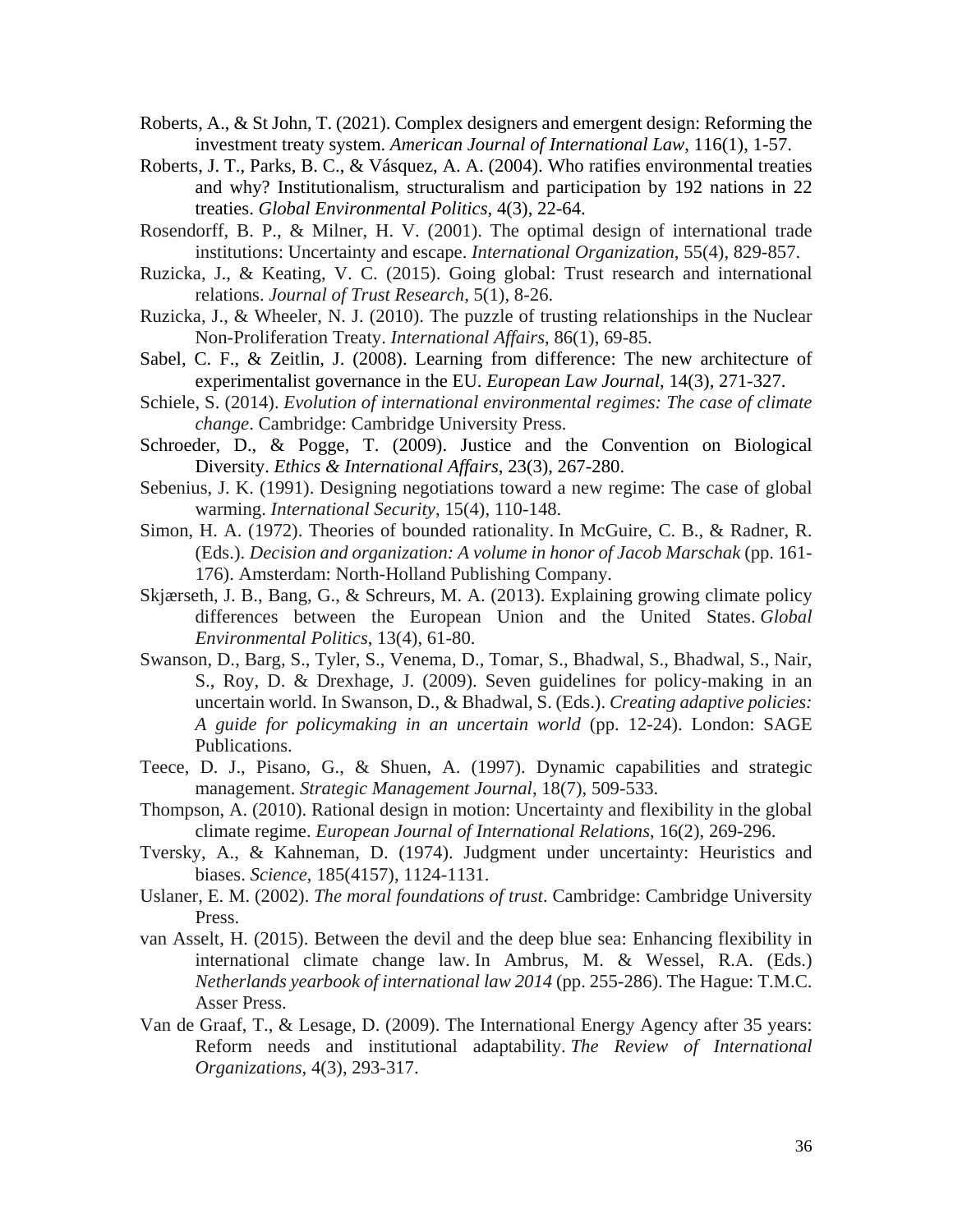- Voeten, E. (2021). *Ideology and international institutions*. Princeton: Princeton University Press.
- Weinhardt, C. (2015). Relational trust in international cooperation: The case of North– South trade negotiations. *Journal of Trust Research*, 5(1), 27-54.
- Wendt, A. (1999). *Social theory of international politics*. Cambridge: Cambridge University Press.
- Wiersema, A. (2009). The new international law-makers? Conferences of the parties to multilateral environmental agreements. *Michigan Journal of International Law*, 31(1), 231-288.
- Yohe, G., & Tol, R. S. (2002). Indicators for social and economic coping capacity –moving toward a working definition of adaptive capacity. *Global Environmental Change*, 12(1), 25-40.
- Young, O. R. (2010). Institutional dynamics: Resilience, vulnerability and adaptation in environmental and resource regimes. *Global Environmental Change*, 20(3), 378- 385.
- Zartman, I. W. (1985). Negotiating from asymmetry: The North-South stalemate. *Negotiation Journal*, 1(2), 121-138.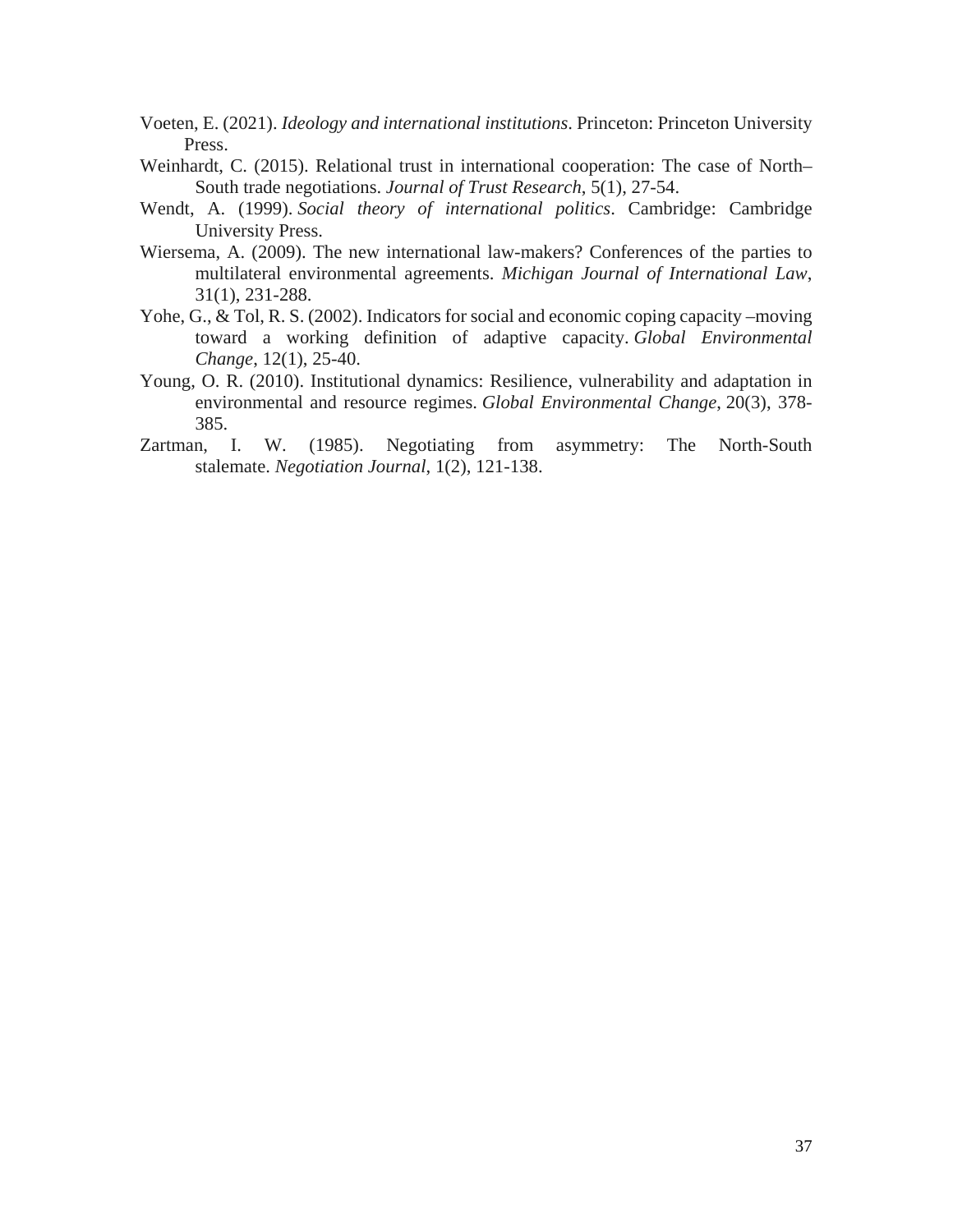# **Appendix**

# **Table 7 Sources of data**

| Variable or item name                           | <b>Source</b>                             |
|-------------------------------------------------|-------------------------------------------|
| Monitoring provisions                           | Laurens and Morin (2019)                  |
| External feedback provisions                    | Author et al. (forthcoming)               |
| Anticipatory provisions                         | Author et al. (forthcoming)               |
| Institution-building provisions                 | Laurens and Morin (2019)                  |
| UNGA ideal point estimates (political affinity) | <b>Bailey et al.</b> (2017)               |
| Number of IEAs (experiential affinity)          | Mitchell (2002-2020)                      |
| Number of subregions (cultural affinity)        | <b>United Nations Statistics Division</b> |
| Geographical distance (cultural affinity)       | Mayer and Zignago (2011)                  |
| Political instability                           | Marshall et al. (2019)                    |
| GDP (power)                                     | Bolt and van Zanden (2020)                |
| Democracy / civil society participation         | Coppedge et al. (2022)                    |
| Depth                                           | Author et al. (forthcoming)               |
| Subject of the treaty                           | Mitchell (2002-2020)                      |

# **Table 8 Descriptive statistics**

|                               | <b>Min</b>     |                | Max Mean | SD   | <b>Histogram</b> |
|-------------------------------|----------------|----------------|----------|------|------------------|
| Adaptability (0-4)            | $\Omega$       | $\overline{4}$ | 1.55     | 1.25 | III <sub>1</sub> |
| Adaptability (additive index) | $\Omega$       | 10             | 1.99     | 1.88 | $\mathbb{R}$     |
| Adaptability (IRT)            | 0.00           | 3.55           | 0.97     | 0.80 | $\mathbb{I}$     |
| Political affinity            | 0.00           | 3.38           | 2.51     | 0.80 | _ակ              |
| Experiential affinity         | 0.00           | 5.07           | 2.77     | 0.97 | $\mathbb{H}$     |
| Cultural affinity             | 1              | 22             | 20.26    | 3.37 | ․ի               |
| Political instability         | 0.00           | 1.00           | 0.11     | 0.20 | <b>L.</b>        |
| Prior hindsight               | 0.00           | 6.71           | 4.82     | 1.09 | $\mathbb{H}$     |
| Power asymmetry               | 0.00           | 1.00           | 0.67     | 0.27 | dhaa             |
| Depth                         | $\overline{0}$ | 6              | 0.63     | 0.81 | n.               |
| <b>Bilateral</b>              | $\overline{0}$ | 1              | 0.67     | 0.47 | $\mathbf{1}$     |

|                      | N   | $\frac{0}{0}$ |
|----------------------|-----|---------------|
| Agriculture          | 102 | 9.0           |
| <b>Biodiversity</b>  | 92  | 8.1           |
| Energy               |     | 114 10.0      |
| <b>Fisheries</b>     |     | 390 34.3      |
| Freshwater and ocean | 221 | 19.4          |
| Pollution            | 91  | 8.0           |
| Other issues         |     | 127 11.2      |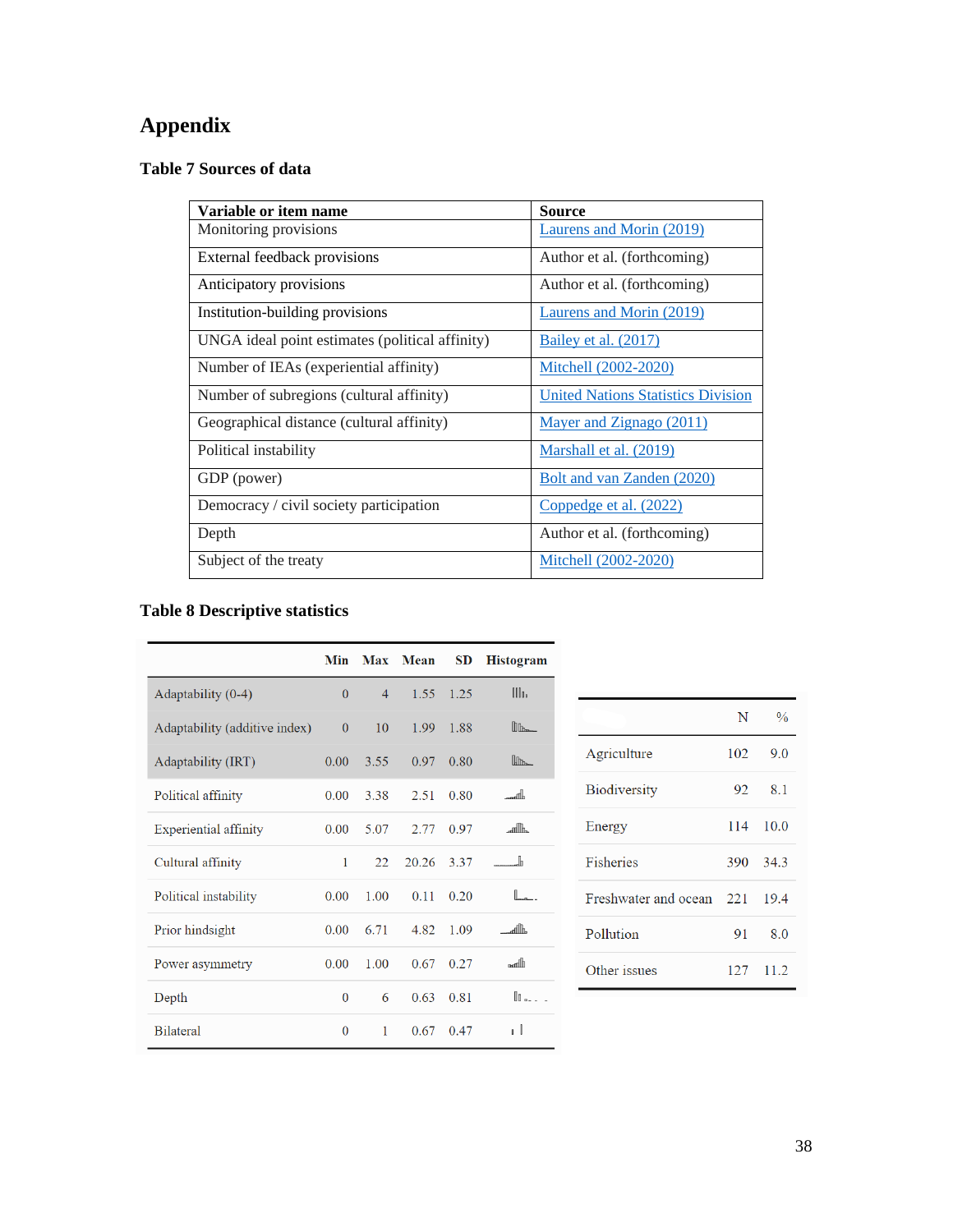#### *Robustness checks*

 $\overline{\phantom{a}}$ 

I use alternative measures of the three affinity variables. First, I measure POLITICAL AFFINITY by subtracting the standard deviation of the signatories' civil society participation indices from 1 (Coppedge et al. 2022). Then, I rescale the variable to take positive values. Democracy has been demonstrated to be a good proxy for the level of international environmental commitments (Neumayer 2002; Carbonell and Allison 2015). Therefore, it is expected to reflect reasonably well preference convergence in IEA negotiations. The civil society participation index from the V-Dem project is preferred (though highly correlated) to simple democracy scores. It captures whether policymakers routinely consult civil society organizations, a prominent actor in global environmental governance (Eastwood 2018). The results are presented in Table 9 below.

With this alternative measure of POLITICAL AFFINITY, and when all other measures remain the same, the significant negative effects of POLITICAL and CULTURAL AFFINITY remain. The predicted probabilities are also similar.<sup>[25](#page-38-0)</sup> POLITICAL INSTABILITY and DEPTH are still positively associated with ADAPTABILITY in the three models. However, the association between EXPERIENTIAL AFFINITY and ADAPTABILITY is not statistically significant in any model. This confirms the overall findings presented in Table 4 and discussed in Section 5 of the article.

Regarding EXPERIENTIAL AFFINITY, for multilateral agreements, I take the lowest number of IEAs concluded by a dyad of signatories (following the "weakest link" assumption) instead of the mean. The results are presented in Table 10. When all other measures remain the same as in the main analysis, the negative effect of the three dimensions of affinity becomes significant. Therefore, this result is in line with the

<span id="page-38-0"></span> $^{25}$  In Model 1 in Table 9, the predicted probability of a treaty having the highest value of ADAPTABILITY on the 0-4 index is **5%** when POLITICAL AFFINITY is set at its minimum value and **3%** when POLITICAL AFFINITY is set at its maximum value (instead of, respectively, **9%** and **2%** in the main analysis). Similarly, the probability of having the highest value of ADAPTABILITY is **15%** when CULTURAL AFFINITY is set at its minimum value and drops to **3%** when CULTURAL AFFINITY is set at its maximum value (instead of, respectively, **14%** and **3%** in the main analysis).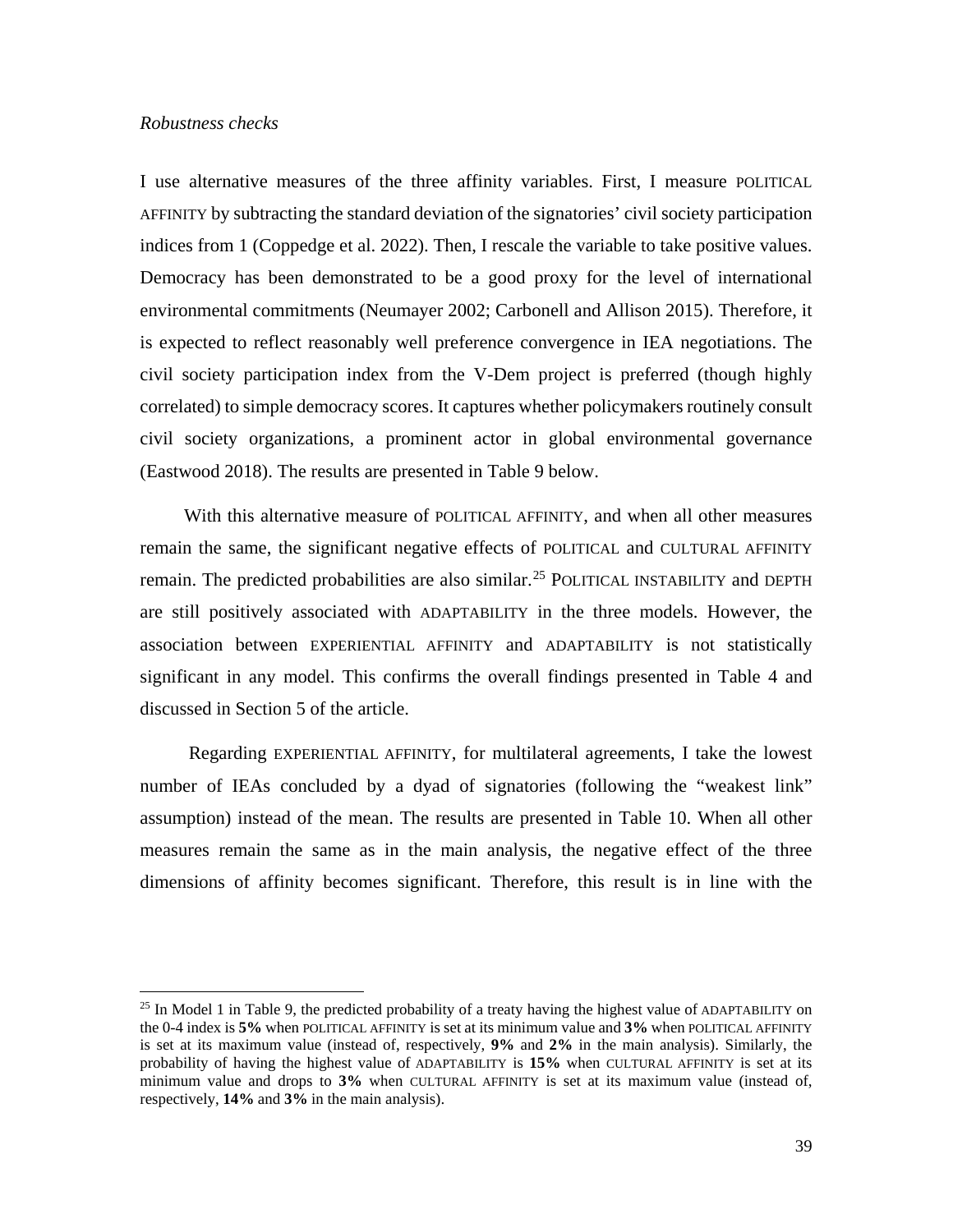*safeguard* argument. The magnitude of the effect of the three AFFINITY variables remains similar.

Lastly, regarding CULTURAL AFFINITY, I subtract the average geographical distance between the signatories' capitals from 1 (Mayer and Zignago 2011) before removing negative values. I also add a control for the NUMBER OF SIGNATORIES in these models. In contrast with the number of subregions, the average geographical distance does not capture membership size. The results are presented in Table 11. With this specification, CULTURAL AFFINITY loses its significant effect in the three models (although the estimate is still negative). This may suggest that regional effects, which are better captured in the main analysis, are more influential than the number of kilometers separating countries. When geographical distance is used, POLITICAL AFFINITY is still found to have a significant negative effect on ADAPTABILITY, regardless of the measure of ADAPTABILITY or the type of model. In addition, the NUMBER OF SIGNATORIES has a positive and highly statistically significant effect in the three models. Therefore, the larger the number of participants, the higher the perceived need for adaptability provisions. This is in line with the *safeguard* hypothesis because affinity (especially political and cultural affinities) is likely to be much lower among large groups of participants than in smaller settings.

|                              | $0-4$ Index<br>(1)  | <b>Additive Index</b><br>(2) | <b>IRT-based Index</b><br>(3) |
|------------------------------|---------------------|------------------------------|-------------------------------|
| <b>Political affinity</b>    | $-0.932(0.015)$ *** | $-1.037(0.018)$ ***          | $-0.328(0.113)$ **            |
| <b>Experiential affinity</b> | $-0.004(0.068)$     | $-0.033(0.068)$              | $-0.011(0.027)$               |
| <b>Cultural affinity</b>     | $-0.079(0.023)$ *** | $-0.078(0.022)$ ***          | $-0.031(0.007)$ ***           |
| Political Instability        | $0.787(0.054)$ ***  | $0.810(0.051)$ ***           | $0.313(0.107)$ **             |
| Prior hindsight              | 0.074(0.071)        | 0.042(0.069)                 | 0.026(0.043)                  |
| Power asymmetry              | 0.159(0.221)        | 0.136(0.218)                 | 0.049(0.076)                  |
| Depth                        | $0.472(0.079)$ ***  | $0.518(0.075)$ ***           | $0.172(0.027)$ ***            |
| Energy                       | $-0.551(0.161)$ *** | $-0.429(0.161)$ **           | $-0.150(0.096)$               |

**Table 9 Regression results on IEA adaptability (Political affinity robustness)**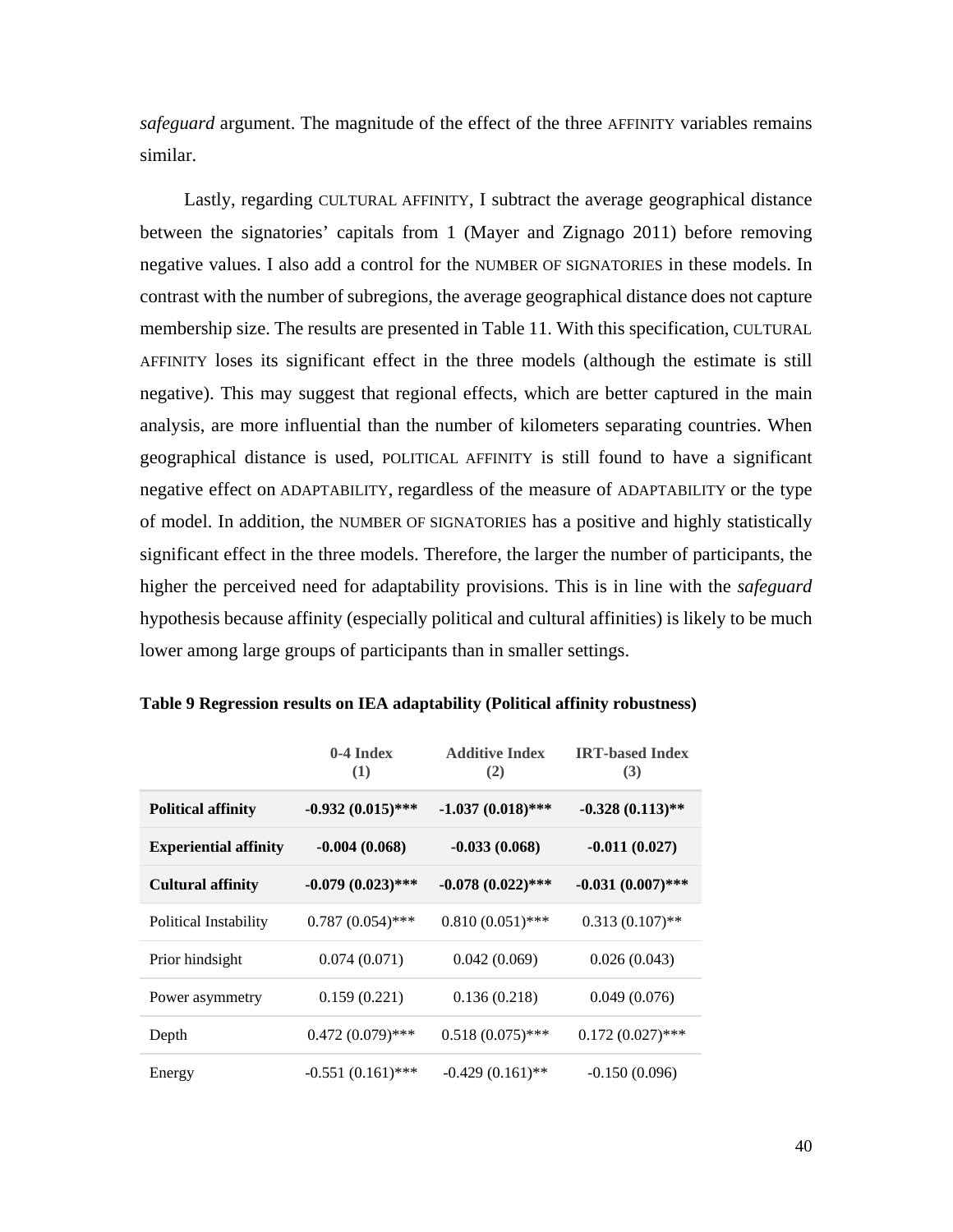|                      | 0-4 Index<br>(1)    | <b>Additive Index</b><br>(2) | <b>IRT-based Index</b><br>(3) |
|----------------------|---------------------|------------------------------|-------------------------------|
| Biodiversity         | $-0.433(0.178)$ *   | $-0.592(0.174)$ ***          | $-0.186(0.101) +$             |
| Fisheries            | $-0.791(0.135)$ *** | $-0.776(0.131)$ ***          | $-0.263(0.091)$ **            |
| Freshwater and ocean | $-0.243(0.129) +$   | $-0.222(0.129) +$            | $-0.055(0.084)$               |
| Pollution            | $-0.679(0.175)$ *** | $-0.623(0.174)$ ***          | $-0.200(0.107) +$             |
| Others issues        | $-0.128(0.160)$     | $-0.207(0.156)$              | $-0.030(0.107)$               |
| Bilateral            | $-1.396(0.148)$ *** | $-1.724(0.150)$ ***          | $-0.668(0.052)$ ***           |
| Year                 | $0.023(0.000)$ ***  | $0.030(0.000)$ ***           | $0.010(0.003)$ ***            |
| 0 1                  | 41.959 (0.032)***   | 55.430 (0.028)***            |                               |
| 1 2                  | 43.271 (0.079)***   | 56.610 (0.075)***            |                               |
| 2 3                  | 44.682 (0.107)***   | 57.671 (0.097)***            |                               |
| 3 4                  | 46.158 (0.153)***   | 58.603 (0.118)***            |                               |
| 4 5                  |                     | 59.499 (0.145)***            |                               |
| 5 6                  |                     | 60.209 (0.174)***            |                               |
| 6 7                  |                     | 61.368 (0.244)***            |                               |
| 7 8                  |                     | 62.450 (0.250)***            |                               |
| 8 9                  |                     | 64.233 (0.252)***            |                               |
| 9 10                 |                     | 64.931 (0.252)***            |                               |
| (Intercept)          |                     |                              | $-17.999(5.222)$ ***          |
| Num.Obs.             | 1073                | 1073                         | 1073                          |
| R2                   |                     |                              | 0.351                         |
| R <sub>2</sub> Adj.  |                     |                              | 0.342                         |
| <b>AIC</b>           | 3003.0              | 3592.7                       | 2112.3                        |
| <b>BIC</b>           | 3097.6              | 3717.2                       | 2196.9                        |
| Log.Lik.             | $-1482.514$         | $-1771.374$                  | $-1039.136$                   |

 $\,$  + p  $<$  0.1, \* p  $<$  0.05, \*\* p  $<$  0.01, \*\*\* p  $<$  0.001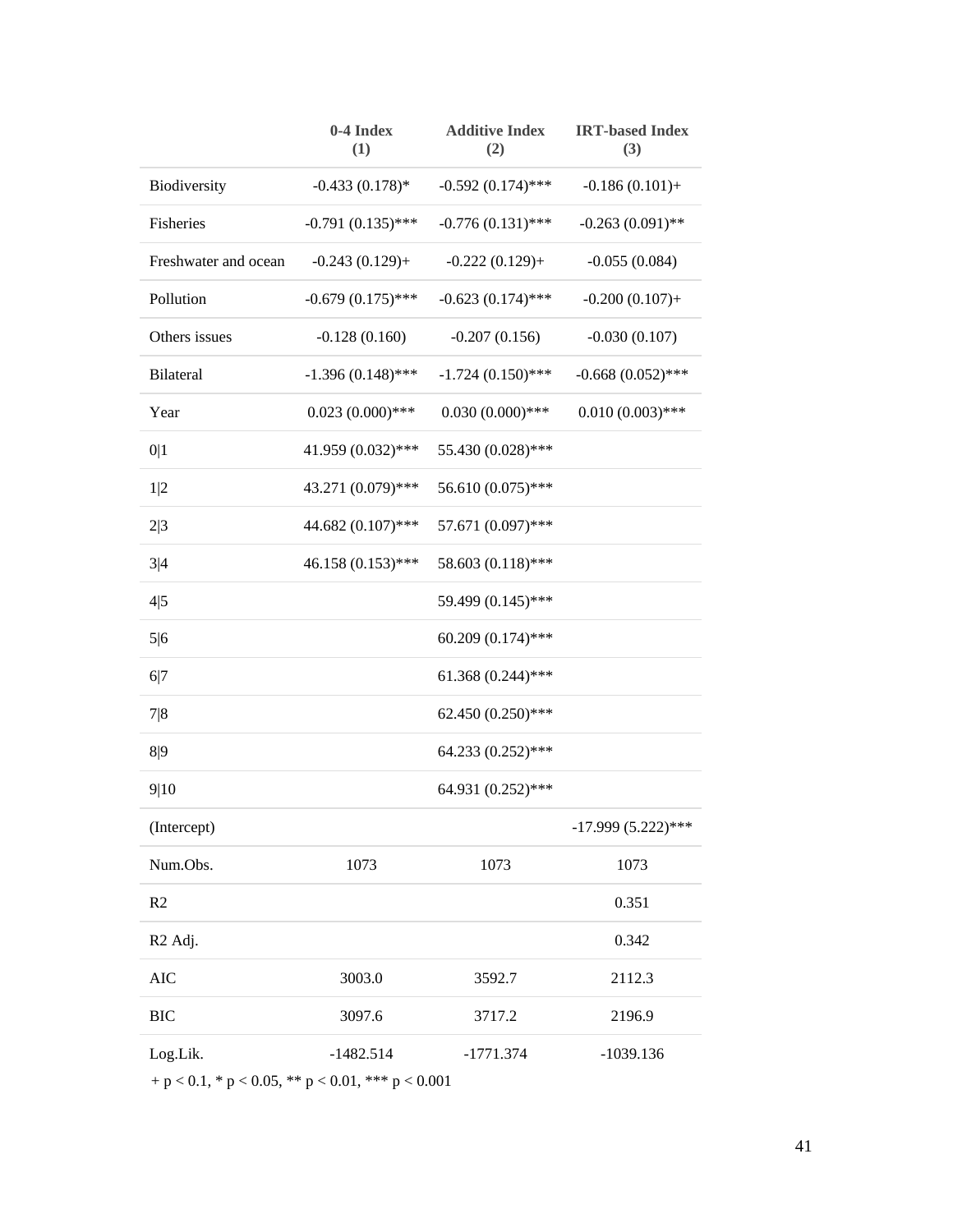The table presents results from ordered logistic regressions (Models 1 and 2) and ordinary least square regression (Model 3) with robust standard errors in parenthesis.

|                              | 0-4 Index<br>(1)    | <b>Additive Index</b><br>(2) | <b>IRT-based Index</b><br>(3) |
|------------------------------|---------------------|------------------------------|-------------------------------|
| <b>Political affinity</b>    | $-0.422(0.077)$ *** | $-0.400~(0.076)$ ***         | $-0.141(0.026)$ ***           |
| <b>Experiential affinity</b> | $-0.288(0.066)$ *** | $-0.318(0.065)$ ***          | $-0.103(0.025)$ ***           |
| <b>Cultural affinity</b>     | $-0.050(0.024)$ *   | $-0.048(0.023)*$             | $-0.019(0.007)$ **            |
| Political Instability        | $0.404(0.057)$ ***  | $0.478(0.048)$ ***           | $0.200(0.105) +$              |
| Prior hindsight              | $0.219(0.074)$ **   | $0.175(0.073)*$              | 0.067(0.042)                  |
| Power asymmetry              | 0.206(0.223)        | 0.140(0.219)                 | 0.072(0.074)                  |
| Depth                        | $0.453(0.081)$ ***  | $0.502(0.076)$ ***           | $0.161(0.026)$ ***            |
| Biodiversity                 | $-0.413(0.181)$ *   | $-0.632(0.177)$ ***          | $-0.181(0.097) +$             |
| Energy                       | $-0.617(0.165)$ *** | $-0.548(0.164)$ ***          | $-0.176(0.091) +$             |
| Fisheries                    | $-0.949(0.139)$ *** | $-0.969(0.135)$ ***          | $-0.306(0.087)$ ***           |
| Freshwater and ocean         | $-0.214(0.129) +$   | $-0.243(0.128)+$             | $-0.047(0.079)$               |
| Pollution                    | $-0.601(0.176)$ *** | $-0.609(0.176)$ ***          | $-0.179(0.102) +$             |
| Others issues                | 0.250(0.166)        | 0.074(0.161)                 | 0.068(0.105)                  |
| <b>Bilateral</b>             | $-1.210(0.160)$ *** | $-1.519(0.161)$ ***          | $-0.584(0.056)$ ***           |
| Year                         | $0.028(0.000)$ ***  | $0.035(0.000)$ ***           | $0.012(0.003)$ ***            |
| 0 1                          | 52.175 (0.027)***   | 65.451 (0.024)***            |                               |
| 1 2                          | 53.602 (0.084)***   | 66.725 (0.080)***            |                               |
| 2 3                          | 55.065 (0.114)***   | 67.864 (0.103)***            |                               |
| 3 4                          | 56.568 (0.160)***   | 68.823 (0.125)***            |                               |
| 4 5                          |                     | 69.716 (0.152)***            |                               |
| 5 6                          |                     | 70.423 (0.179)***            |                               |

# **Table 10 Regression results on IEA adaptability (Experiential affinity robustness)**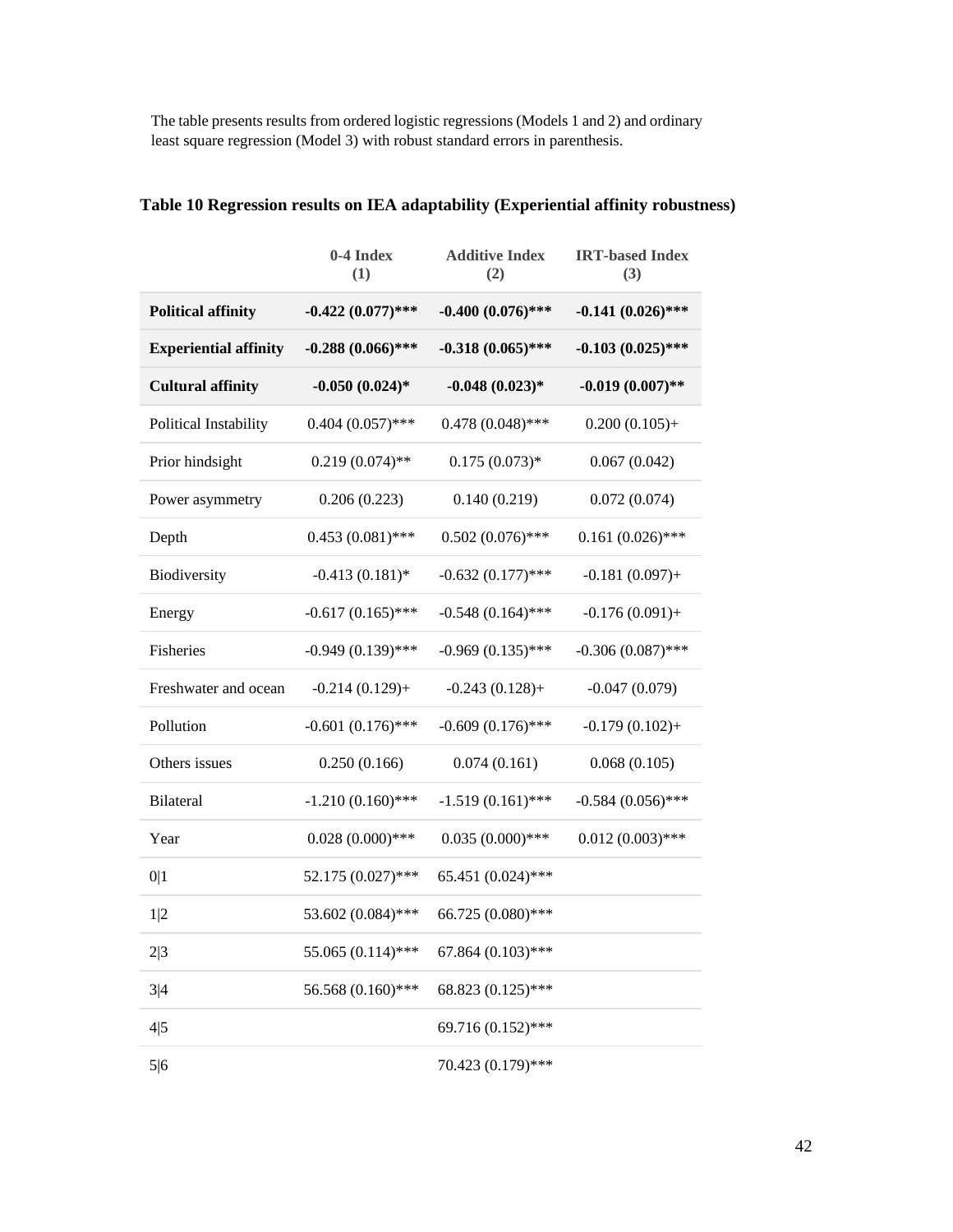|                                                                                         | 0-4 Index<br>(1) | <b>Additive Index</b><br>(2) | <b>IRT-based Index</b><br>(3) |
|-----------------------------------------------------------------------------------------|------------------|------------------------------|-------------------------------|
| 6 7                                                                                     |                  | 71.592 (0.249)***            |                               |
| 7 8                                                                                     |                  | 72.687 (0.254)***            |                               |
| 8 9                                                                                     |                  | 74.476 (0.256)***            |                               |
| 9 10                                                                                    |                  | 75.175 (0.256)***            |                               |
| (Intercept)                                                                             |                  |                              | $-21.099(5.124)$ ***          |
| Num.Obs.                                                                                | 1042             | 1042                         | 1042                          |
| R2                                                                                      |                  |                              | 0.380                         |
| R <sub>2</sub> Adj.                                                                     |                  |                              | 0.371                         |
| <b>AIC</b>                                                                              | 2877.3           | 3459.5                       | 1991.4                        |
| <b>BIC</b>                                                                              | 2971.4           | 3583.2                       | 2075.5                        |
| Log.Lik.<br>$\alpha$ $\alpha$ $\beta$ $\alpha$ $\beta$ $\alpha$ $\beta$ $\beta$ $\beta$ | $-1419.673$      | $-1704.725$                  | $-978.709$                    |

 $\,$  + p  $<$  0.1, \* p  $<$  0.05, \*\* p  $<$  0.01, \*\*\* p  $<$  0.001

The table presents results from ordered logistic regressions (Models 1 and 2) and ordinary least square regression (Model 3) with robust standard errors in parenthesis.

|                              | $0-4$ Index<br>(1)  | <b>Additive Index</b><br>(2) | <b>IRT-based Index</b><br>(3) |
|------------------------------|---------------------|------------------------------|-------------------------------|
| <b>Political affinity</b>    | $-0.399(0.080)$ *** | $-0.382(0.079)$ ***          | $-0.145(0.027)$ ***           |
| <b>Experiential affinity</b> | $-0.132(0.068) +$   | $-0.151(0.068)*$             | $-0.048(0.027) +$             |
| <b>Cultural affinity</b>     | $-0.087(0.057)$     | $-0.067(0.056)$              | $-0.003(0.019)$               |
| Political Instability        | $0.487(0.059)$ ***  | $0.587(0.053)$ ***           | $0.246(0.107)*$               |
| Prior hindsight              | $0.247(0.073)$ ***  | $0.197(0.072)$ **            | $0.071(0.042) +$              |
| Power asymmetry              | 0.301(0.217)        | 0.231(0.214)                 | 0.107(0.073)                  |
| Depth                        | $0.463(0.081)$ ***  | $0.503(0.076)$ ***           | $0.160(0.026)$ ***            |
| <b>Biodiversity</b>          | $-0.528(0.181)$ **  | $-0.684(0.178)$ ***          | $-0.200(0.097)$ *             |
| Energy                       | $-0.700(0.164)$ *** | $-0.594(0.163)$ ***          | $-0.187(0.091)*$              |

**Table 11 Regression results on IEA adaptability (Cultural affinity robustness)**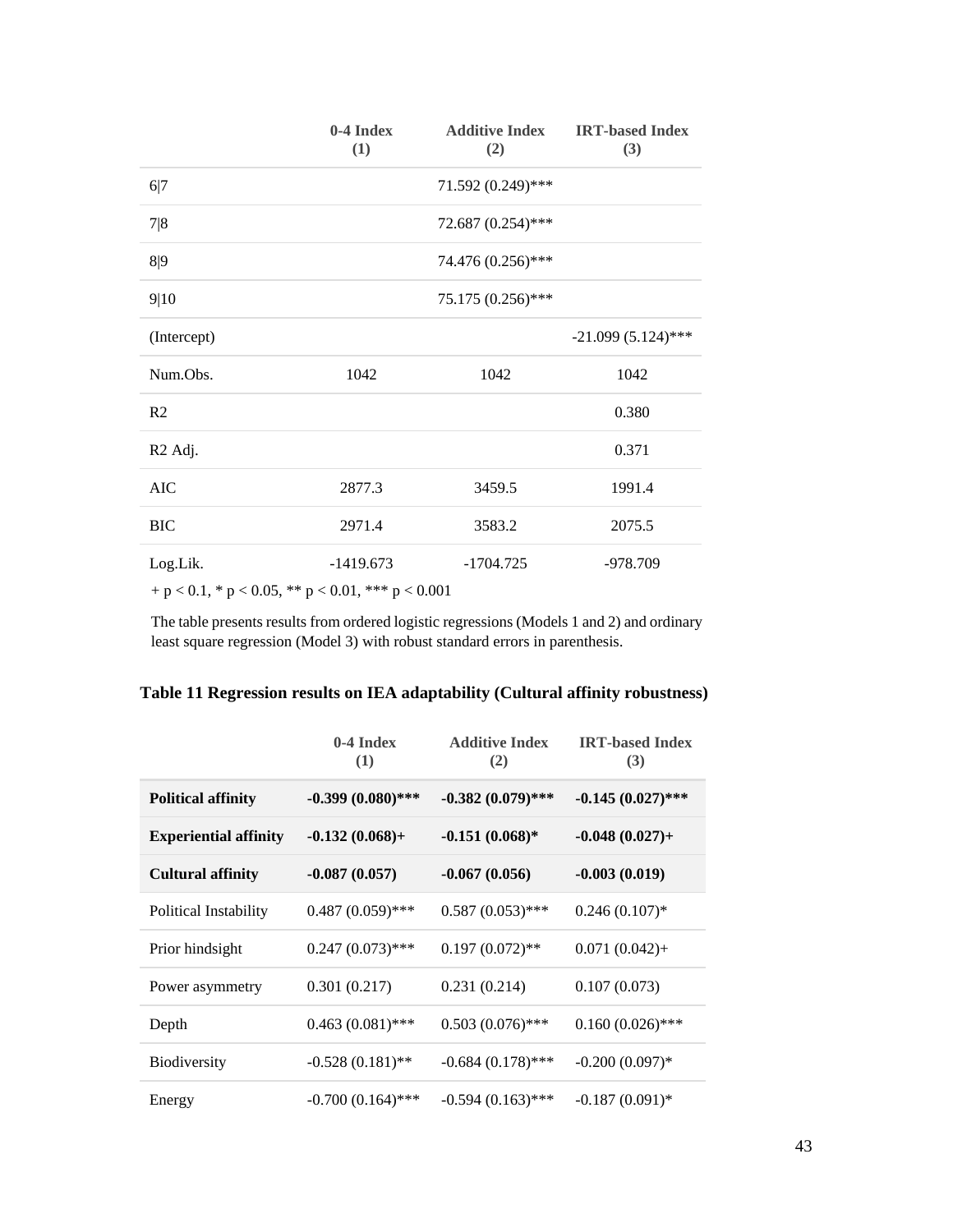|                       | 0-4 Index<br>(1)    | <b>Additive Index</b><br>(2) | <b>IRT-based Index</b><br>(3) |
|-----------------------|---------------------|------------------------------|-------------------------------|
| Fisheries             | $-1.086(0.137)$ *** | $-1.060(0.134)$ ***          | $-0.328(0.087)$ ***           |
| Freshwater and ocean  | $-0.239(0.134) +$   | $-0.251(0.134) +$            | $-0.068(0.080)$               |
| Pollution             | $-0.551(0.176)$ **  | $-0.543(0.175)$ **           | $-0.178(0.103) +$             |
| Others issues         | 0.200(0.166)        | 0.053(0.160)                 | 0.049(0.106)                  |
| <b>Bilateral</b>      | $-1.473(0.150)$ *** | $-1.773(0.151)$ ***          | $-0.674(0.050)$ ***           |
| Year                  | $0.021(0.000)$ ***  | $0.028(0.000)$ ***           | $0.010(0.003)$ ***            |
| Number of signatories | $0.015(0.004)$ ***  | $0.017(0.004)$ ***           | $0.007(0.001)$ ***            |
| 0 1                   | 37.995 (0.016)***   | 52.238 (0.014)***            |                               |
| 1 2                   | 39.414 (0.079)***   | 53.503 (0.076)***            |                               |
| 2 3                   | 40.864 (0.109)***   | 54.634 (0.099)***            |                               |
| 3 4                   | 42.362 (0.153)***   | 55.581 (0.120)***            |                               |
| 4 5                   |                     | 56.472 (0.146)***            |                               |
| 5 6                   |                     | 57.183 (0.173)***            |                               |
| 6 7                   |                     | 58.342 (0.240)***            |                               |
| 7 8                   |                     | 59.357 (0.247)***            |                               |
| 8 9                   |                     | 61.452 $(0.251)$ ***         |                               |
| 9 10                  |                     | 62.151 (0.251)***            |                               |
| (Intercept)           |                     |                              | $-17.589(5.252)$ ***          |
| Num.Obs.              | 1047                | 1047                         | 1047                          |
| R2                    |                     |                              | 0.385                         |
| R <sub>2</sub> Adj.   |                     |                              | 0.376                         |
| <b>AIC</b>            | 2898.3              | 3489.6                       | 2009.1                        |
| <b>BIC</b>            | 2997.4              | 3618.4                       | 2098.2                        |
| Log.Lik.              | $-1429.151$         | $-1718.822$                  | -986.539                      |

 $\,$  + p  $<$  0.1, \* p  $<$  0.05, \*\* p  $<$  0.01, \*\*\* p  $<$  0.001